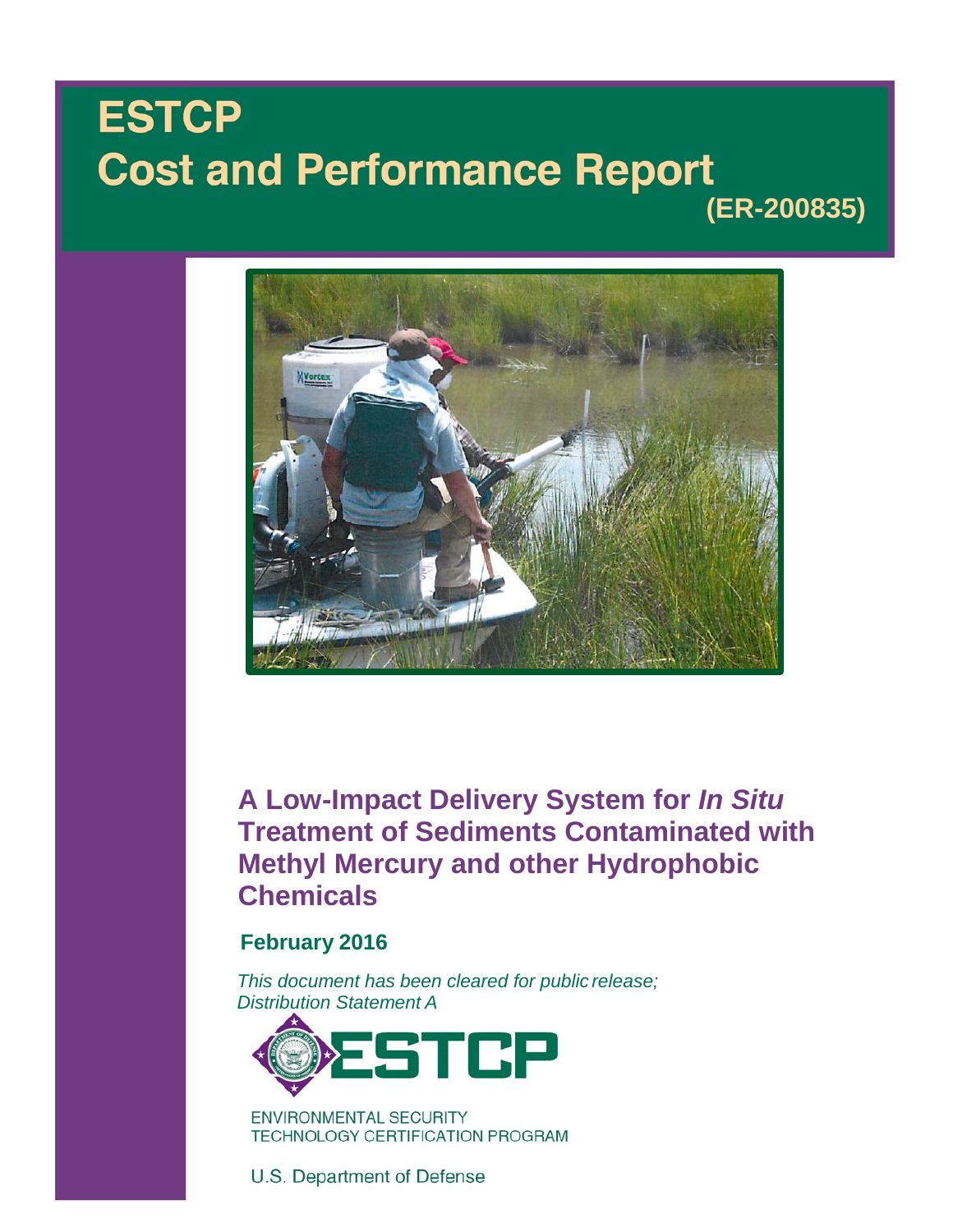# **TABLE OF CONTENTS**

| 1.0 |     |                                                                         |  |
|-----|-----|-------------------------------------------------------------------------|--|
|     | 1.1 |                                                                         |  |
|     | 1.2 |                                                                         |  |
|     | 1.3 |                                                                         |  |
| 2.0 |     |                                                                         |  |
|     | 2.1 |                                                                         |  |
|     |     | 2.1.1                                                                   |  |
|     |     | 2.1.2                                                                   |  |
|     |     | 2.1.3                                                                   |  |
|     | 2.2 |                                                                         |  |
| 3.0 |     |                                                                         |  |
| 4.0 |     |                                                                         |  |
|     | 41  |                                                                         |  |
| 5.0 |     |                                                                         |  |
|     |     |                                                                         |  |
| 6.0 |     |                                                                         |  |
|     | 6.1 | Performance Objective: Effective Placement and Treatment Levels for AC  |  |
|     |     |                                                                         |  |
|     | 6.2 | Performance Objective: Reduced Bioavailability of PCBs, Hg, and MeHg as |  |
|     |     | Revealed by Reduced Bioaccumulation into Exposed Invertebrates  16      |  |
|     | 6.3 | Performance Objective: Reduced Porewater Concentrations of PCBs, DDx,   |  |
|     |     |                                                                         |  |
|     | 6.4 | Performance Objective: Increased Partitioning of Hg and MeHg to Solid-  |  |
|     |     | Phase Sediment.                                                         |  |
|     | 6.5 | Performance Objective: Potential for Environmental Effects  16          |  |
|     | 6.6 |                                                                         |  |
|     | 6.7 | Performance Objective: Scalable to Large-Scale Application 17           |  |
|     | 6.8 |                                                                         |  |
| 7.0 |     |                                                                         |  |
|     | 7.1 |                                                                         |  |
|     |     | 7.2                                                                     |  |
|     |     | 7.3                                                                     |  |
|     | 7.4 |                                                                         |  |
|     | 7.5 |                                                                         |  |
|     | 7.6 |                                                                         |  |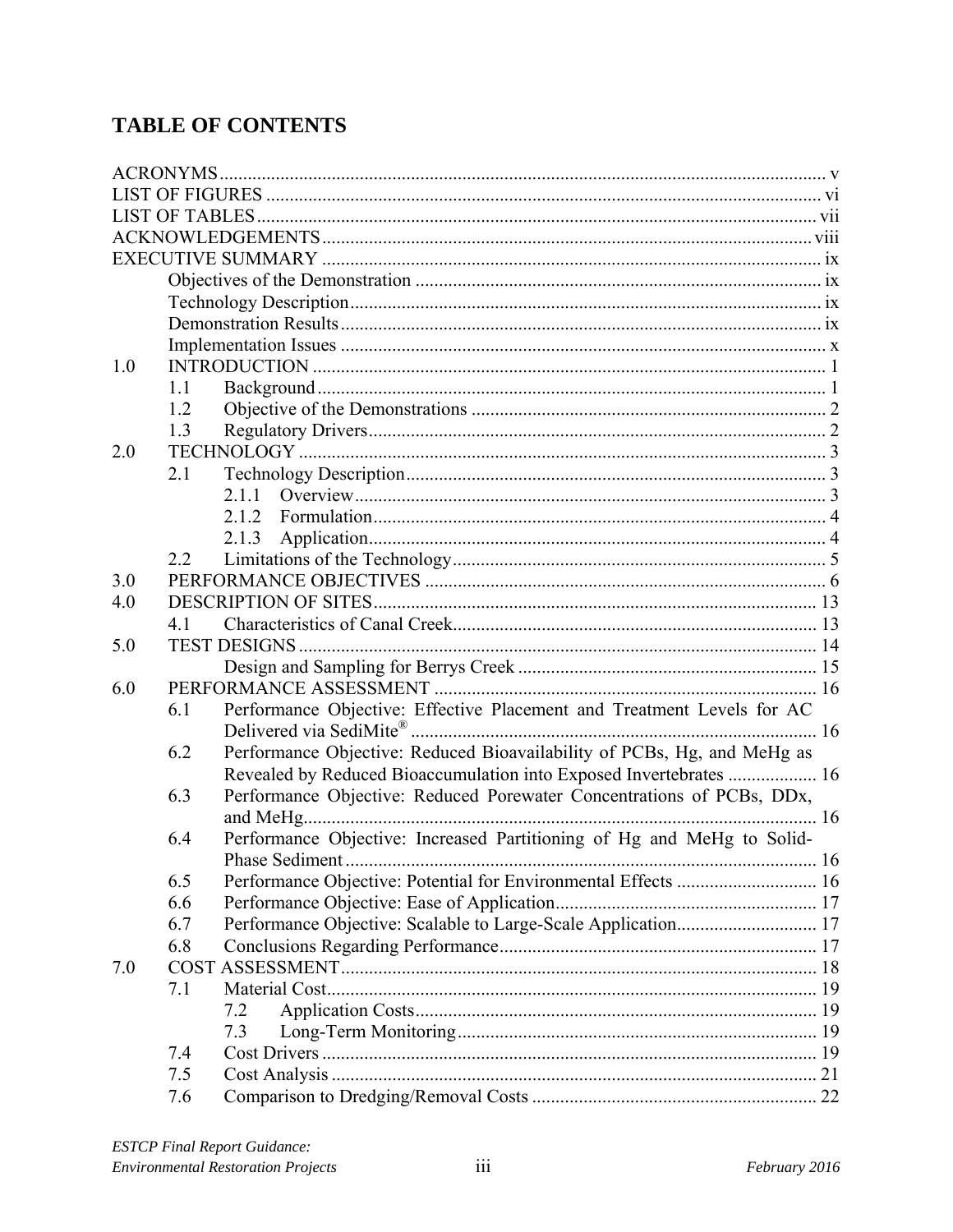|    |  |  | 7.6 Comparison to Thin-Layer Capping/EMNR Costs with and without AC |  |  |  |
|----|--|--|---------------------------------------------------------------------|--|--|--|
|    |  |  |                                                                     |  |  |  |
| 80 |  |  |                                                                     |  |  |  |
| 90 |  |  |                                                                     |  |  |  |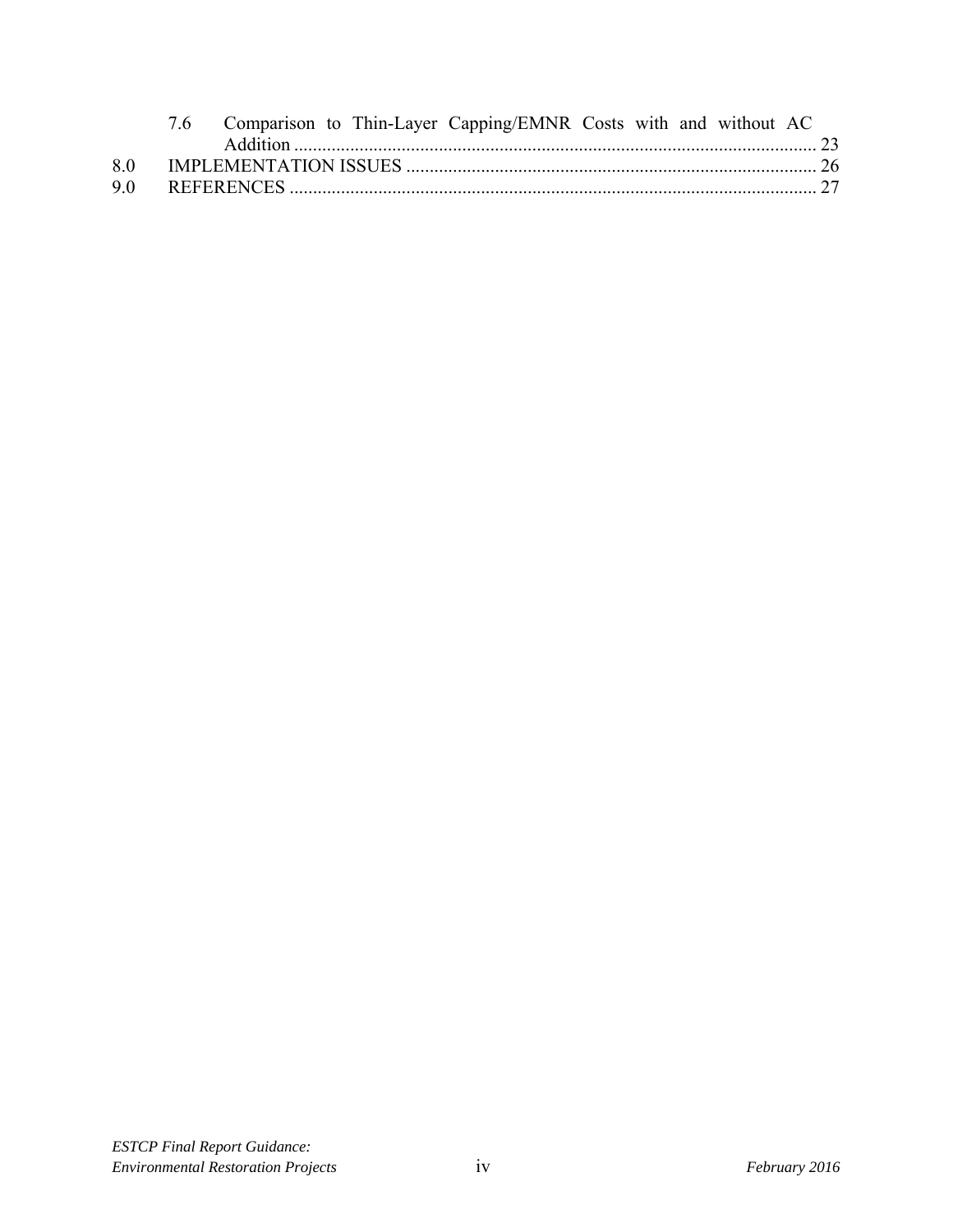# **ACRONYMS**

| AC                     | activated carbon                                                        |
|------------------------|-------------------------------------------------------------------------|
| <b>APG</b>             | Aberdeen Proving Ground                                                 |
| BC                     | black carbon                                                            |
| <b>BPW</b>             | Maryland Board of Public Works                                          |
| <b>BSAF</b>            | biota-soil/sediment accumulation factor                                 |
| <b>CCSA</b>            | Canal Creek Study Area                                                  |
| <b>CERCLA</b>          | Comprehensive Environmental Response, Compensation and Liability Act of |
|                        | 1980                                                                    |
| <b>DD</b> <sub>x</sub> | dichlorodiphenyltrichloroethane and related degradation products        |
| <b>DOC</b>             | Dissolved Organic Carbon                                                |
| DoD                    | U.S. Department of Defense                                              |
| <b>DOM</b>             | dissolved organic matter                                                |
| <b>EMNR</b>            | enhanced monitored natural recovery                                     |
| <b>ENR</b>             | enhanced natural recovery                                               |
| <b>EPA</b>             | U.S. Environmental Protection Agency                                    |
| <b>ESTCP</b>           | <b>Environmental Security Technology Certification Program</b>          |
| Hg                     | mercury                                                                 |
| <b>ICP-OES</b>         | inductively coupled plasma-optical emission spectroscopy                |
| Kd                     | partitioning coefficient                                                |
| <b>LCC</b>             | <b>Lower Canal Creek</b>                                                |
| MeHg                   | methylmercury                                                           |
| <b>MNR</b>             | monitored natural recovery                                              |
| <b>NIEHS</b>           | National Institute of Environmental Health Services                     |
| <b>PAC</b>             | powdered activated carbon                                               |
| <b>PCB</b>             | polychlorinated biphenyl                                                |
| <b>POM</b>             | polyoxymethylene                                                        |
| QA/QC                  | quality assurance and quality control                                   |
| <b>RPM</b>             | Remedial Project Manager                                                |
| <b>SAOB</b>            | sulfide anti-oxidant buffer                                             |
| SAV                    | submerged aquatic vegetation                                            |
| <b>SBIR</b>            | <b>Small Business Innovative Research</b>                               |
| <b>SERC</b>            | Smithsonian Environmental Research Center                               |
| <b>SERDP</b>           | <b>Strategic Environmental Research and Development Program</b>         |
| <b>SUVA280</b>         | specific UV absorbance at 280 nm                                        |
| the Vortex             | the Vortex TR-Aquatic system developed by Vortex Granular Systems, LLC  |
| <b>TOC</b>             | total organic carbon                                                    |
| <b>UCC</b>             | <b>Upper Canal Creek</b>                                                |
| <b>UMBC</b>            | University of Maryland Baltimore County                                 |
| <b>USACE</b>           | U.S. Army Corps of Engineers                                            |
| <b>UXO</b>             | unexploded ordnance                                                     |
| <b>WREC</b>            | Wye Research and Education Center                                       |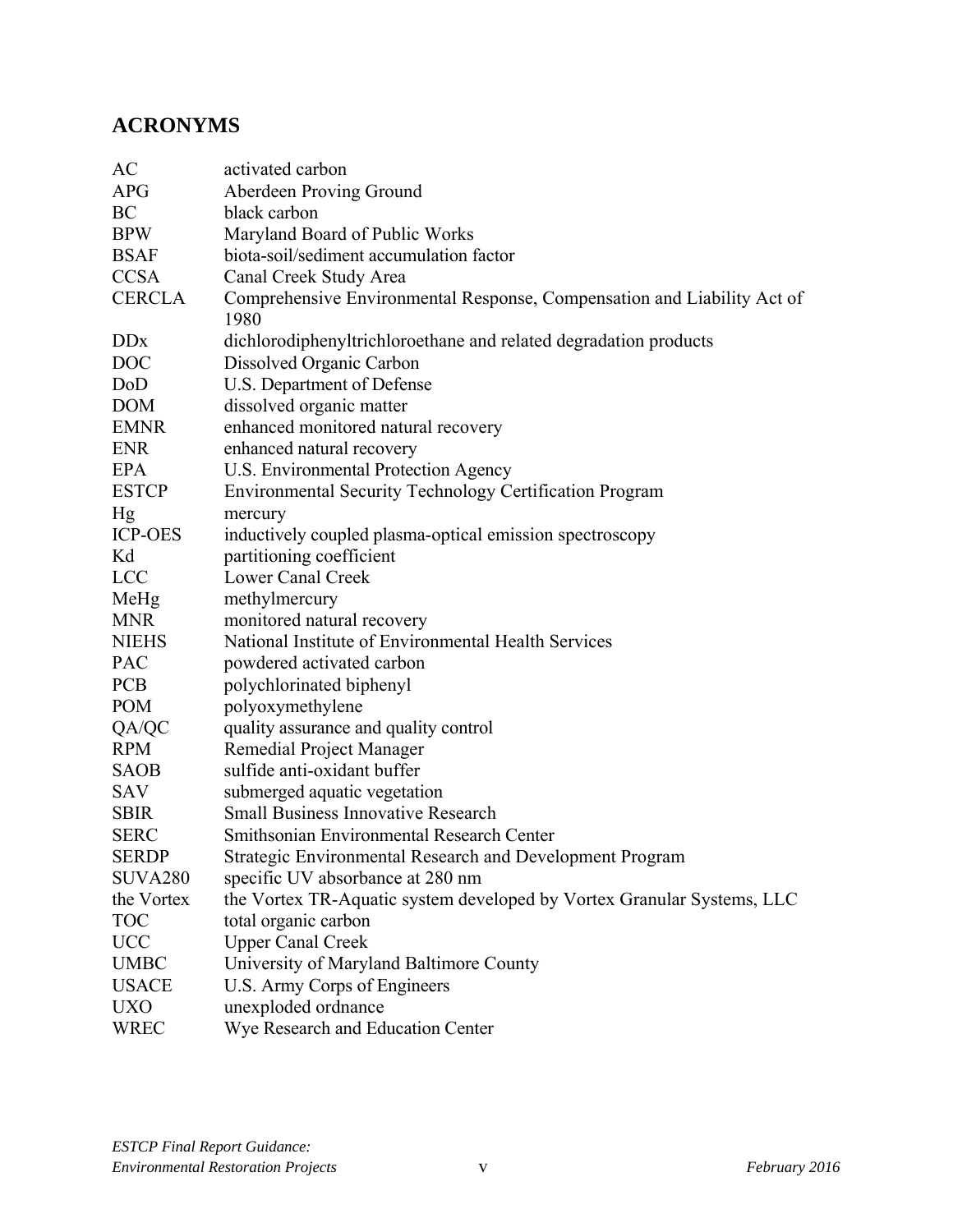# **LIST OF FIGURES**

| Figure 1. | SediMite <sup>®</sup> pellets containing powdered activated carbon (PAC). The pellet is an<br>agglomerate that includes the treatment agent (PAC), a weighting agent (sand),<br>and a binding agent. Once wetted, the pellet releases the fine particle sized<br>treatment agent to sediments or wetland soils. SediMite® can include PAC or any<br>other treatment agent or mixture of agents that can benefit from pelletized |
|-----------|---------------------------------------------------------------------------------------------------------------------------------------------------------------------------------------------------------------------------------------------------------------------------------------------------------------------------------------------------------------------------------------------------------------------------------|
| Figure 2. | Costs/acre for various remedial approaches for a 10-acre site. Approaches are<br>arrayed from least to most costly. Costs do not include feasibility work or<br>monitoring. The graphic also does not indicate value with respect to                                                                                                                                                                                            |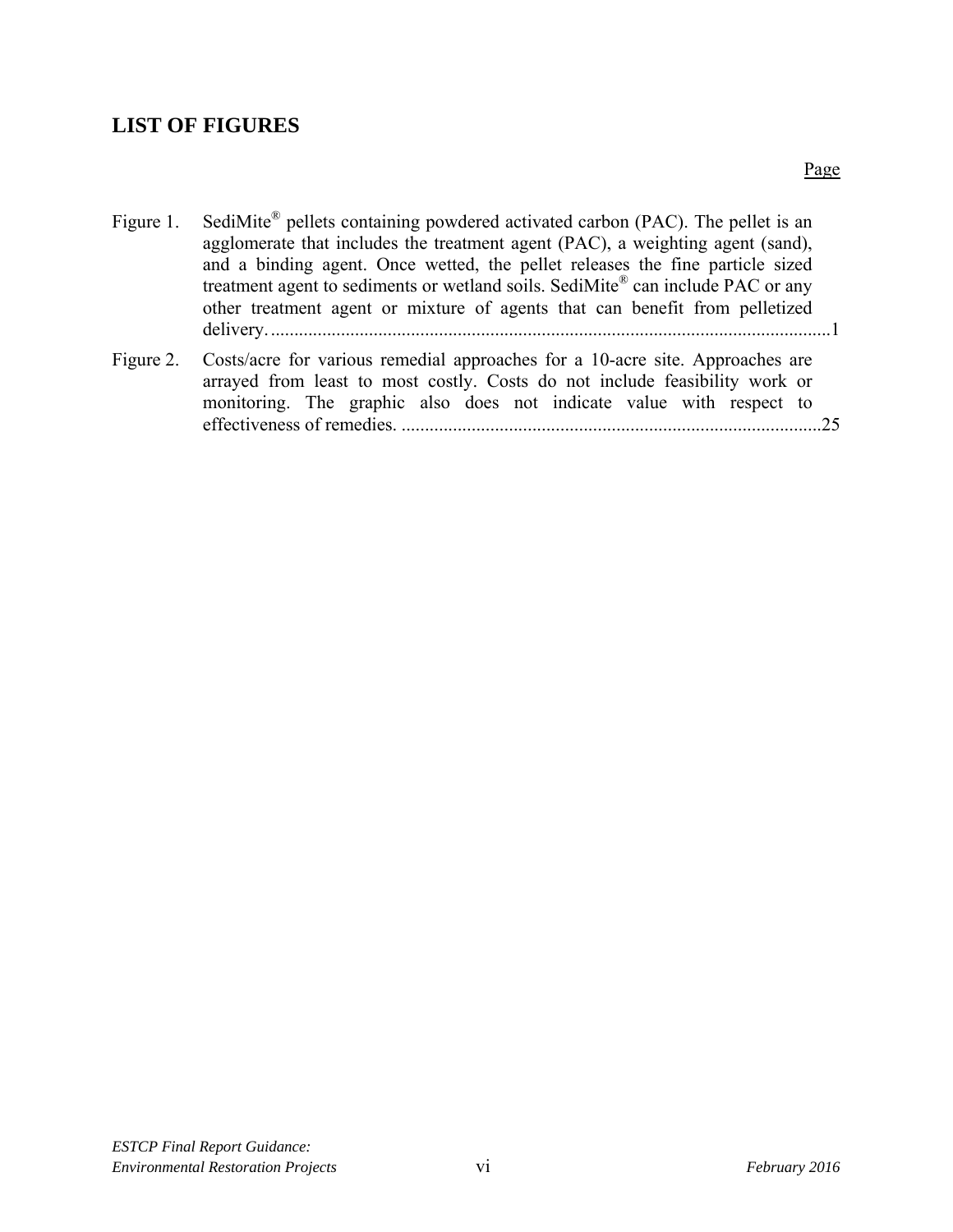# **LIST OF TABLES**

| Table 3. Cost of <i>In-Situ</i> Remediation with SediMite <sup>®</sup> for Sites 1, 5, and 10 Acres in Size22 |  |
|---------------------------------------------------------------------------------------------------------------|--|
| Table 4. Comparative Costs among SediMite® and Thin-Layer Capping Alternatives25                              |  |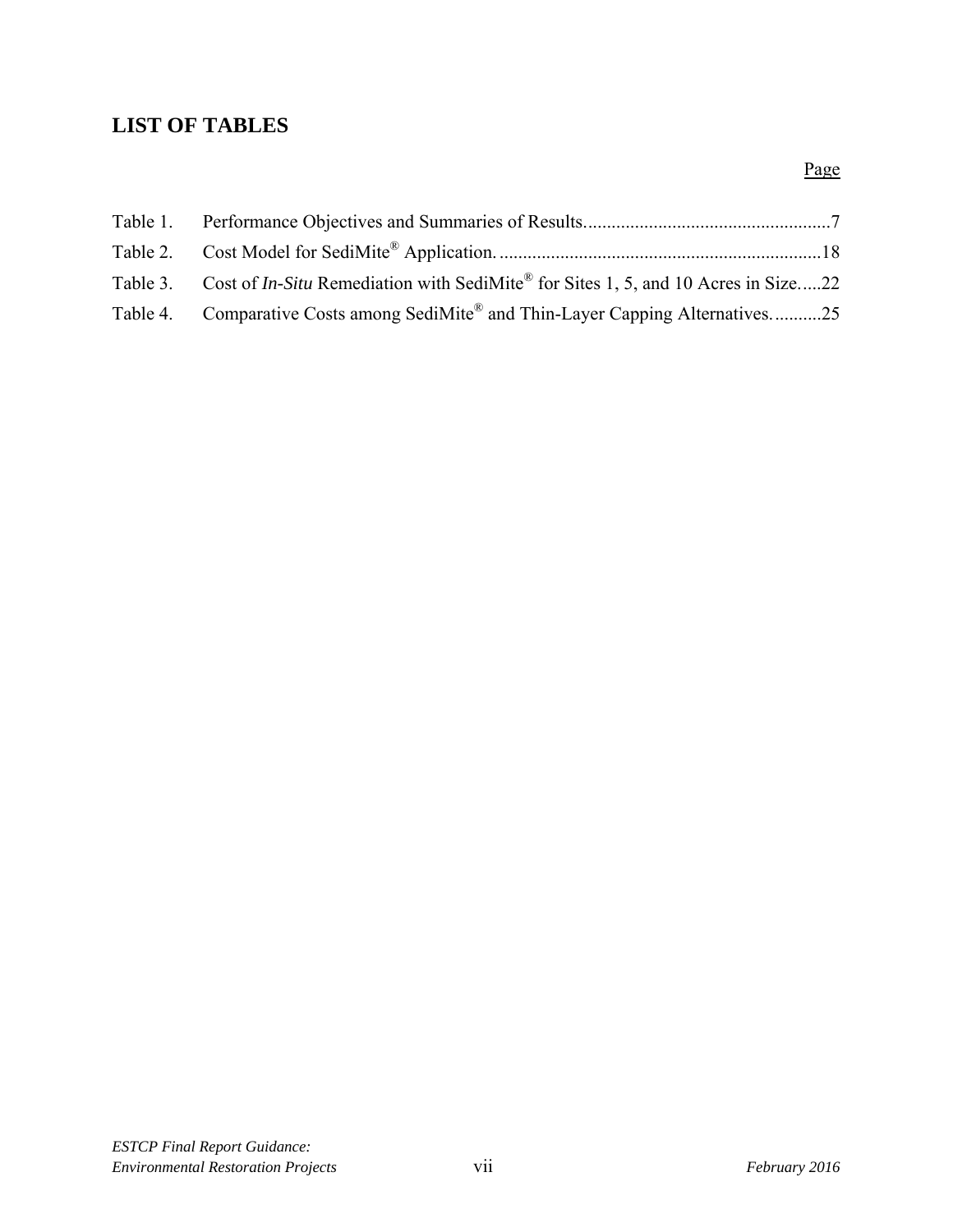# **ACKNOWLEDGEMENTS**

The Department of Defense (DoD) Environmental Security Technology Certification Program (ESTCP) has funded Exponent and its partners—the University of Maryland at Baltimore County and the Smithsonian Environmental Research Center—to conduct work under ESTPC Project No. ER-0835. As part of this effort, the Exponent team coordinated with ESTCP Project No. ER-2000825, led by the Naval Facilities Engineering and Expeditionary Warfare Center (NAVFAC EXWC) and its DoD partners: U.S. Army Public Health Command, Naval Facilities Engineering Command Atlantic Division (NAVFAC LANT), U.S. Air Force (USAF), and Engineer Research and Development Center Waterways Experiment Station (ERDC WES), AECOM, and the University of New Hampshire (UNH). The Exponent team coordinated closely with many individuals at the U.S. Army's Aberdeen Proving Ground; in particular, the leadership of Allison O'Brien is acknowledged. Support for the effort was also provided by RMT, Inc., the University of Maryland Wye Research Institute, Eco Analysts, and Dr. Jeffrey G. Baguley of the Department of Biology, University of Nevada, Reno. Helpful advice was provided by the technical support team for the ESTCP environmental program. The report was prepared with the assistance of Eileen McAuliffe of Exponent.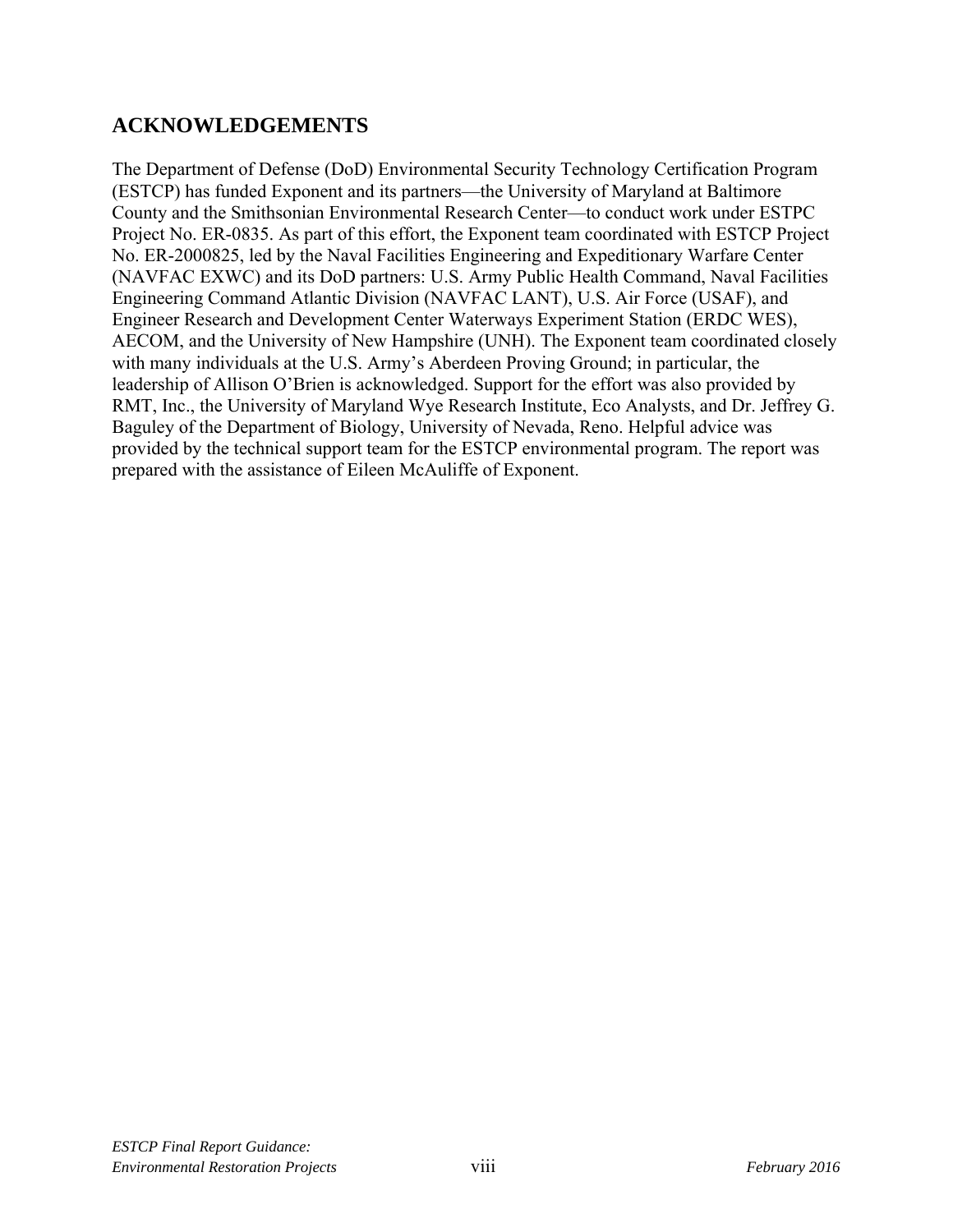#### **EXECUTIVE SUMMARY**

#### **Objectives of the Demonstration**

Environmental Restoration Project ER-200835 involved field demonstrations of *in-situ* treatment of sediment contamination with activated carbon (AC) delivered using the SediMite® delivery system. While ER-200835 focused on Canal Creek at the Aberdeen Proving Ground (APG) in Maryland, data from two other sites—Bailey Creek at Ft. Eustis, Virginia, and Berrys Creek in the Hackensack Meadowlands of New Jersey—are incorporated, to broaden the assessment and enable the evaluation of performance for various types of habitats. Collectively, the report provides information on the treatment efficacy of activated carbon delivered by SediMite® for two wetland/marsh environments and two tidal creeks. Contaminants present in sediments and/or wetland soils at one or more of these sites include polychlorinated biphenyls (PCBs), dichlorodiphenyltrichloroethane (DDT) and related degradation products (DDx), and mercury.

#### **Technology Description**

The treatment material—SediMite<sup>®—</sup>is agglomerate that is composed of the treatment agent (AC in this case), a weighting agent, and an inert binder. The agglomerate is manufactured as pellets that can be easily handled and dispersed. The product is delivered using either blower-type devices (Vortex) or spreaders. An application of SediMite® by tele-belt has also been performed for Mirror Lake in Delaware. Once the pellets are distributed on sediments or wetland soils, the SediMite<sup>®</sup> pellets disaggregate and release the active treatment agents.

#### **Demonstration Results**

The projects demonstrated that:

- SediMite<sup>®</sup> pellets were effectively delivered to wetland soils and aqueous sediments using either the Vortex blower system or the TurfTiger spreader system.
- Most of the applied AC was retained in wetland/marsh systems over the duration of the demonstration.
- Retention and/or AC concentrations for subaqueous applications varied over time. These variations are thought to reflect edge effects in the case of Bailey's Creek, and possible storm effects on resuspension or burial in the case of Canal Creek.
- Mixing of SediMite<sup>®</sup>-applied AC into sediments occurred throughout the targeted biologically active zone for applications to subaqueous sediments. Vertical mixing of SediMite®-applied AC into wetland/marsh sediments was slower and to less depth than that observed for subaqueous sediments.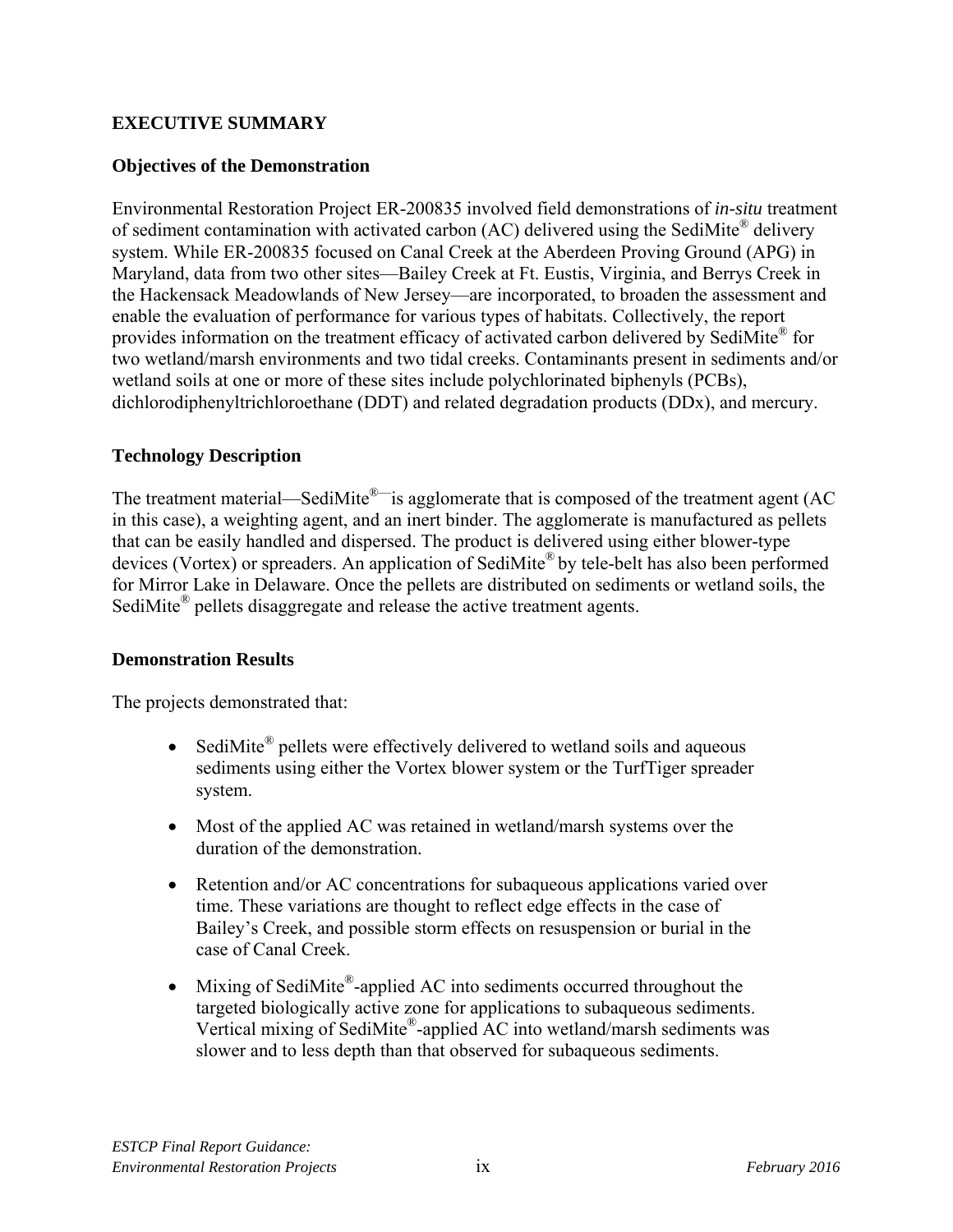- Based on field-collected sediments or wetland soils, SediMite®-applied AC significantly reduced the bioavailability for PCBs and DDx over the period of study.
- Results for mercury are considered equivocal, in part because the applied activated carbon did not remain in the treatment area.
- Applications of AC via SediMite<sup>®</sup> had negligible adverse effects on native benthic invertebrate communities in Bailey and Berrys Creeks.

#### **Implementation Issues**

- SediMite<sup>®</sup> can be effectively applied topically to wetland and open-water environments.
- The physical fate of applied AC varied among environments due to variations in physical and biological conditions. These processes should be better understood and planned for as a part of designing full-scale implementations.

# **Projected Costs**

Projected costs for applying SediMite<sup>®</sup> over 1, 5, and 10 acres were developed for mobilization, travel, application, and the cost for SediMite with 50% activated carbon. These assume a 10-cm treatment depth into the sediment. The costs of SediMite® combined with application costs were calculated as follows, based on data from the pilot study:

|                        |               | <b>Unit Costs</b> |                  |           | Site Size (acres) |           |  |
|------------------------|---------------|-------------------|------------------|-----------|-------------------|-----------|--|
|                        | Fixed         |                   | Cost per         |           |                   |           |  |
|                        | per           | Cost per          | Application      |           |                   |           |  |
| <b>Cost Elements</b>   | Project       | Acre              | Day              |           | 5                 | 10        |  |
| SediMite material cost |               | \$74,000          |                  | \$74,600  | \$373,000         | \$746,000 |  |
| Mobilization/          | \$23,000      |                   |                  | \$23,000  | \$23,000          | \$23,000  |  |
| Demobilization         |               |                   |                  |           |                   |           |  |
| Application travel and | \$47,000      |                   |                  | \$47,000  | \$47,000          | \$47,000  |  |
| staging                |               |                   |                  |           |                   |           |  |
| Per diem application   |               |                   | \$10,000         | \$10,000  | \$40,000          | \$80,000  |  |
|                        |               |                   | Project cost $=$ | \$154,600 | \$483,000         | \$896,000 |  |
|                        | $Cost/acre =$ | \$154,600         | \$96,600         | \$89,600  |                   |           |  |

Note: Costs do not include a feasibility study, within which there would have been a \$15,000 treatability study. Costs do not include monitoring.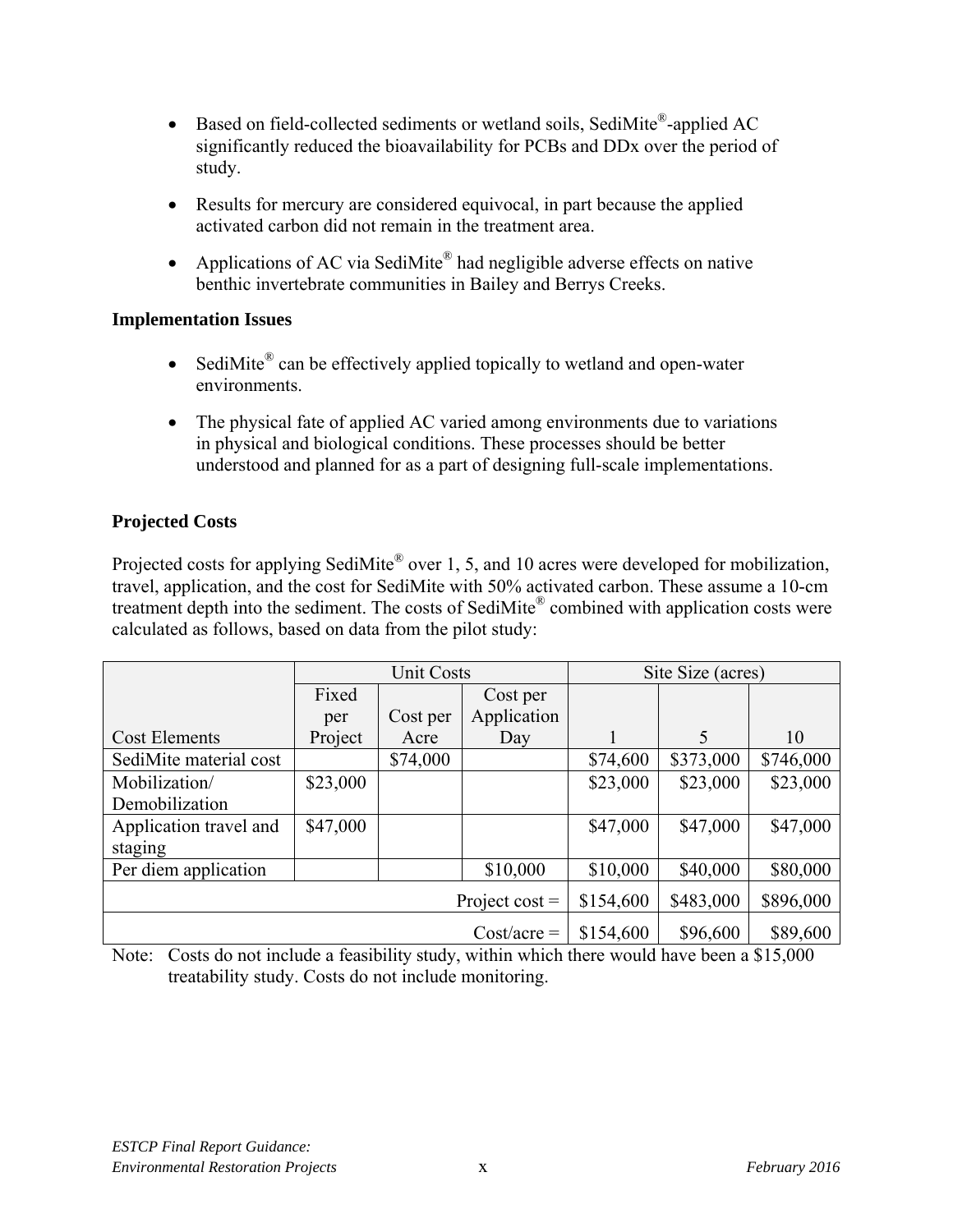#### **1.0 INTRODUCTION**

This report presents the cost and performance results of field demonstrations of *in-situ* treatment efficacy of activated carbon (AC) delivered using the SediMite® delivery system. SediMite® is a pelletized means of delivering treatment amendments (Figure 1). The project involved two sites within Canal Creek at the Aberdeen Proving Ground (APG) in Edgewood, Maryland. Application at these two sites was funded under Environmental Security Technology Certification Program (ESTCP) Project ER-0835. SediMite® was also applied by the project team at a third site in Bailey Creek at Fort Eustis in Virginia funded under National Institute of Environmental Health Services (NIEHS) Grant # 5R01ES16182 to Upal Ghosh at the University of Maryland Baltimore County (UMBC). Finally, data from a fourth site—Berrys Creek in the Hackensack Meadows—are included. Collectively, this information provides insights into the treatment efficacy of SediMite®-delivered AC in a variety of habitats.



**Figure 1. SediMite® pellets containing powdered activated carbon (PAC). The pellet is an agglomerate that includes the treatment agent (PAC), a weighting agent (sand), and a binding agent. Once wetted, the pellet releases the fine-particle-sized treatment agent to sediments or wetland soils. SediMite® can include PAC or any other treatment agent or mixture of agents that can benefit from pelletized delivery.** 

#### **1.1 Background**

There has been increased interest within DoD and within the U.S. EPA in finding reliable in-situ remedies for contaminated sediments. These could be used in place of or in concert with traditional alternatives such as dredging and capping. In-situ remedies can be attractive when risks are low to moderate; the site sediments are relatively stable; valuable habitats and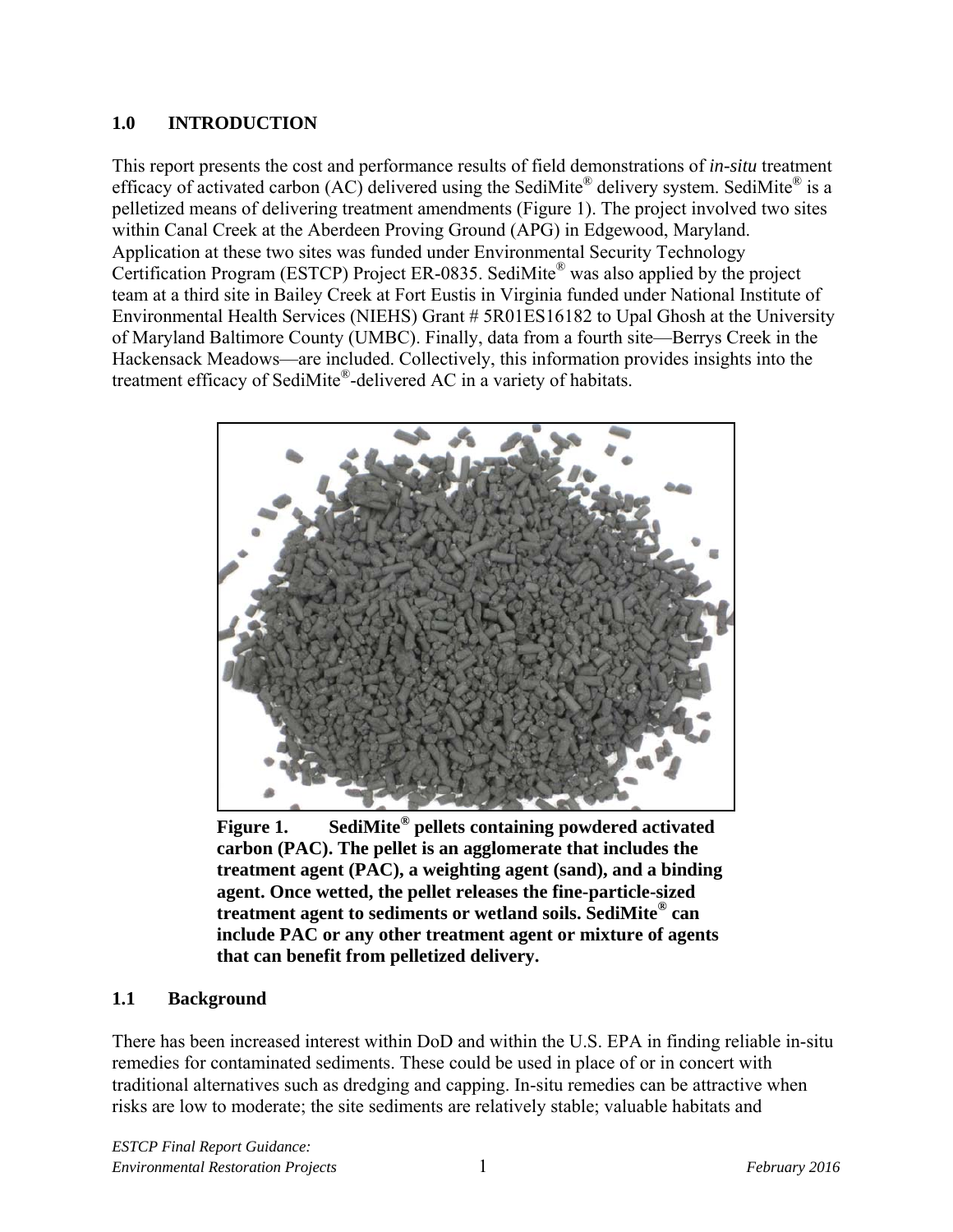ecological receptors are present that could be damaged by excavation, dredging, and/or isolation capping; and where communities of people are present at and around the area to be remediated, and there is a desire to minimize the types of construction-related impacts associated with excavation, dredging, or isolation capping. At DoD sites, there may be practical considerations, such as when contaminated sediments are located under piers and against retaining walls, as well as safety considerations such as when the sediments are located in areas where there is unexploded ordnance (UXO). SediMite® was developed as a low-impact means of accomplishing *in-situ* remediation for sediments and wetland soils contaminated with hydrophobic chemicals such as methylmercury (MeHg), PCBs, DDT, other pesticides, and polycyclic aromatic hydrocarbons.

#### **1.2 Objective of the Demonstrations**

The objectives of the field demonstrations were to:

- Field demonstrate applications of SediMite<sup>®</sup> with activated carbon that are scalable to full-scale applications
- Demonstrate the efficacy of activated carbon delivered by SediMite<sup>®</sup> on reducing the bioavailability of several hydrophobic contaminants, including MeHg, PCBs, and DDx
- Evaluate the performance of activated carbon delivered by SediMite<sup>®</sup> for different types of habitat and physical conditions
- Evaluate the potential for adverse environmental effects.

#### **1.3 Regulatory Drivers**

Environmental restoration activities at DoD sites with contaminated sediments are being conducted in accordance with a variety of regulatory programs. Larger sites are often regulated under the Comprehensive Environmental Response, Compensation, and Liability Act of 1980 (CERCLA) as amended by the Superfund Amendments and Reauthorization Act of 1986. Many smaller sites are being addressed as part of voluntary waste site programs.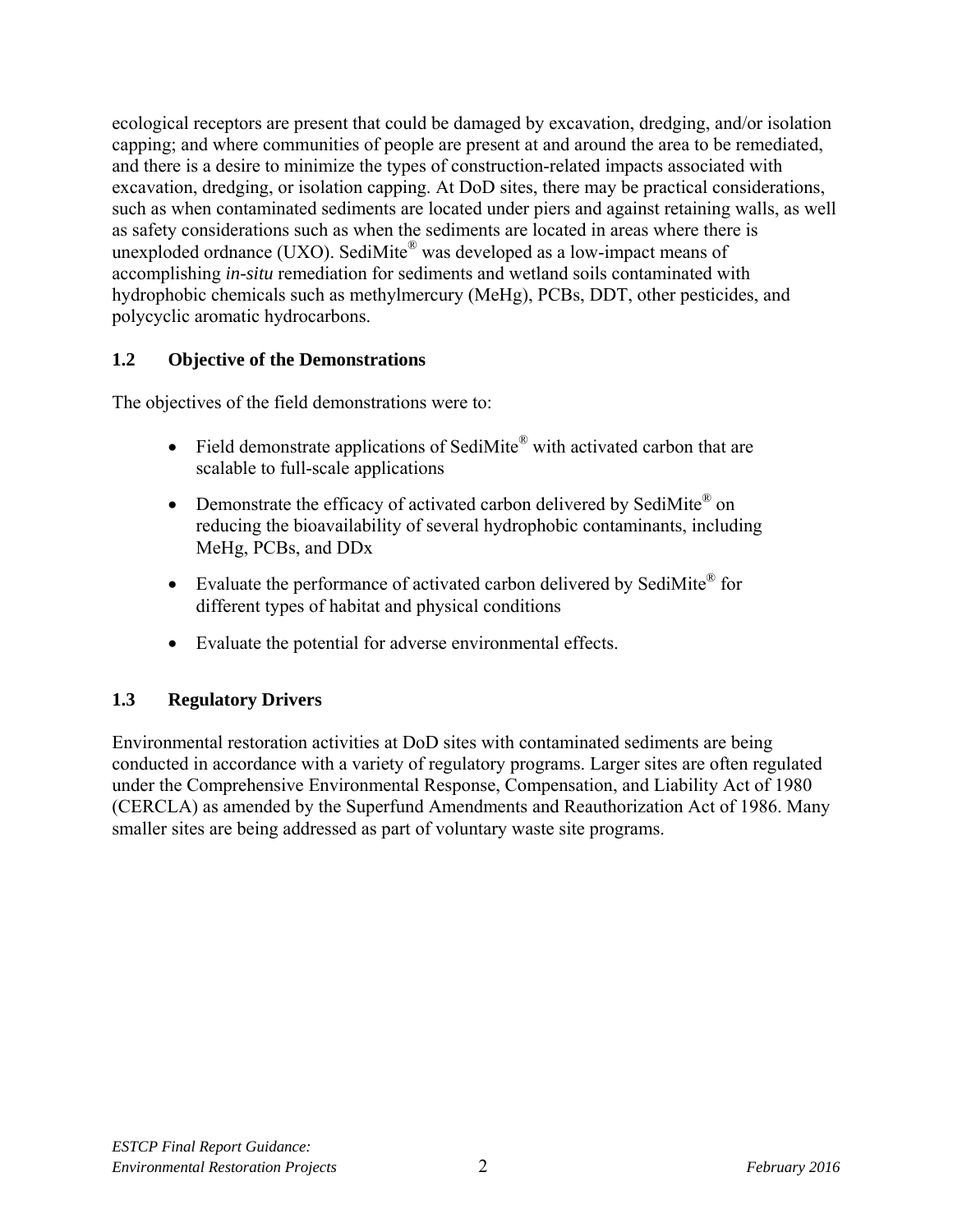# **2.0 TECHNOLOGY**

SediMite<sup>®</sup> was developed with support from an EPA Small Business Innovative Research (SBIR) grant and a Strategic Environmental Research and Development Program (SERDP) project (ER-1491) by Drs. Charles Menzie and Upal Ghosh and Bennett Amos to deliver treatment amendments (e.g., activated carbon, zero-valent iron, biodegrading organisms, and powdered apatite) to wetland soils and aquatic/marine sediments contaminated by organic chemicals and metals. The distinguishing feature of the technology is that it can deliver small amounts (a thin layer, e.g., <1 cm thick) of highly concentrated amendments directly to the surface of the sediment or wetland soil; these pellets release the amendment, which is subsequently mixed into the soil or sediment via natural processes. The goal is to deliver amendments that have low impact on the environment and do not the natural sediment characteristics, geologic conditions, or topography.

The SediMite<sup>®</sup> delivery process is covered under U.S. Patent # 7,824,129: A Low-Impact Delivery System for *In-Situ* Treatment of Contaminated Sediment. The use of activated carbon as an amendment for treating hydrophobic chemicals in sediments is covered under U.S. Patent 7,101,115: *In-Situ* Stabilization Of Persistent Hydrophobic Organic Contaminants In Sediments Using Coal-and Wood-derived Carbon Sorbents.

#### **2.1 Technology Description**

#### **2.1.1 Overview**

SediMite® pellets are designed as a means of packaging amendments into an agglomerate that can be transported, readily handled, and delivered without the loss of amendment or the creation of dusts. While the pellets may be produced in dimensions of 0.25 to 1 cm, they contain amendments that may be powders (i.e., microns in diameter). SediMite® makes it possible to deliver substantial quantities of these fine-diameter materials. Once delivered, the pellets take in water and begin to break down, releasing the amendment materials contained within them. The amendments are released over time (hours to days, but the rate can be adjusted) and, as they are released, are mixed into the sediment by natural processes such as bioturbation. To the extent that mixing is provided by biological processes, the amendments are delivered to the depths in sediments or wetland soils that are occupied by benthic or soil invertebrates. As a result, the delivery system can target the sediment or soil strata most relevant for exposure to sediment surface-dwelling organisms and the animals that feed on these organisms. In some cases, this can be a relatively thin layer (e.g., on the order of a few centimeters), while in other cases, the mixing depth may be greater. While not evaluated in this report, SediMite® can also be incorporated into thin-layer sand caps, materials applied for EMNR, and treatment mats. For these applications, SediMite® offers a means of handling AC or other amendments with a fine particle size.

Treatment of a surface layer of sediment or wetland soil can also create a barrier that treats chemicals migrating from below the treatment layer. This is how SediMite® is envisioned working for: (1) Hg-contaminated sites at which MeHg is being produced at depth in sediments or wetland soils, and (2) environments where there are concerns about vertical upward migration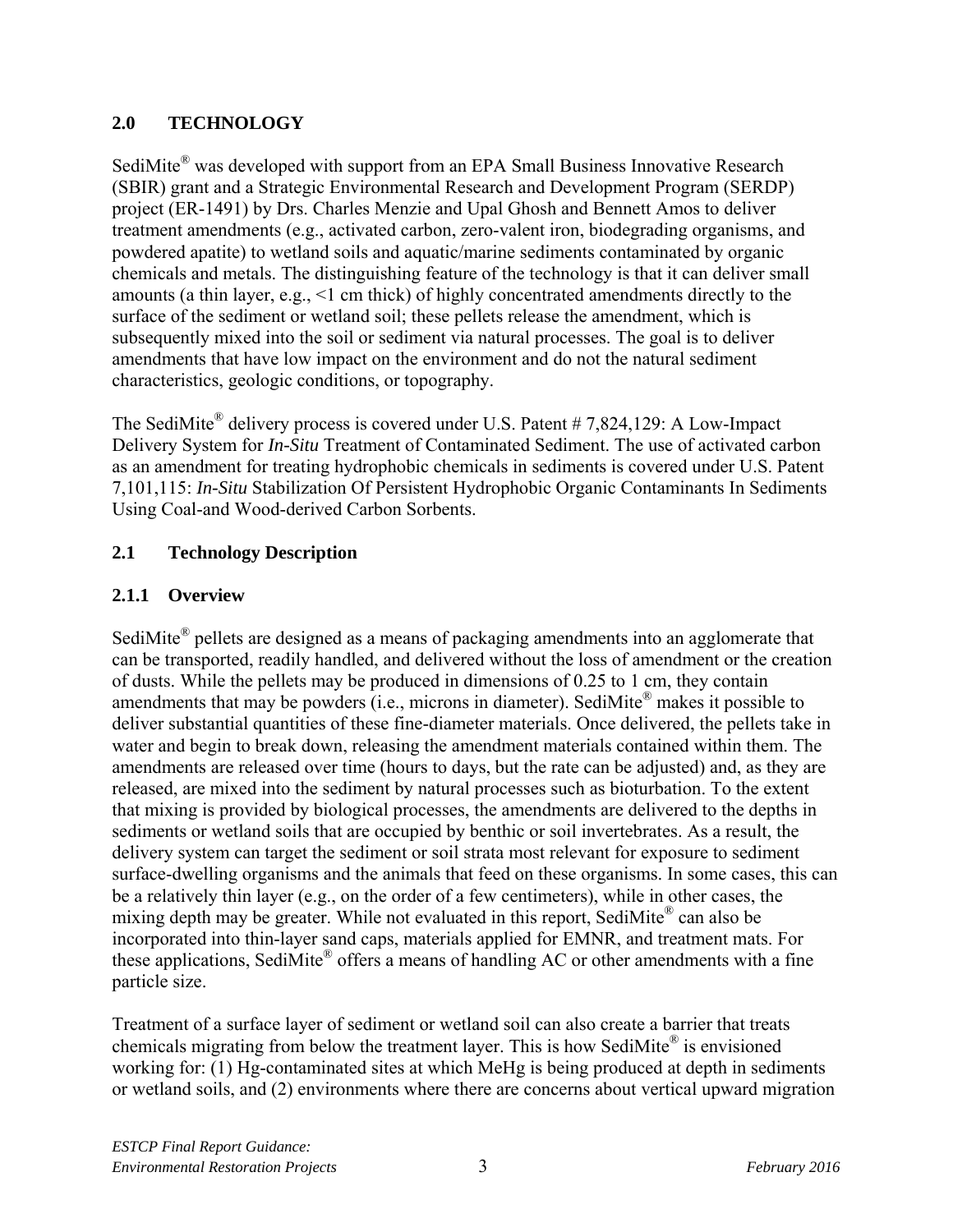of PCBs and other persistent organic chemicals present at deeper sediment or soil layers. For most vegetated marsh systems, such as that present at APG and Bailey's Creek, this treatment layer would become progressively buried over time as a result of marsh accretion, a natural process within vegetated marshes. This aspect of treatment is important for the vegetated marsh at APG, because this system exhibits slow vertical mixing of treatment material, and thus, a layer of AC is formed in the upper few centimeters.

SediMite<sup>®</sup> is applied as a thin layer  $($  < 1 cm); therefore, there is limited physical impact on the system and virtually no change in bathymetry. As this material is mixed into the surficial soils, the soils retain most of their original physical characteristics, with the exception of containing an elevated level of AC or other amendment. This makes it possible to conduct in-situ treatment in environmentally sensitive areas (for example, where there are sea-grass beds or a valued invertebrate prey base for fish and wildlife) and larger areas.

# **2.1.2 Formulation**

SediMite<sup>®</sup> used in this study is formed from a blend of activated carbon as the active treatment agent, sand for weight, and a clay binder that is pelletized to form tubular pellets that are approximately 1 cm in length and 3 mm in diameter. The blend's moisture content and the compression strength, production rate, and drying temperature are manipulated during production to form pellets with the following properties:

- Sufficiently heavy to sink in water
- Sufficiently compact to minimize internal air space, which otherwise could cause re-suspension of and/or rapid degradation of the pellets
- Dried to cure the binder, forming a solid pellet that will degrade slowly underwater over time.

The SediMite<sup>®</sup> pellets are easily packaged and transported, and they can be broadcast on surface waters, under piers, and/or on exposed intertidal mudflats or the surfaces of marshes and wetlands. The demonstrations described in this report involve activated carbon, but the SediMite<sup>®</sup> delivery system can be used with other treatment agents and combinations of agents.

#### **2.1.3 Application**

SediMite<sup>®</sup> can be delivered by methods that can distribute pellets. These can include blowerbased approaches such as the Vortex TR-Aquatic system developed by Vortex Granular Systems, LLC (the Vortex), as well as various types of mechanical spreaders. Both types of devices were used in the demonstrations discussed in this report.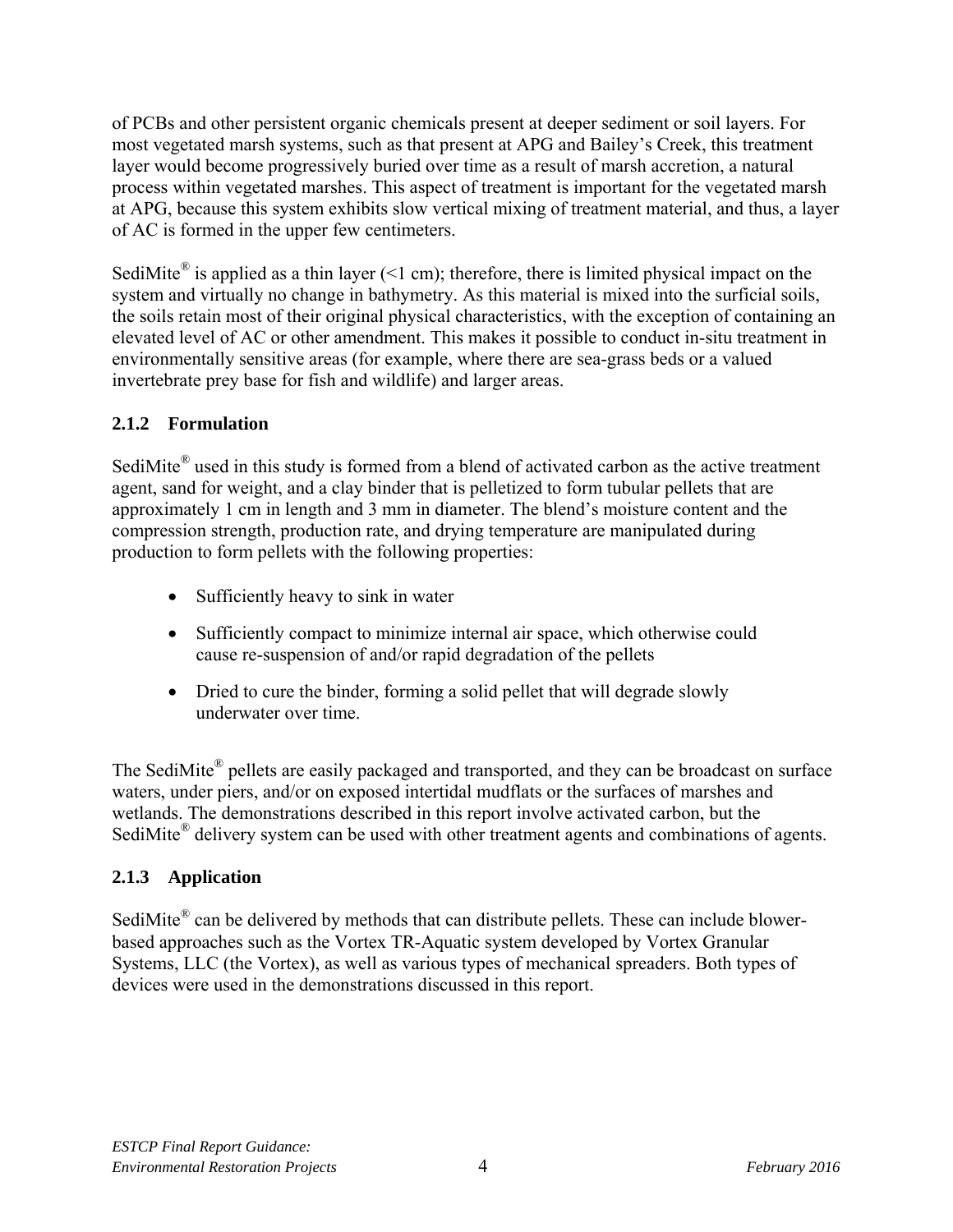## **2.2 Limitations of the Technology**

The technology depends on natural mixing processes. These processes vary from site to site, and thus, the depth and speed of mixing are variables that need to be understood. The technology is designed as a topical application and thus focuses on surface sediments and wetland soils. Retention of the amendment depends on site-specific physical conditions.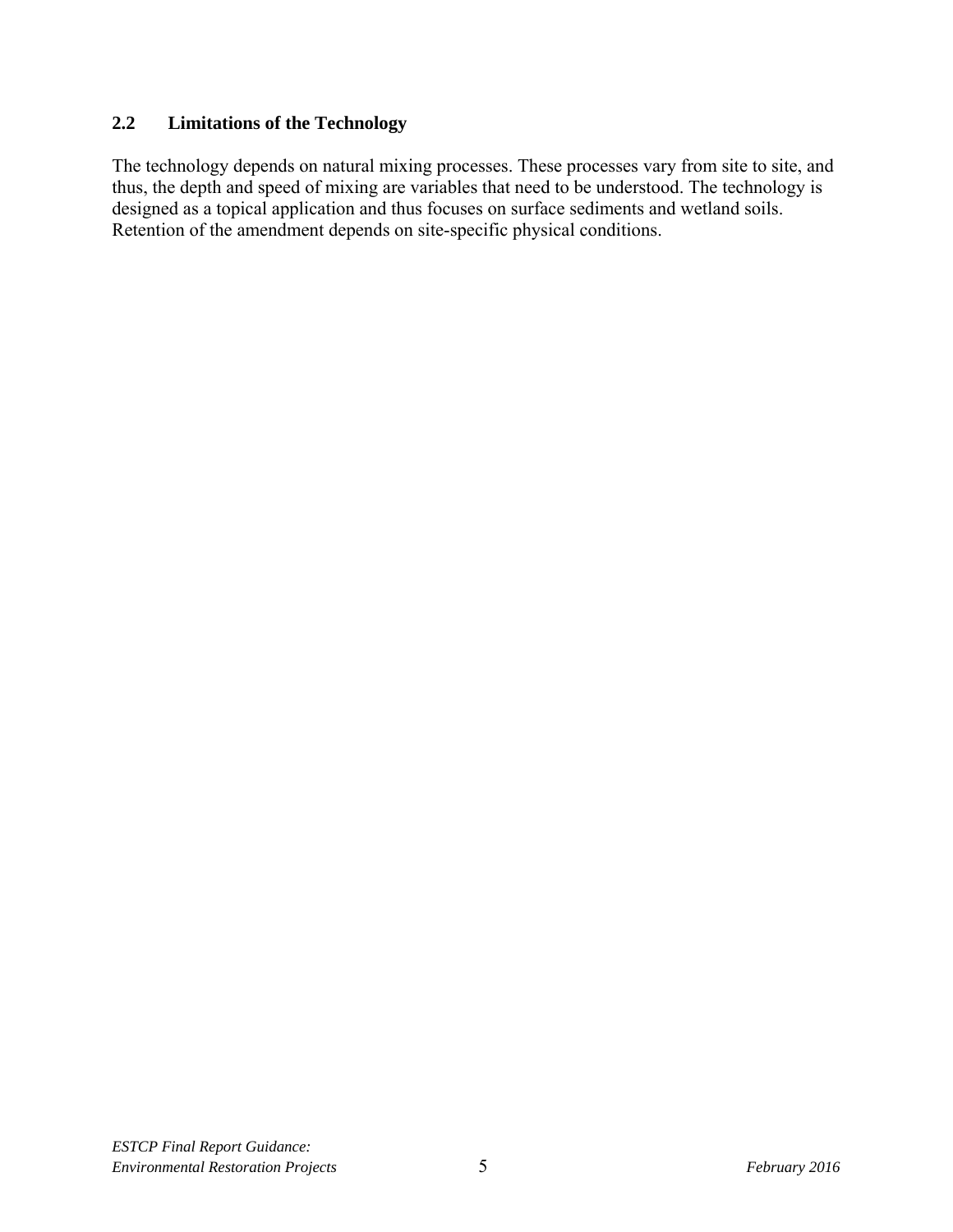#### **3.0 PERFORMANCE OBJECTIVES**

The performance objectives of this study are summarized in Table 1. While most of the performance objectives will apply to more than one of the study areas, some of the performance objectives apply only to a specific study area. This section describes the performance objectives as they relate to proving the technology and the criteria used to make this assessment. The results are described further in Section 5, Performance Assessment.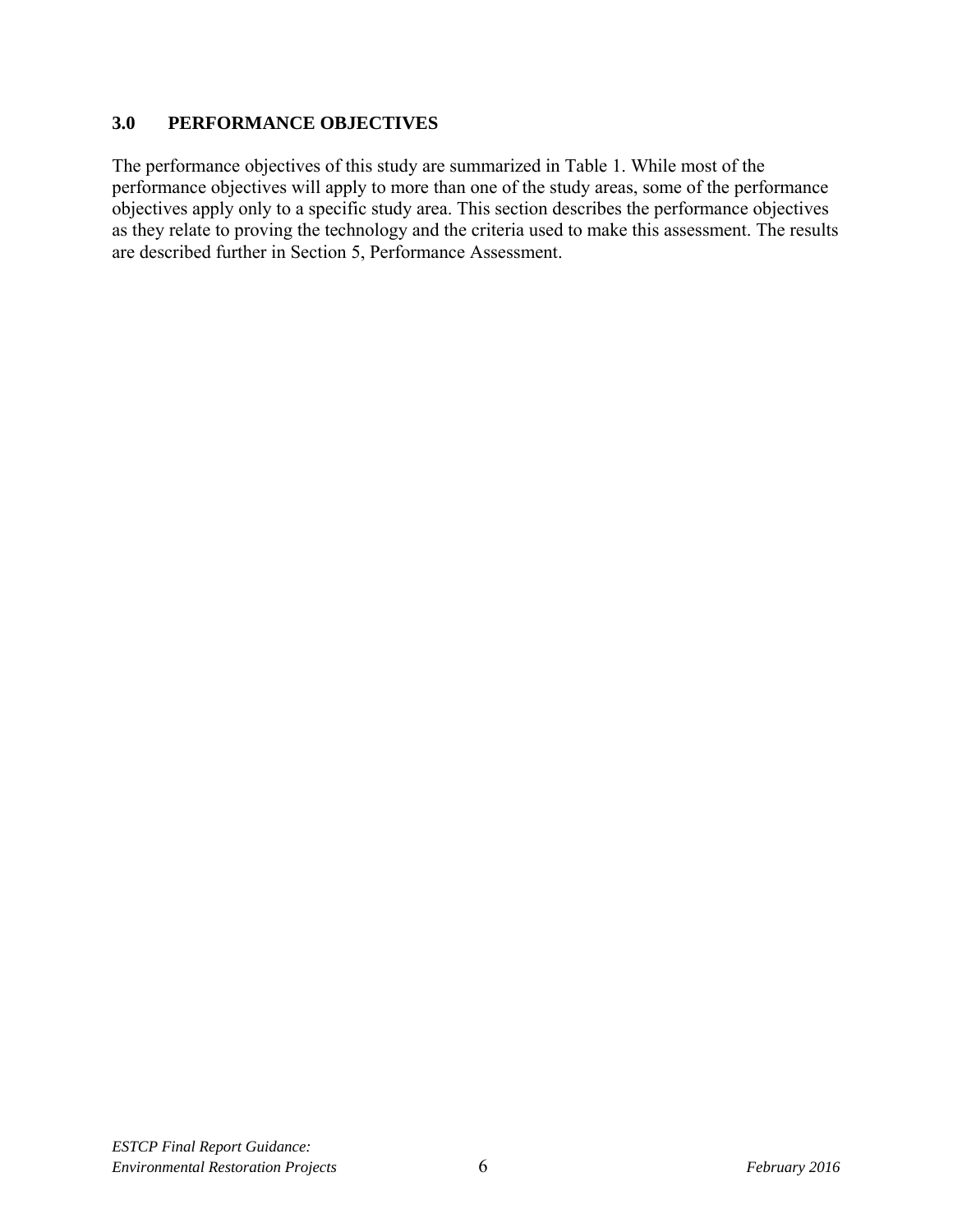| Performance<br>Objective                                                         | Data Requirements                                                                                                | Success Criteria                                                                                                                                                                                                                                                             | Results                                                                                                                                                                                                                                                                                                                                                                                                                                                                                                                                                                                                                                                                                                                                                                                                                                               |  |  |  |  |  |
|----------------------------------------------------------------------------------|------------------------------------------------------------------------------------------------------------------|------------------------------------------------------------------------------------------------------------------------------------------------------------------------------------------------------------------------------------------------------------------------------|-------------------------------------------------------------------------------------------------------------------------------------------------------------------------------------------------------------------------------------------------------------------------------------------------------------------------------------------------------------------------------------------------------------------------------------------------------------------------------------------------------------------------------------------------------------------------------------------------------------------------------------------------------------------------------------------------------------------------------------------------------------------------------------------------------------------------------------------------------|--|--|--|--|--|
| Quantitative Performance Objectives                                              |                                                                                                                  |                                                                                                                                                                                                                                                                              |                                                                                                                                                                                                                                                                                                                                                                                                                                                                                                                                                                                                                                                                                                                                                                                                                                                       |  |  |  |  |  |
| Effective placement<br>and treatment levels<br>for AC delivered via<br>SediMite® | Measurements of AC in<br>multiple cores to evaluate<br>spatial distribution to evaluate<br>vertical distribution | AC is present (i.e., retained) in the<br>mixed treatment level during follow-<br>up monitoring events at levels that<br>provide effective treatment. The<br>planned target range for AC in the<br>treatment zone is 3% to 7% of<br>sediment dry wt in the treatment<br>zone. | For UCC, AC was present and largely retained in<br>all plots for wetland soils throughout the<br>monitoring period. Variability in the horizontal<br>and vertical distribution of AC was noted<br>initially, but diminished over time. Over the time<br>period of 10 months, vertical mixing was limited<br>to the upper 5 cm and the concentration of $AC$ ><br>7% dry wt in this treatment zone. Vertical mixing<br>occurs more slowly in wetland soils than in<br>aquatic sediments. Two large storm events—Lee<br>and Irene—occurred during this period, but<br>retention in the marsh remained high.                                                                                                                                                                                                                                             |  |  |  |  |  |
|                                                                                  |                                                                                                                  |                                                                                                                                                                                                                                                                              | For LCC, the concentration of AC in tidal creek<br>sediments was slightly greater than 1% dry wt six<br>months after application and was only slightly<br>greater than controls 10 months after application.<br>The December 2010 application was followed by<br>a large rainfall event in the spring. Following the<br>June sampling event, Hurricane Irene and<br>Tropical Storm Lee passed through the area prior<br>to the October sampling. The diminishment of<br>AC in LCC could reflect resuspension of<br>sediments and washout, deposition of solids<br>brought into the system, and/or greater than<br>anticipated vertical mixing.<br>For Bailey Creek, AC was within the target range<br>for treatment 2 months after application; 70% of<br>the mass of applied AC was estimated to be<br>present. After 15 months, lateral mixing with |  |  |  |  |  |

#### **Table 1. Performance Objectives and Summaries of Results.**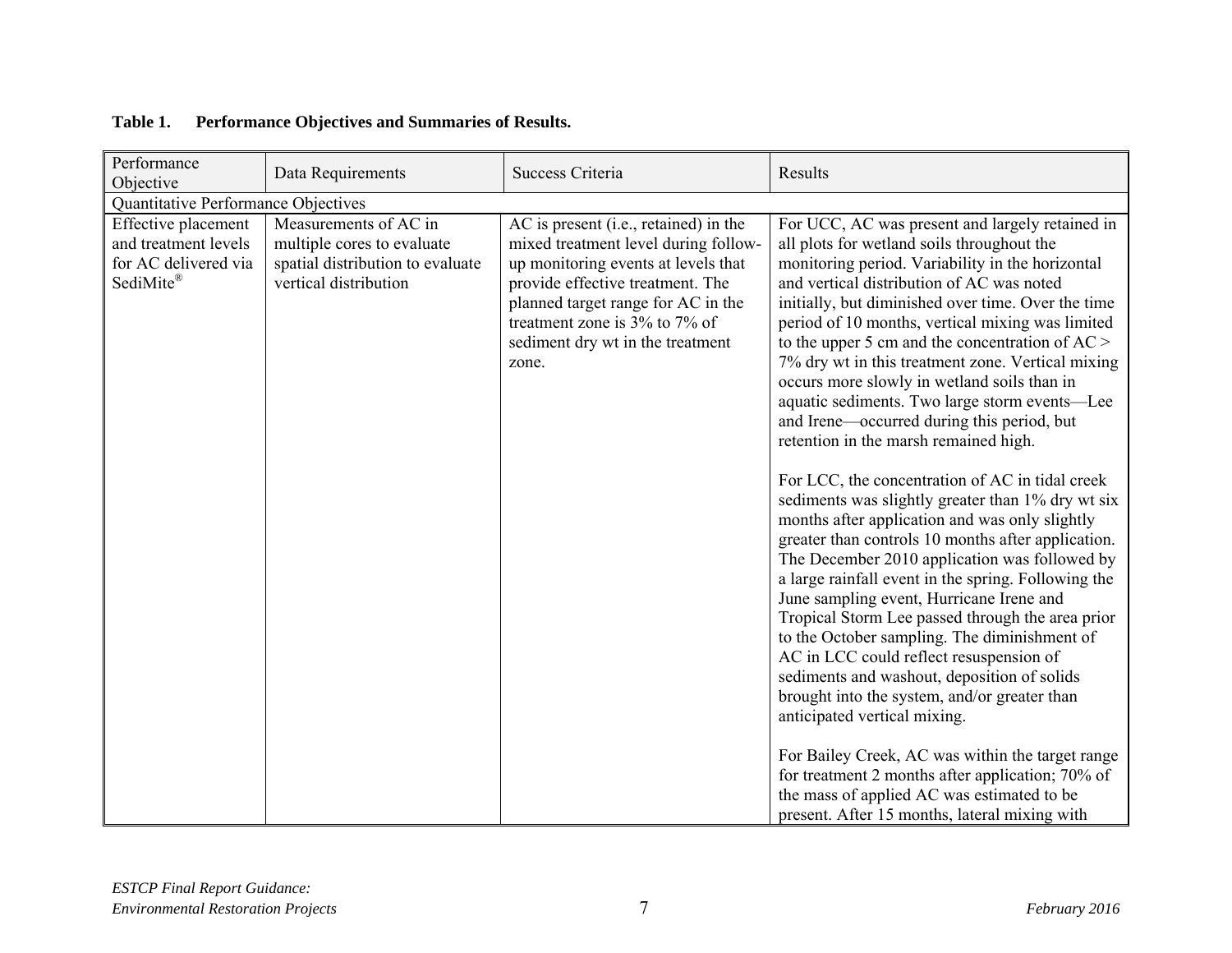| Performance<br>Objective                                                                                                      | Data Requirements                                                                                                                                                               | Success Criteria                                                                                                                                                                                                                                                                           | Results                                                                                                                                                                                                                                                                                                                                                                                                                                                                                                         |  |  |  |  |  |
|-------------------------------------------------------------------------------------------------------------------------------|---------------------------------------------------------------------------------------------------------------------------------------------------------------------------------|--------------------------------------------------------------------------------------------------------------------------------------------------------------------------------------------------------------------------------------------------------------------------------------------|-----------------------------------------------------------------------------------------------------------------------------------------------------------------------------------------------------------------------------------------------------------------------------------------------------------------------------------------------------------------------------------------------------------------------------------------------------------------------------------------------------------------|--|--|--|--|--|
|                                                                                                                               | Quantitative Performance Objectives                                                                                                                                             |                                                                                                                                                                                                                                                                                            |                                                                                                                                                                                                                                                                                                                                                                                                                                                                                                                 |  |  |  |  |  |
|                                                                                                                               |                                                                                                                                                                                 |                                                                                                                                                                                                                                                                                            | untreated sediments (i.e., edge effects) had<br>reduced AC to $\sim$ 2.5% in upper 5 cm; 50% of the<br>mass of the applied AC was present within the<br>plots while the rest had been mixed laterally into<br>areas outside the plots.<br>Data are also included for a <i>Phragmites</i> marsh in<br>Berrys Creek to provide additional insight into<br>AC retention in a marsh plot treated with<br>SediMite®. Retention of AC was high, despite<br>the occurrence of a major storm event                      |  |  |  |  |  |
|                                                                                                                               |                                                                                                                                                                                 |                                                                                                                                                                                                                                                                                            | (Superstorm Sandy) that flooded the area.                                                                                                                                                                                                                                                                                                                                                                                                                                                                       |  |  |  |  |  |
| Reduced<br>bioavailability of<br>PCBs, Hg, MeHg as<br>revealed by reduced<br>bioaccumulation into<br>exposed<br>invertebrates | Measurements of contaminants<br>in tissues of invertebrates from<br>either field, in situ, and/or<br>laboratory exposures to<br>SediMite®-treated wetland soils<br>or sediments | Statistically significant or<br>substantial (e.g., $>50\%$ ) decrease in<br>average concentrations of total Hg,<br>MeHg, and PCBs, measured in<br>tissues of exposed invertebrates.<br>Significance testing was based on a<br>test of mean concentrations using a<br>t-test ( $p < 0.05$ ) | <b>PCBs</b><br>Observations for UCC marsh and Bailey Creek<br>are based on ex-situ exposures to field-collected<br>treated and untreated wetland and creek<br>sediments. The laboratory test methods for<br>bioaccumulation are consistent with current<br>approaches used to evaluate bioavailability and<br>bioaccumulation at DoD sites.                                                                                                                                                                     |  |  |  |  |  |
|                                                                                                                               |                                                                                                                                                                                 |                                                                                                                                                                                                                                                                                            | Bioaccumulation of total PCBs in worm tissues<br>was reduced by 57% after 6 months (not<br>statistically significant) and was reduced by 92%<br>after 10 months (statistically significantly).<br>Reductions in availability of PCBs as<br>measured by worm concentrations<br>normalized (i.e., divided by) soil<br>concentrations (i.e., BSAF values) were all<br>statistically significant in comparison with<br>controls. For these normalized values, mean<br>reductions of PCBs in tissues ranged from 60% |  |  |  |  |  |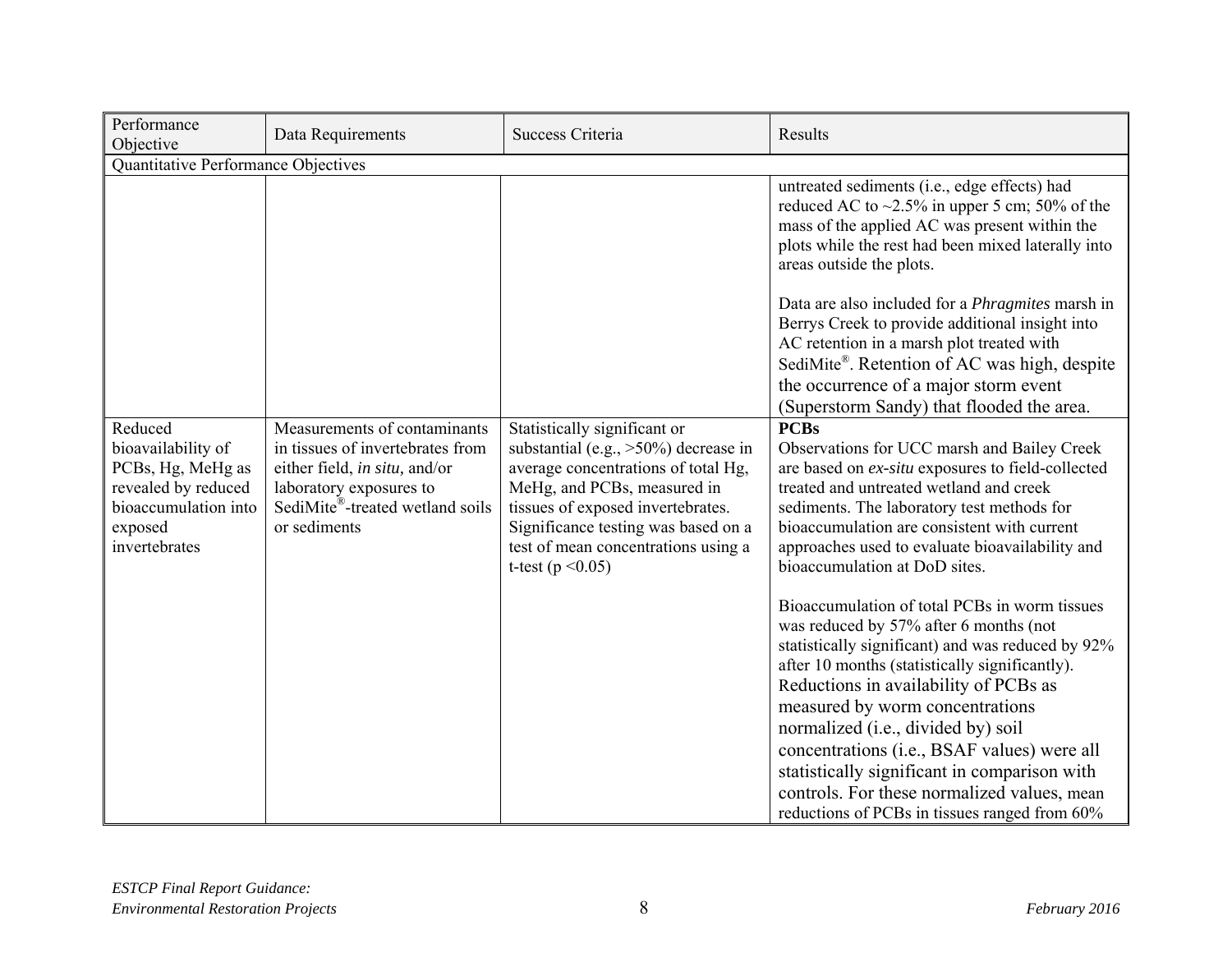| Performance<br>Objective | Data Requirements                   | Success Criteria | Results                                                                                                                                                                                                                                                                                                                                                                                                                                                                                                                                                                                                                                                |  |  |  |  |
|--------------------------|-------------------------------------|------------------|--------------------------------------------------------------------------------------------------------------------------------------------------------------------------------------------------------------------------------------------------------------------------------------------------------------------------------------------------------------------------------------------------------------------------------------------------------------------------------------------------------------------------------------------------------------------------------------------------------------------------------------------------------|--|--|--|--|
|                          | Quantitative Performance Objectives |                  |                                                                                                                                                                                                                                                                                                                                                                                                                                                                                                                                                                                                                                                        |  |  |  |  |
|                          |                                     |                  | for the pentachlorobiphenyls to more than 90%<br>for trichlorobiphenyls. (Treatment effectiveness<br>as judged by normalized data was likely greater,<br>because the presence of AC will reduce measured<br>concentrations of PCBs in soils due to the<br>influence of AC on the measurement of the soil<br>PCB <sub>s.</sub> )                                                                                                                                                                                                                                                                                                                        |  |  |  |  |
|                          |                                     |                  | For Bailey Creek, PCBs in tissues were reduced<br>by 90% after 2 months. Reductions were $\sim$ 50%<br>after 15 months, likely due to reduction in AC<br>levels and influx of new PCBs from surrounding<br>untreated sediments. These were statistically-<br>significant reductions.<br>Data from Berrys Creek provide additional<br>insight into treatment efficacy for AC delivered<br>by SediMite <sup>®</sup> . Relative to a control plot, PCBs in<br>a treated plot were lower by 78% for native<br>animals, 98% for caged animals (in situ<br>exposures), and 84% for amphipods exposed ex-<br>situ to field-collected soils in the laboratory. |  |  |  |  |
|                          |                                     |                  | <b>DDx</b><br>The efficacy of AC treatment delivered by<br>SediMite <sup>®</sup> was evaluated for UCC only.<br>Following 10-months of treatment, the bio-<br>accumulation of DD <sub>x</sub> in worms exposed to<br>surface wetland soils (0-2 inches) from<br>SediMite <sup>®</sup> -treated plots was 80% lower than<br>worms exposed to wetland soils from<br>controls.                                                                                                                                                                                                                                                                            |  |  |  |  |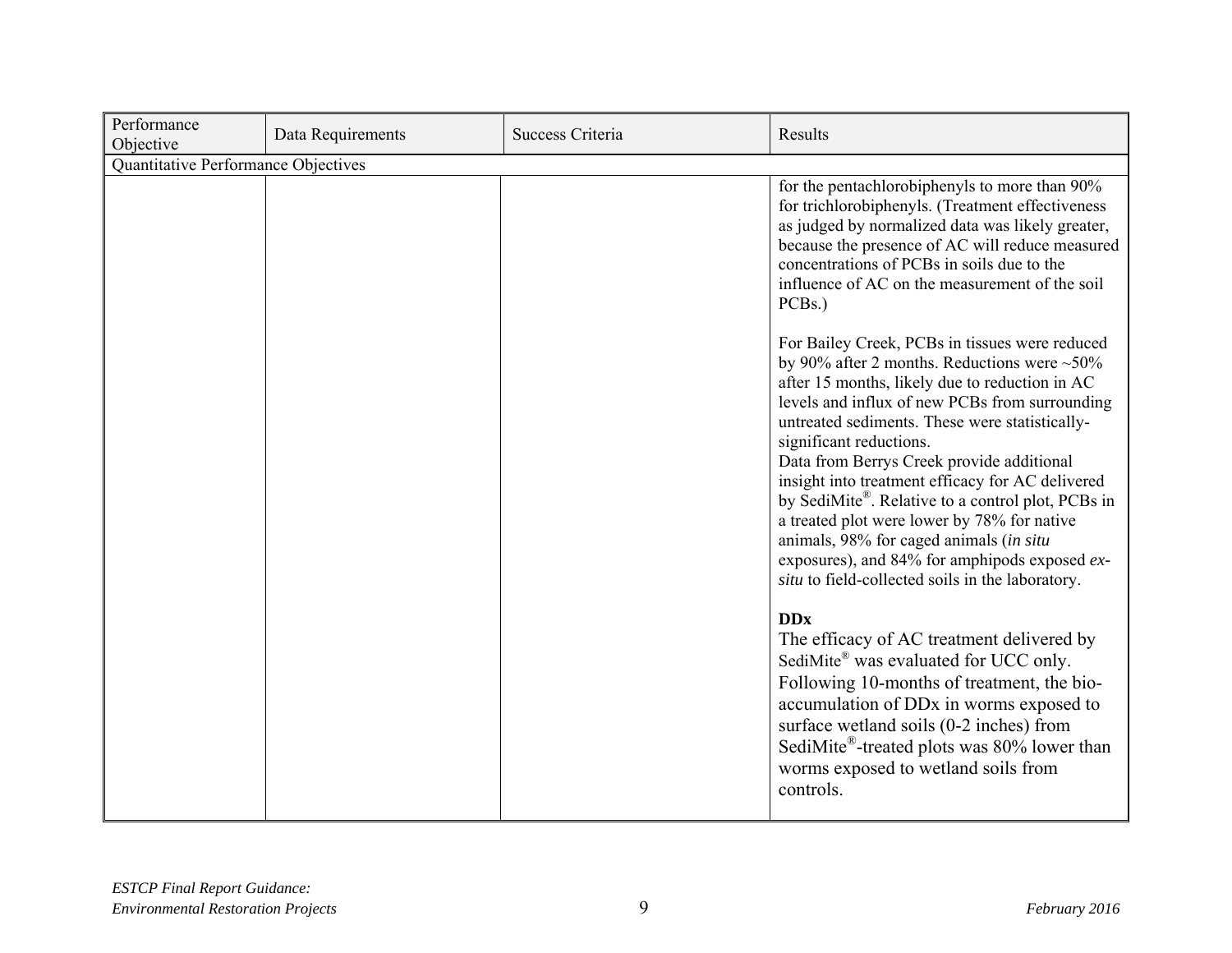| Performance<br>Objective                                | Data Requirements                                                                                                                                                                                                                                                                                                                                                                    | Success Criteria                                                                                                                                                                                        | Results                                                                                                                                                                                                                                                                                                                                                                                                                                                                                                                                                                                                                                                                                                                                                                                                                                                                                                                                                                                                                                                                                                                                                 |
|---------------------------------------------------------|--------------------------------------------------------------------------------------------------------------------------------------------------------------------------------------------------------------------------------------------------------------------------------------------------------------------------------------------------------------------------------------|---------------------------------------------------------------------------------------------------------------------------------------------------------------------------------------------------------|---------------------------------------------------------------------------------------------------------------------------------------------------------------------------------------------------------------------------------------------------------------------------------------------------------------------------------------------------------------------------------------------------------------------------------------------------------------------------------------------------------------------------------------------------------------------------------------------------------------------------------------------------------------------------------------------------------------------------------------------------------------------------------------------------------------------------------------------------------------------------------------------------------------------------------------------------------------------------------------------------------------------------------------------------------------------------------------------------------------------------------------------------------|
| Quantitative Performance Objectives                     |                                                                                                                                                                                                                                                                                                                                                                                      |                                                                                                                                                                                                         |                                                                                                                                                                                                                                                                                                                                                                                                                                                                                                                                                                                                                                                                                                                                                                                                                                                                                                                                                                                                                                                                                                                                                         |
|                                                         |                                                                                                                                                                                                                                                                                                                                                                                      |                                                                                                                                                                                                         | <b>Methyl Mercury</b><br>For LCC, MeHg in tissue of laboratory exposed<br>organisms was significantly reduced by $\sim 50\%$<br>after 6 months. Measurements were not made at<br>10 months because of the low concentration of<br>AC. The performance metric is relative and was<br>derived for intact cores to maintain the vertical<br>structure and geochemistry of mercury.                                                                                                                                                                                                                                                                                                                                                                                                                                                                                                                                                                                                                                                                                                                                                                         |
| Reduced porewater<br>concentrations of<br>PCBs and MeHg | Laboratory equilibrium studies<br>were used to evaluate the<br>change in PCB and MeHg<br>equilibrium partitioning from<br>sediments after amendment<br>with SediMite® in the field<br>Polyoxymethylene (POM)<br>samplers were placed in intact<br>cores to examine vertical<br>profiles<br>Data for Berrys Creek include<br>POM samplers placed into<br>marsh sediment in the field. | Statistically significant or substan-<br>tial $($ >50%) reduction in porewater<br>concentrations<br>Significance testing was based on a<br>test of mean concentrations using a<br>t-test ( $p < 0.05$ ) | <b>PCBs</b><br>After 6 months of treatment, results for the<br>slowly mixed samples showed that PCBs in pore<br>water in SediMite <sup>®</sup> -treated surface $(0-2$ inch)<br>wetland soils were 65% lower than the control<br>soils, but this difference was not statistically<br>significant; after 10 months of treatment,<br>porewater concentrations in treated surface soils<br>were 92% lower than the control soils, and this<br>difference was statistically significant.<br>POM samplers in intact cores from UCC showed<br>strong vertical gradients in porewater, increasing<br>with depth. This makes it difficult to discern the<br>influence of AC-related treatment. When<br>porewater concentrations are normalized to<br>wetland soil concentrations, a treatment effect of<br>AC with the treatment zone is evident.<br>At Berrys Creek, the efficacy of SediMite® on<br>reducing porewater concentrations of PCBs in the<br>Phragmites wetland was evaluated in situ using<br>passive samplers. After 21 months, porewater<br>concentrations of PCBs in the SediMite®-treated<br>plot were significantly lower than the untreated |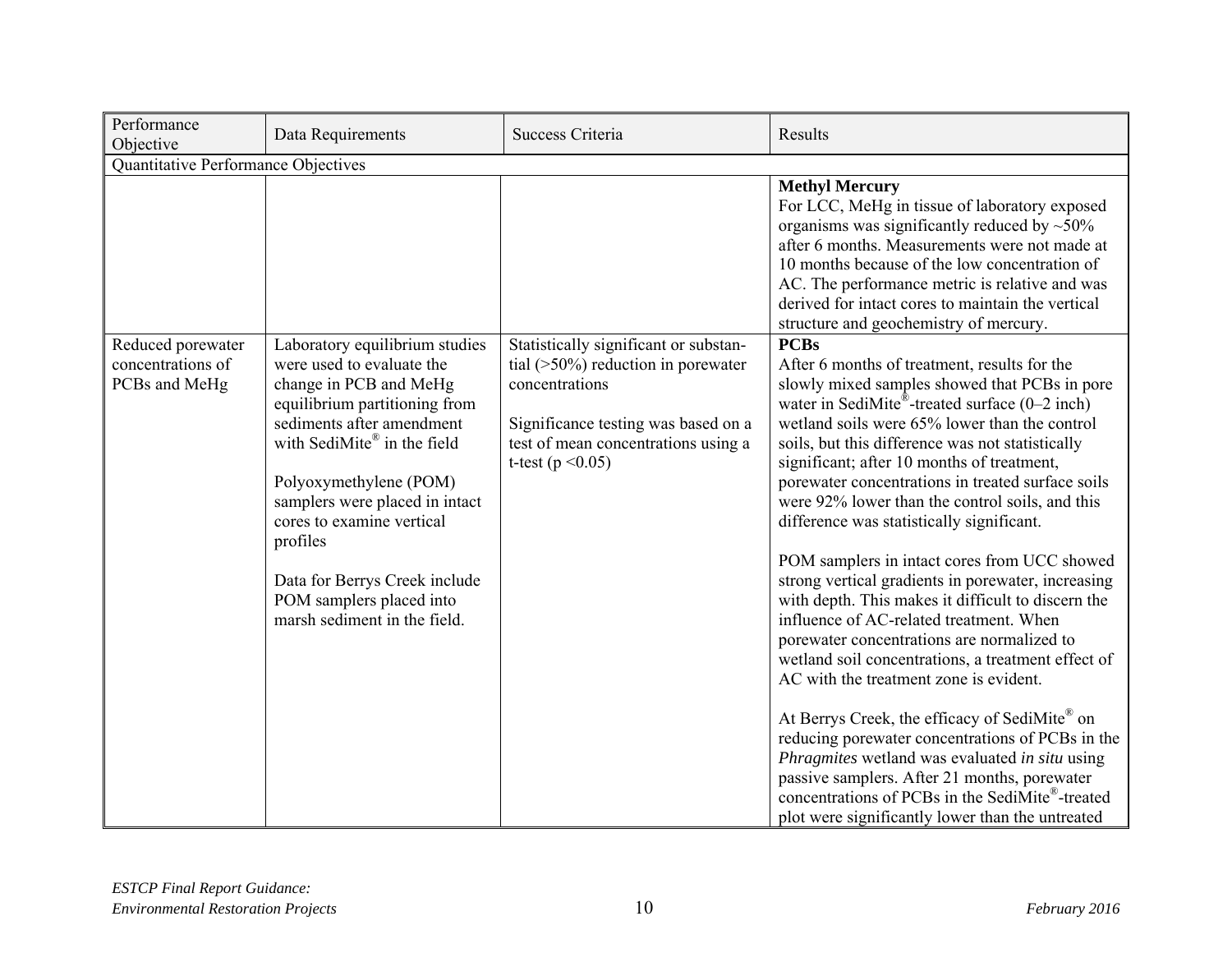| Performance<br>Objective                                                | Data Requirements                                                                                                                                                                                                                       | Success Criteria                                                                                                                                                                                                                                                                                  | Results                                                                                                                                                                                                                                                                                                                                                                                                                                                                                                                                                                                                                                                                                                                                                                                                                                                                                                   |
|-------------------------------------------------------------------------|-----------------------------------------------------------------------------------------------------------------------------------------------------------------------------------------------------------------------------------------|---------------------------------------------------------------------------------------------------------------------------------------------------------------------------------------------------------------------------------------------------------------------------------------------------|-----------------------------------------------------------------------------------------------------------------------------------------------------------------------------------------------------------------------------------------------------------------------------------------------------------------------------------------------------------------------------------------------------------------------------------------------------------------------------------------------------------------------------------------------------------------------------------------------------------------------------------------------------------------------------------------------------------------------------------------------------------------------------------------------------------------------------------------------------------------------------------------------------------|
| Quantitative Performance Objectives                                     |                                                                                                                                                                                                                                         |                                                                                                                                                                                                                                                                                                   |                                                                                                                                                                                                                                                                                                                                                                                                                                                                                                                                                                                                                                                                                                                                                                                                                                                                                                           |
|                                                                         |                                                                                                                                                                                                                                         |                                                                                                                                                                                                                                                                                                   | plot through the upper 10 cm.<br>For LCC sediments in June 2011, porewater<br>concentrations for MeHg were similar between<br>control and treated plots.                                                                                                                                                                                                                                                                                                                                                                                                                                                                                                                                                                                                                                                                                                                                                  |
| Increased<br>partitioning of Hg<br>and MeHg to solid-<br>phase sediment | Hg and MeHg were measured<br>in bulk sediment and pore<br>water, and partition coefficients<br>were calculated                                                                                                                          | Statistically significant or<br>substantial (e.g., $>50\%$ ) increase in<br>partition coefficients for Hg and<br>MeHg in treated plot compared to<br>control.<br>Significance testing was based on a<br>test of mean concentrations using a<br>t-test ( $p < 0.05$ )                              | For LCC sediments in June 2011, partitioning<br>coefficient (Kd) factors were significantly higher<br>in the treatment plot as compared to the control<br>plot by a factor of 2.5 for MeHg and 7.5 for<br>inorganic Hg. (Analyses were not performed in<br>October because of low AC.)                                                                                                                                                                                                                                                                                                                                                                                                                                                                                                                                                                                                                    |
| Potential for<br>environmental<br>effects                               | Benthic macrofauna abundance<br>and community structure;<br>benthic macrofauna coloniza-<br>tion tests; laboratory bioassays<br>for treatment agent; submerged<br>aquatic vegetation (SAV)<br>presence and general<br>abundance (cover) | Community metrics and abundance<br>are similar in the control plots and<br>treatment plots; negligible adverse<br>dose-response relationships are<br>observed over the treatment range.<br>Aquatic and wetland plants and<br>general plant cover are similar<br>between pre- and post-application | LCC and Bailey Creek exhibited no significant<br>differences in composition or abundance of<br>benthic invertebrates between the treatment and<br>control plots. (There may have been a small<br>effect on species richness at 15 months for Bailey<br>Creek.) While AC was present in sediments of<br>Bailey Creek throughout study, AC in LCC was<br>diminished to a concentration of less than 1%<br>prior to the end of the study in October 2011.<br>All colonization trays exhibited a diverse<br>community of invertebrates, with no differences<br>among treatments. AC had decreased from levels<br>as high as 20% to low levels (a few percent) by<br>17 months. Based on the age of clams,<br>colonization of these animals occurred within a<br>few months of placement of colonization trays,<br>when AC presumably was at the higher end of<br>the exposure range. Because AC declined over |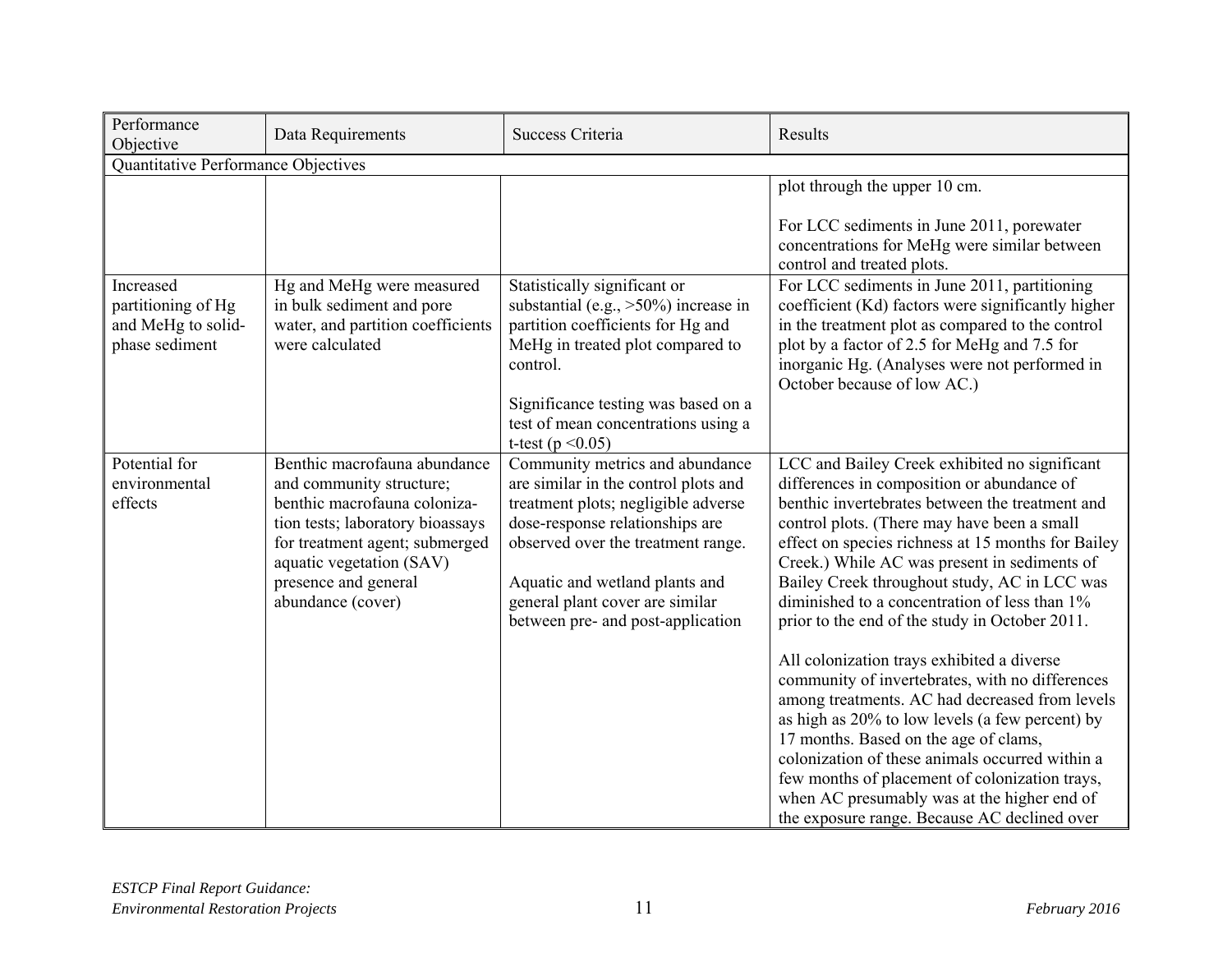| Performance<br>Objective                | Data Requirements                                                                                           | Success Criteria                                                                          | Results                                                                                                                     |  |  |
|-----------------------------------------|-------------------------------------------------------------------------------------------------------------|-------------------------------------------------------------------------------------------|-----------------------------------------------------------------------------------------------------------------------------|--|--|
| Quantitative Performance Objectives     |                                                                                                             |                                                                                           |                                                                                                                             |  |  |
|                                         |                                                                                                             |                                                                                           | time, specific effects and no-effects thresholds<br>cannot be determined.<br>Aquatic and wetland plants were present in the |  |  |
|                                         |                                                                                                             |                                                                                           | treated areas at 6 and 10 months following<br>treatment.                                                                    |  |  |
| Ease of application                     | Feedback from field personnel<br>on effort of mobilization,<br>movement, application, and<br>demobilization | Field personnel able to apply<br>SediMite <sup>®</sup> to treatment plots<br>efficiently. | Application was easily performed rapidly by a<br>few personnel.                                                             |  |  |
| Scalable to large-<br>scale application | Feedback from field personnel<br>on practicality and efficiency of<br>application equipment                 | Equipment used for application<br>could feasibly be used for large-<br>scale application  | Application methods could easily be used for<br>large-scale application.                                                    |  |  |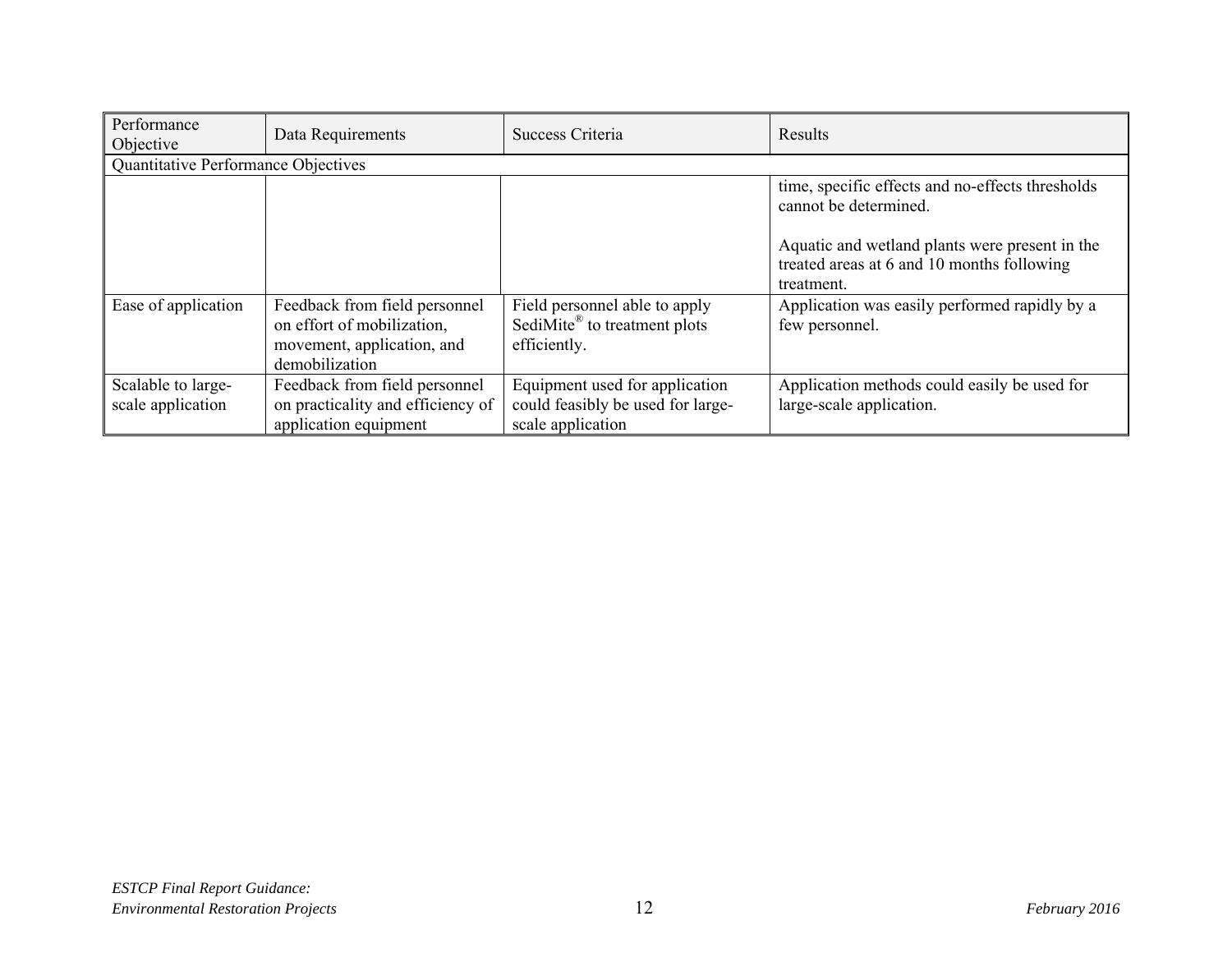#### **4.0 DESCRIPTION OF SITES**

This report relies on four application sites to assess the performance of SediMite<sup>®</sup> as a delivery mechanism for activated carbon for *in situ* treatment of contaminated sediment. These included a freshwater vegetated marsh at the head of a tidal creek (Upper Canal Creek [UCC] at APG in Maryland), an oligohaline tidal creek (Lower Canal Creek [LCC] at APG in Maryland), a mesohaline tidal creek (Bailey Creek at Fort Eustis in Virginia), and a *Phragmites* marsh in an oligohaline tidal system (Berrys Creek in the Hackensack meadowlands of new Jersey). Sediments at all sites were contaminated with low levels of PCBs (generally between 1 and 10 mg/kg [ppm]. Canal Creek was also contaminated with DDx and mercury. (Berrys Creek is also contaminated with mercury, but those results are not included in this assessment.) Environmental Restoration Project ER-200835, the ESTCP Project that is the primary focus of this study, took place in Canal Creek at APG and involves UCC and LCC. A summary of conditions at these locations is provided here.

#### **4.1 Characteristics of Canal Creek**

Canal Creek is located in the Edgewood Area of APG, a 72,000-acre installation controlled by the U.S. Army. Canal Creek is part of the Canal Creek Study Area (CCSA), which was identified as an Army Environmental Database-Restoration site due to historical discharges and disposal practices. Parts of the CCSA have been used for chemical warfare research and development activities since 1917, including laboratory research, field testing, and pilot- and full-scale chemical materials manufacturing (EA 2008). Other activities within the CCSA included operation of machine and maintenance shops and garages, metal parts fabrication, degreasing, and metal plating. Prior to the late 1960s and early 1970s, almost all municipal and industrial wastewater generated by CCSA facilities was discharged into Canal Creek and its marsh (EA 2008). Portions of the Canal Creek marsh were used for landfilling of sanitary wastes and production waste disposal (EA 2008). The CCSA, including sediments of Canal Creek, is currently being evaluated for remediation. Canal Creek no longer receives wastewater. Canal Creek is considered "off limits" for all recreational and commercial use because of the presence of ordnance, and is posted as such by the U.S. Army. No use of the Creek is allowed unless approved by APG and under the escort of a UXO support team that clears areas with regard to ordnance.

Canal Creek ranges from non-tidal to tidal oligohaline along its approximately 2-mile length. It is bordered by various wetlands. The salinity of the creek ranges from freshwater to approximately 5 ppt, and the headwaters are drainages and small streams north of Magnolia Road fed by overland runoff and seeps (EA 2008). The creek is bordered by tidal marsh emergent vegetation with small areas of scrub-shrub and forested wetland, and receives some input from contaminated groundwater seeps (EA 2008).

The key contaminants in Canal Creek are PCBs, DDx, and mercury.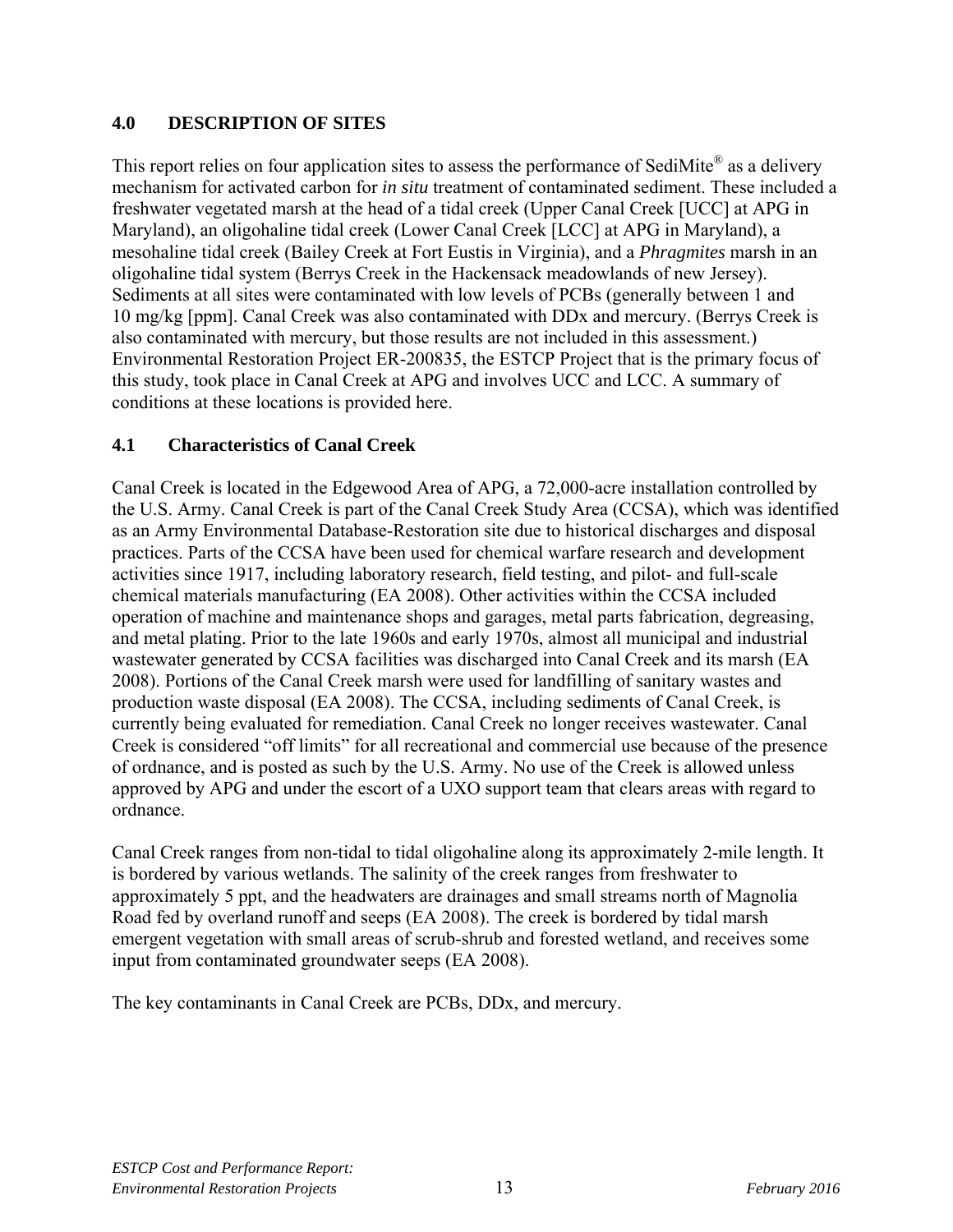# **5.0 TEST DESIGNS**

The evaluation of efficacy of AC delivered by SediMite<sup>®</sup> for all four application sites involved laboratory treatability studies followed by field evaluations. The field evaluations all included comparisons between field plots at which SediMite® was applied and control plots. In addition, plots were compared both before and after the applications were made. The designs for each site are provided below.

**Upper Canal Creek (UCC) at APG**: SediMite<sup>®</sup> was applied in December 2010 to four  $8\times8$  m plots. Two  $8\times8$ -m plots served as controls. The locations of some plots were changed between baseline and post-application sampling. Thus, performance assessment relies mainly on comparisons between application and control plots on two post-application sampling dates that occurred six and ten months following application. On each post-application sampling date, a composite wetland soil sample was taken from the treated layer of each plot for assessment of bioaccumulation of PCBs and DDx into the worm *Lumbriculus* in the laboratory. In addition, cores were taken for analysis of vertical distribution of AC and porewater concentrations as measured with passive samplers.

Lower Canal Creek (LCC) at APG: SediMite<sup>®</sup> was applied bank to bank over a 0.25-acre  $(1,012 \text{ m}^2)$  plot in the creek. An upstream 0.25 acre plot served as a control. Each of these was divided into five subplots. The application occurred in December 2010, and the plots were sampled in June and October of 2011. Each plot was divided into five subplots. Sediment samples were collected from each of the subplots before and after application. Composite samples were made for each subplot on each date, yielding five samples per plot for comparison on each date. Intact cores (five per plot) were collected for the assessment of bioaccumulation at each location where the collection of cores was made for porewater and sediment. These intact cores were evaluated in the laboratory using the oligochaete worm, *Lumbriculus variegatus*, as the test organism for assessing changes in mercury bioavailability and bioaccumulation following treatment of the field sediments under field conditions. Analysis of treatment effects for LCC is limited to the first post-treatment sampling (June 2011) during which treatmentrelated effects were observed despite the low level of AC present in surficial sediments. The second post-treatment samples (October 2011) were not analyzed due to an apparent lack of AC in sediment, presumably due to the effects of major storms that passed through the area in 2011. Samples were also collected for analyses of benthic invertebrate community composition and abundance.

**Bailey Creek at Fort Eustis:** The Bailey Creek design involved two side-by-side plots (treated and untreated) in the creek, covering an area of approximately 225 square meters. Each of the plots was subdivided into eight subplots for sampling. The plots extended into the *Spartina* salt marsh, including subtidal areas. Samples were collected from each subplot prior to application and at 2 and 15 months after the application. These were analyzed in the laboratory for concentrations of AC, bulk levels of PCBs in sediments and porewater, and for bioaccumulation of PCBs with the amphipod *Leptochieerus*.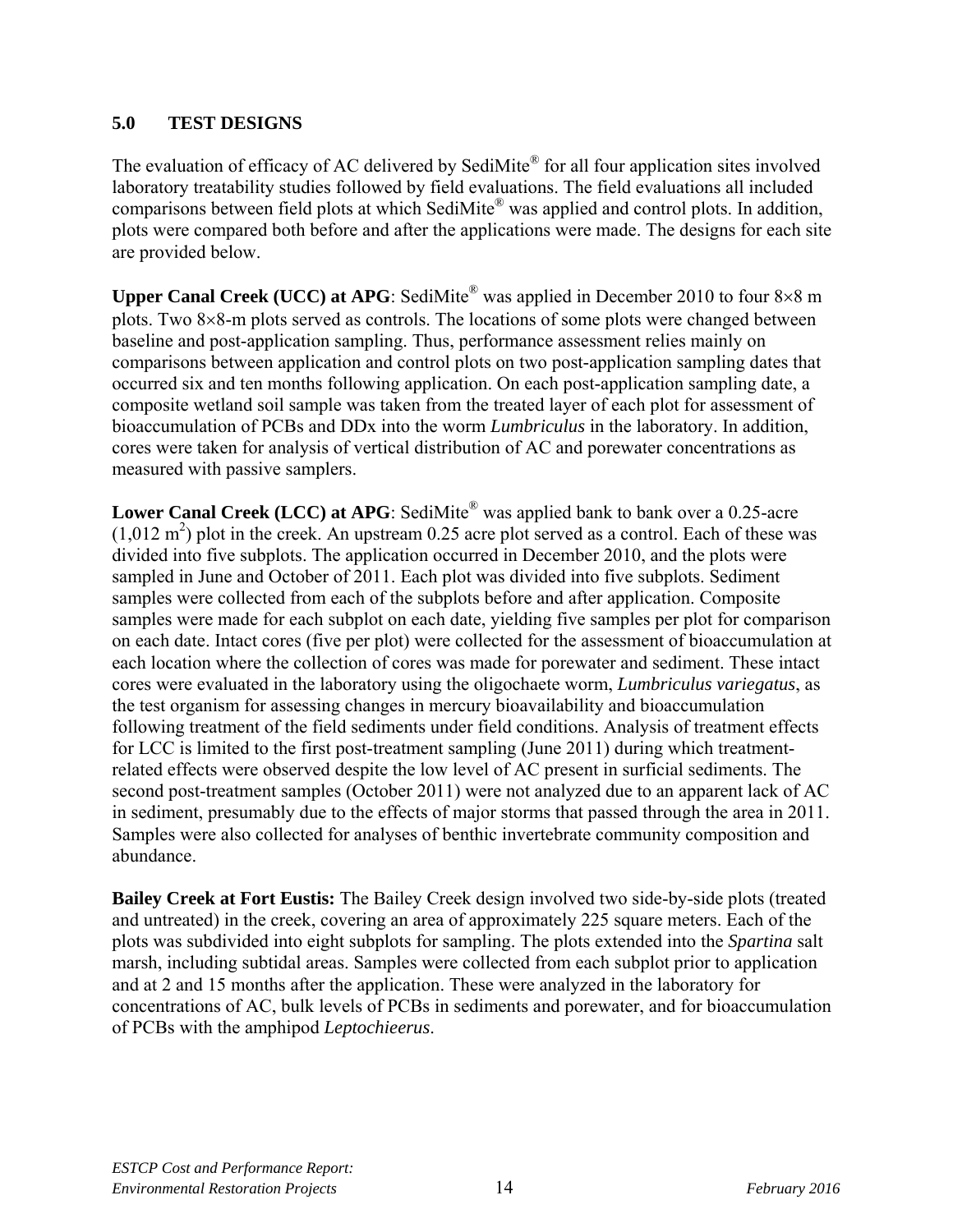#### **Design and Sampling for Berrys Creek**

With permission of The Dow Company, we include results from the Berrys Creek site, where SediMite® was applied to a plot in a *Phragmites* marsh in 2011. Comparisons were made over time (2011–2014) between this plot and a control plot. Results are included for measurements made in the field and laboratory.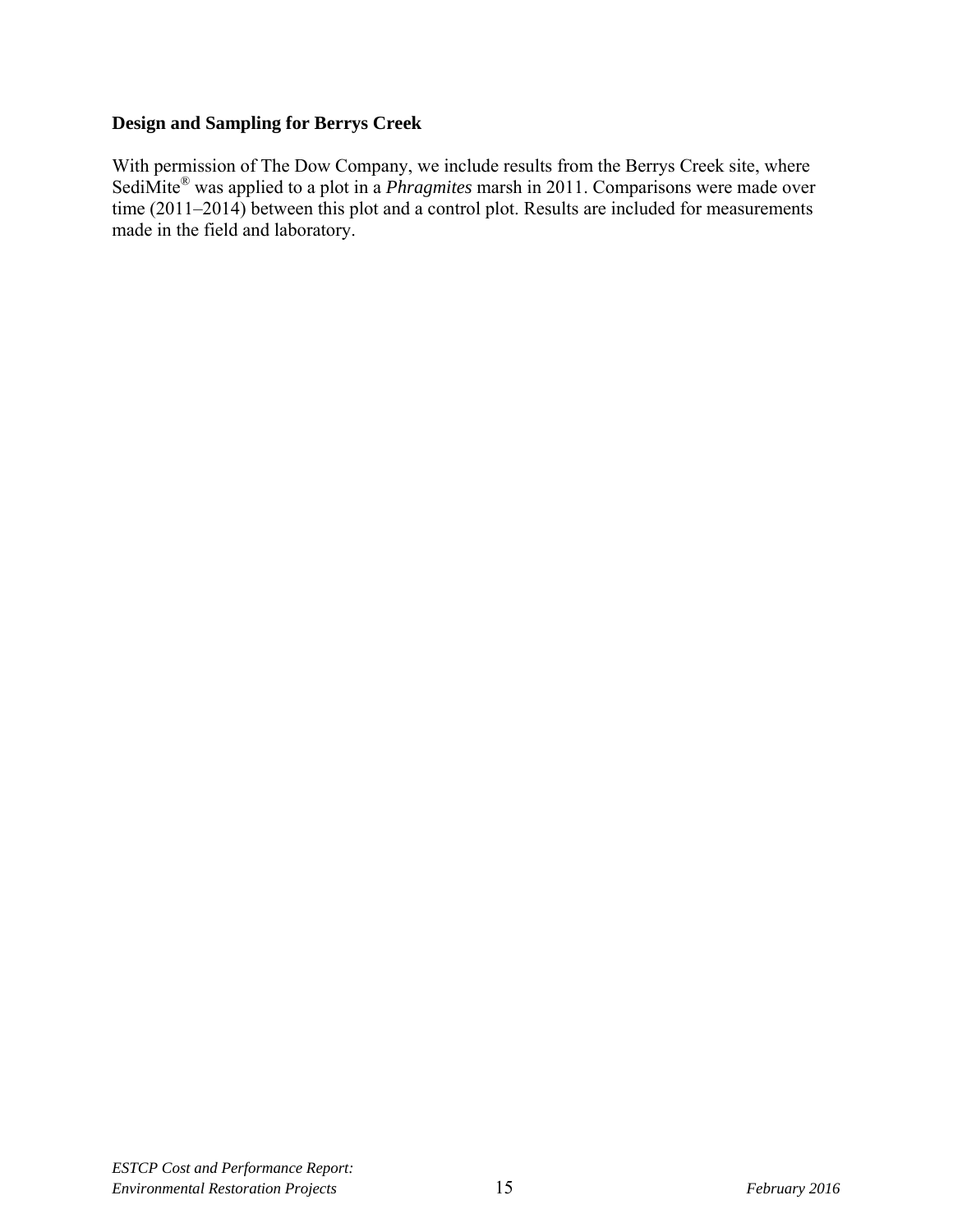## **6.0 PERFORMANCE ASSESSMENT**

Performance is described below for each major performance objective.

#### **6.1 Performance Objective: Effective Placement and Treatment Levels for AC Delivered via SediMite®**

AC was spread evenly throughout the treatment areas, but retention over time and resultant treatment levels varied among the systems. The hydrodynamic nature of these areas can influence how the AC is distributed over space and time. Therefore, for planning applications, information should be gathered in advance to help predict behavior and design applications accordingly. Because AC is applied topically and then mixes into underlying sediment, applications are best done at times of the year when biological activity is higher.

## **6.2 Performance Objective: Reduced Bioavailability of PCBs, Hg, and MeHg as Revealed by Reduced Bioaccumulation into Exposed Invertebrates**

Based on laboratory tests of soil and sediment samples from in-field treatment plots, AC applied in the field by SediMite® can reduce the bioavailability of PCBs, DDx, and MeHg, and the bioaccumulation of these chemicals into biota. Performance over time was directly related to the concentration of AC in the sediment, and thus, retention of AC is a key consideration for longerterm treatment efficacy at a location.

#### **6.3 Performance Objective: Reduced Porewater Concentrations of PCBs, DDx, and MeHg**

AC applied in the field by SediMite® can reduce the concentrations of PCBs in porewater of wetland soils and aquatic sediments. The results for MeHg were more equivocal, because approximately the same levels of MeHg in porewater were observed in the treated and control plot 6 months after treatment.

#### **6.4 Performance Objective: Increased Partitioning of Hg and MeHg to Solid-Phase Sediment**

Kd was significantly increased by the addition of AC, and by a factor much greater than the performance criterion. This observation was made for the sediments at 6 months following treatment, when a small amount of AC was still present. Although there was a difference between the controls and treatment plots at 6 months, there was no significant difference between pre-treatment and post-treatment plots. Thus, the effect of AC at levels of approximately 1% on MeHg porewater is judged to be small.

# **6.5 Performance Objective: Potential for Environmental Effects**

No treatment-related adverse effects—reduced abundance or a shift in the benthic community were observed in these studies. Evidence for lack of adverse effects in the field is strongest for Bailey's Creek, because AC was retained in the sediments for two rounds of post-application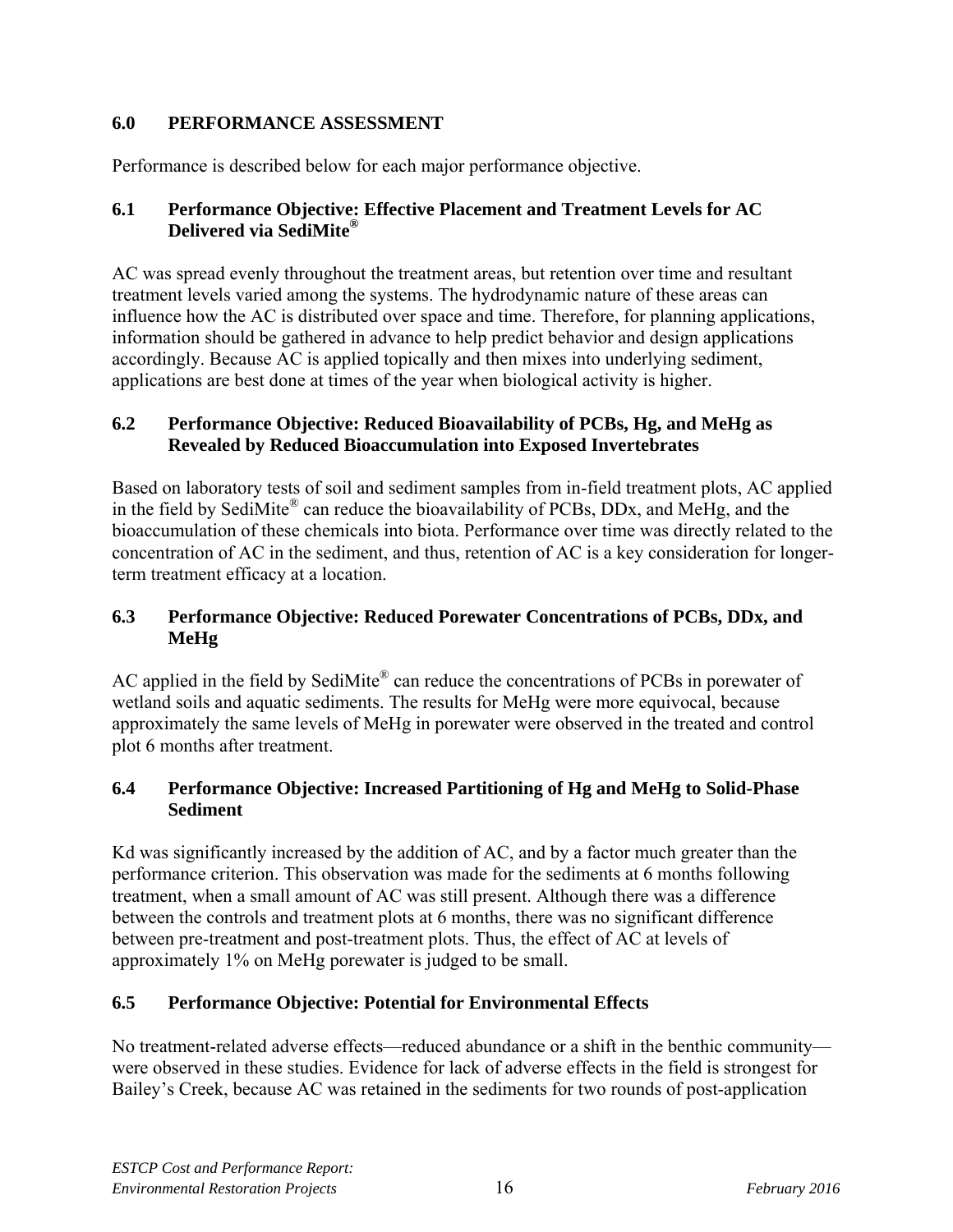benthic studies. A 17-month-long field test did not reveal effects on colonization However, the interpretation of a dose-response relationship was precluded because of the reduction in AC levels within the exposures over the 17-month period. Based on qualitative observations, the addition of SediMite<sup>®</sup> did not have an adverse effect on species composition or cover of submerged aquatic or emergent marsh plants.

#### **6.6 Performance Objective: Ease of Application**

SediMite<sup>®</sup> was applied by two application methods: a Vortex blower and a TurfTiger spreader. Both worked well.

#### **6.7 Performance Objective: Scalable to Large-Scale Application**

The application techniques used to apply SediMite<sup>®</sup> are scalable to larger areas. There is now considerable experience with applications of sand for thin-layer caps such as those used for EMNR. These application techniques can be used to handle the application of SediMite<sup>®</sup> pellets.

#### **6.8 Conclusions Regarding Performance**

The demonstration projects for Canal Creek, Bailey Creek, and Berrys Creek with SediMite<sup>®</sup> support the following conclusions:

- 1. SediMite<sup>®</sup> can be effectively delivered to wetland soils and aqueous sediments using either blower systems such as Vortex or spreader systems such as TurfTiger. The demonstration projects involved topical applications either to wetland soils or to surface waters of shallow tidal creeks (< 3m in depth).
- 2. Hydrodynamic and biological conditions varied among the demonstration sites, and this can affect the retention of AC and the rate of mixing of AC into the wetland soils and sediments. Retention was highest for wetlands for which the AC concentrated in surficial soils of the upper 5 cm. This created a surface treatment layer.
- 3. For subaqueous sediments, AC retention varied. AC concentrations for LCC diminished over the 10-month observation period, possibly as a result of runoff and sediment deposition associated with major storms.
- 4. Bioaccumulation of PCBs into invertebrates in laboratory and/or field test systems were reduced for the SediMite®-treated wetlands of Canal and Berrys creeks and for the sediments of Bailey Creek. The magnitudes of reduction appeared to be related to the AC treatment concentrations. Bioavailability was also reduced in porewater. Results for MeHg are considered equivocal.
- 5. Adverse effects of treatment on benthic invertebrates and plants were not observed.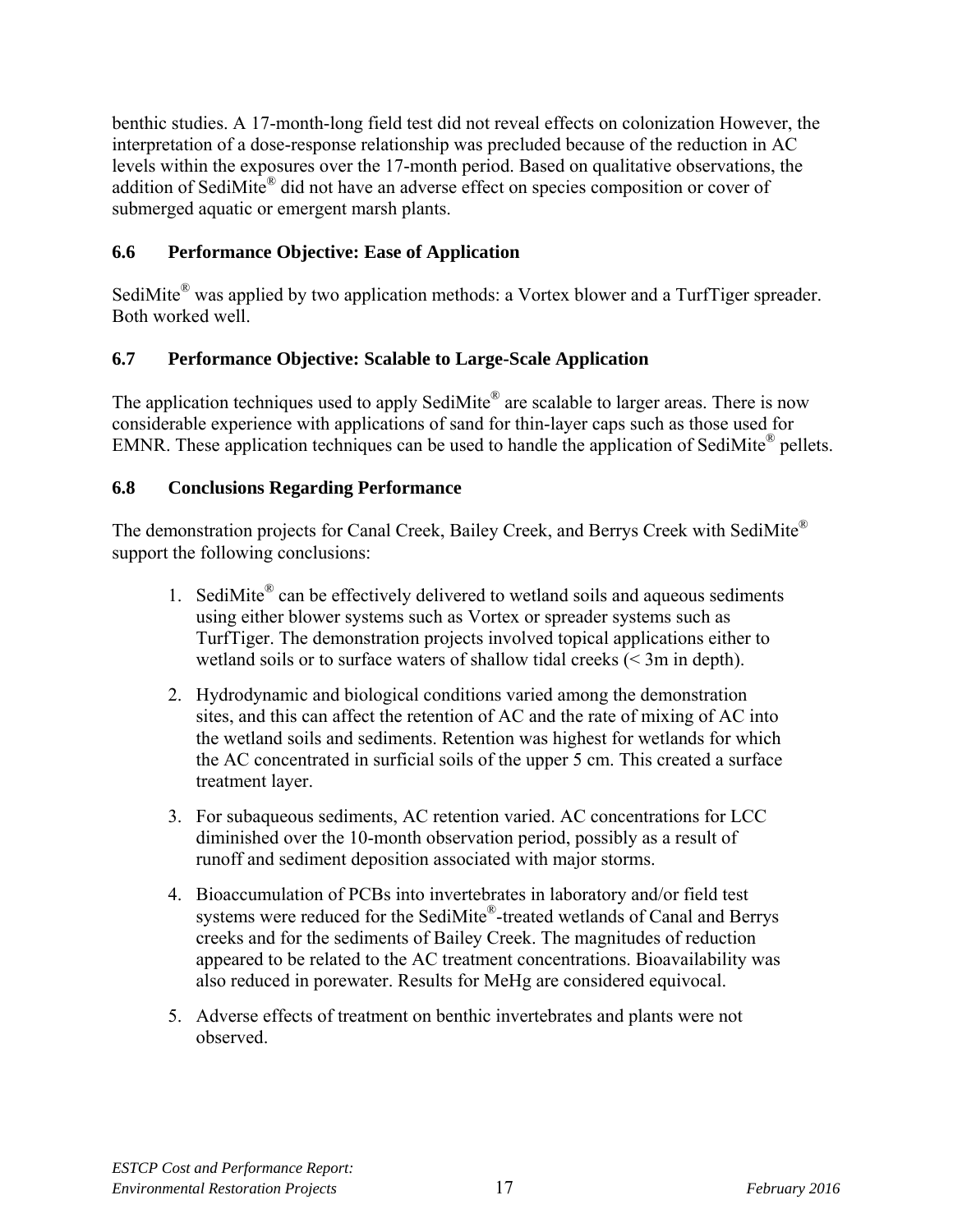# **7.0 COST ASSESSMENT**

Table 2 presents a cost model for deploying SediMite<sup>®</sup> at a site. It is assumed that the site has been thoroughly characterized in terms of chemical concentration and distribution, as would be expected for sites where remediation alternatives for the site are being considered. Therefore, many of the characterization activities performed in this study, which were designed to determine the efficacy of SediMite® in treating sediment *in-situ*, would not be required.

| <b>Cost Element</b>                                                                                                            | Data Tracked during the<br>Demonstration                                                                                                                                                                                                                                                        | Costs                                                                                                                                                                                                                                                                                                                                                                                                                                                                        |
|--------------------------------------------------------------------------------------------------------------------------------|-------------------------------------------------------------------------------------------------------------------------------------------------------------------------------------------------------------------------------------------------------------------------------------------------|------------------------------------------------------------------------------------------------------------------------------------------------------------------------------------------------------------------------------------------------------------------------------------------------------------------------------------------------------------------------------------------------------------------------------------------------------------------------------|
| Treatability<br>Study and<br><b>Baseline</b><br>Characterization<br>Cost for<br>SediMite®                                      | Personnel and Labor<br>$\bullet$<br>Materials<br>$\bullet$<br>Analytical laboratory costs<br>Unit: \$ per ton for SediMite®<br>Data requirements:<br>Initial<br>amount<br>of<br>material<br>$\bullet$<br>required based on treatability<br>and baseline characterizations<br>Area to be treated | Field technicians, 80 h<br>\$4,000<br>Project manager, 15 h<br>\$1,500<br>Sampling materials<br>\$5,000<br>Analytical laboratory<br>\$130,000<br>Current cost is \$3,730 per ton for<br>$\bullet$<br>SediMite <sup>®</sup> containing 50% AC by<br>weight (bituminous coal based<br>Loading rate is 10 lbs SediMite®<br>$\bullet$<br>per square meter based on typical<br>native TOC/BC content<br>One ton of SediMite® would treat<br>$\bullet$<br>approximately 0.05 acres |
| Application<br>Cost:<br>Mobilization and<br>Demobilization<br>of Equipment for<br>Spreading                                    | These are presumed to be fixed<br>$\bullet$<br>charges<br>for<br>acquiring<br>equipment, mobilization, and<br>demobilization                                                                                                                                                                    | Cost per acre is \$74,600<br>$\bullet$<br>Preparation and mobilization of<br>$\bullet$<br>equipment and supplies including<br>labor is estimated at \$23,000 and<br>this is presumed to be constant over<br>a range of 1 to 10 acres                                                                                                                                                                                                                                         |
| Application<br>Cost: Set up and<br><b>Incremental Cost</b><br>for Field Work<br>involving a<br>Spreader such as<br>a TurfTiger | Time<br>it<br>takes<br>$\bullet$<br>apply<br>to<br>SediMite®<br>to an area using a<br>spreader                                                                                                                                                                                                  | For 1 acre = $$57,000$ (includes set up<br>and breakdown and 1 day for<br>application); this is composed of<br>\$47,000 of set-up and staging and<br>travel and a daily operational cost of<br>\$10,000<br>Sites up to 10 acres are presumed to<br>have same fixed costs plus operational<br>costs of \$10,000/day over application<br>duration                                                                                                                              |

**Table 2. Cost Model for SediMite® Application.**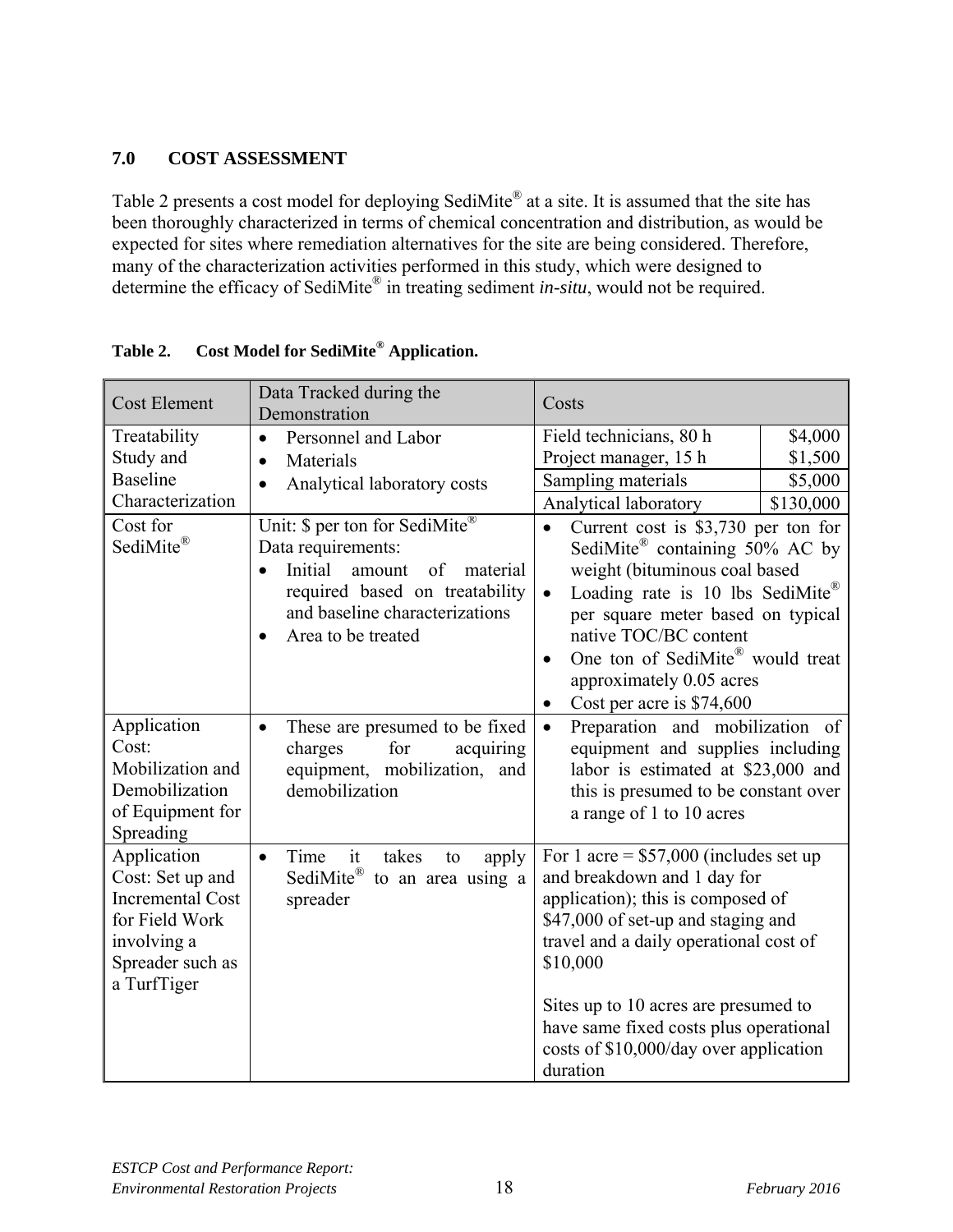# **7.1 Material Cost**

The SediMite<sup>®</sup> manufacturing process involves purchasing and processing several raw materials, the most expensive of which is the treatment amendment. As with any manufactured material, the raw material and manufacturing costs are affected by market conditions. The amount of SediMite<sup>®</sup> needed to treat sediment with AC will vary depending on the TOC levels of the sediments and the mixing depth. As noted earlier in the report, for wetlands where vertical mixing is slower than for aquatic sediments, it may make sense to apply small amounts of SediMite<sup>®</sup> over a long period of time. However, a typical value of 10 lbs of SediMite<sup>®</sup> per square meter is used for the cost comparisons, based on several rules of thumb:

- The target post-application AC sediment content is 4%−7%
- The typical native TOC content is 6.5%
- The biologically active zone of sediment is 0−10 cm.

The actual loading rate would be calculated based on TOC/BC analytical results, and the total cost would then be a function of the true loading rate and the total area to be treated. Shipping, storage, and staging costs would be based on site-specific logistics.

# **7.2 Application Costs**

The costs associated with application depend on factors of the individual sites, becausethese factors dictate the equipment that can be used for application, as well as the methods for moving the equipment, SediMite®, and other materials in and around the site. Application is the primary cost driver for using SediMite® for smaller sites but diminishes in relative contribution as the size of the site increases.

# **7.3 Long-Term Monitoring**

The long-term efficacy of *in-situ* sediment remediation has been identified as a critical research need by SERDP-ESTCP (2012) in a recent workshop. As such, long-term monitoring of the efficacy of AC delivered as SediMite® to a site would be recommended to ensure that the reductions in exposure, as seen in this study, are maintained. The monitoring events would include measuring AC in sediment profiles, chemical analysis in bulk sediment and porewater, and tissue analysis using bioaccumulation assays. The estimated cost for a single round of monitoring is based on a 1-acre site with typical access and logistical considerations, and would take approximately 2 days of collection. The results of the monitoring would be used to determine whether the remedy is effective over the long term, or if re-application or another remediation alternative is appropriate.

# **7.4 Cost Drivers**

The cost drivers associated with the use of SediMite® for *in-situ* remediation at a site are discussed in this section.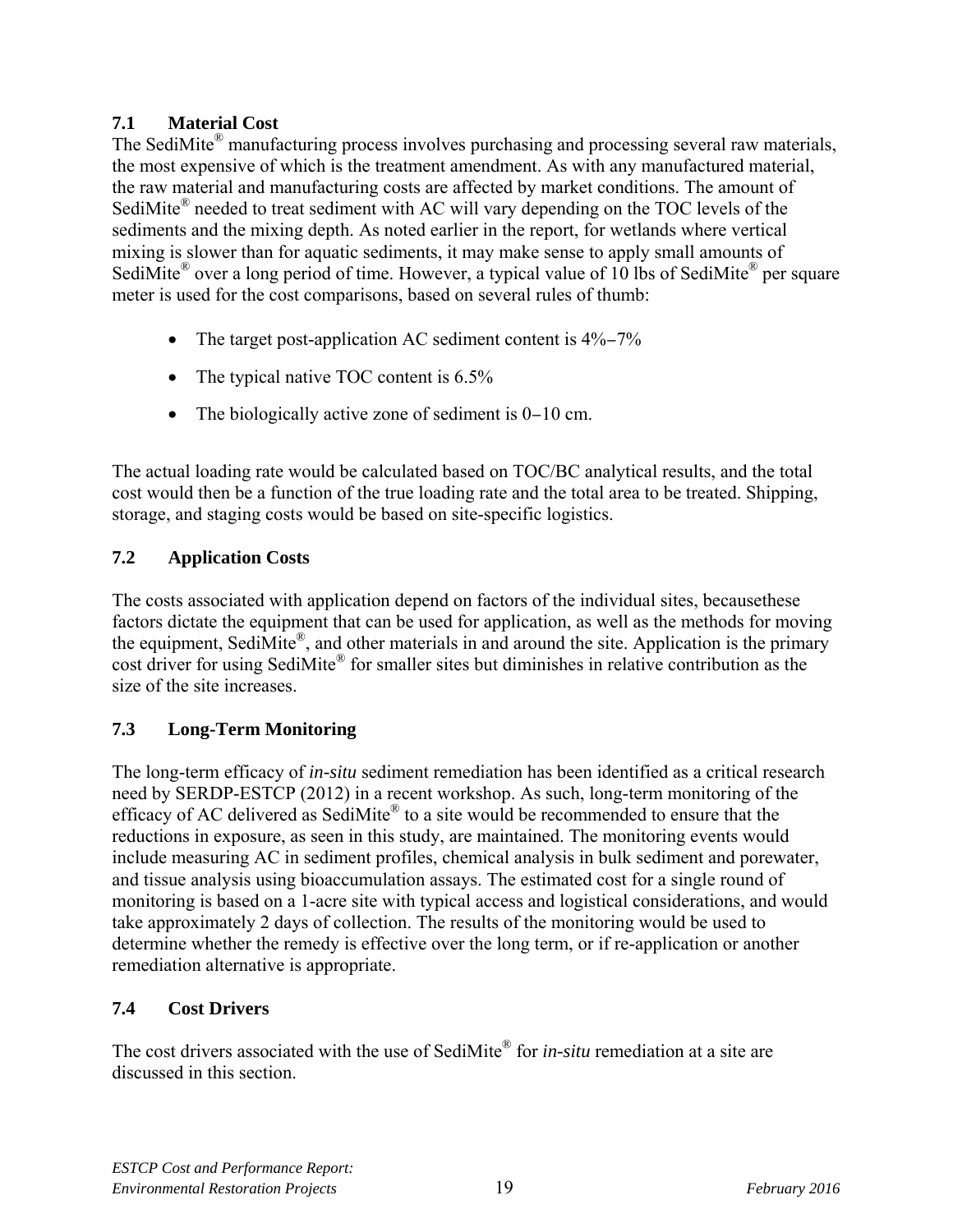The costs for SediMite<sup>®</sup> itself are based on material costs, production, shipping, and storage, as well as site-specific conditions. For the conditions outlined in Table 2, the per-acre cost of SediMite<sup>®</sup> is \$74,600. There are several categories for application costs, some of which are fixed and others are variable. The greatest variance in application costs for a particular application involves site-specific characteristics affecting application logistics. Examples of site characteristics that will influence the application costs include:

- **Site Setting:** Open water, submergent wetland, emergent wetland, or intertidal wetland sites will restrict the equipment that may be used for application
- **Water Depth and Tidal Fluctuation:** In all site settings, the water depth and tidal fluctuation will restrict the equipment that may be used for application, as well as the work hours the equipment may be used. Site access will also be restricted.
- **Vegetation:** The type of vegetation at the site will heavily influence the application, for a broad spectrum of reasons. A *Phragmites*-dominated marsh will restrict the movement of most heavy and light equipment that might be used for application. Additionally, application in areas of sensitive, environmentally beneficial vegetation would restrict the use of heavy application equipment.
- **Site Infrastructure:** A site that is remote from major roadways for equipment and material delivery will require additional time and logistics for receiving, staging, and transporting equipment and material. A site without access from an established boat launch would require additional logistics if application were to be done by boat or barge.

For example, the estimated application times that drive the costs given in Table 2 assume that both large- and small-scale equipment (i.e., turf spreader and Vortex, respectively) could be used in conjunction with minimal logistical challenges. However, if that acre site was entirely intertidal *Phragmites* marsh, the turf spreader and most other heavy equipment would be impractical, and application time would therefore increase significantly because smaller equipment might be used. There may be a tradeoff between crew size and equipment cost between large and small projects. The latter could be performed by a smaller crew with smaller equipment and associated costs, but the time may be longer per unit area.

However, none of the factors affecting application costs are specific to the use of SediMite<sup>®</sup>. These factors would affect the application of any other *in-situ* treatment material, sediment cap, or reactive barrier. The ability to use small-scale applicators such as the Vortex allow for application of SediMite® to areas where other technologies would be impractical. For example, SediMite® has been demonstrated, when applied from the Vortex to the crown of a *Phragmites* stand, to fall through the vegetation directly to the sediment surface allowing for application to a *Phragmites*-dominated wetland without necessitating the need of removing the vegetation. This would not be possible with other AC delivery methods, such as below a sand cap or as a slurry.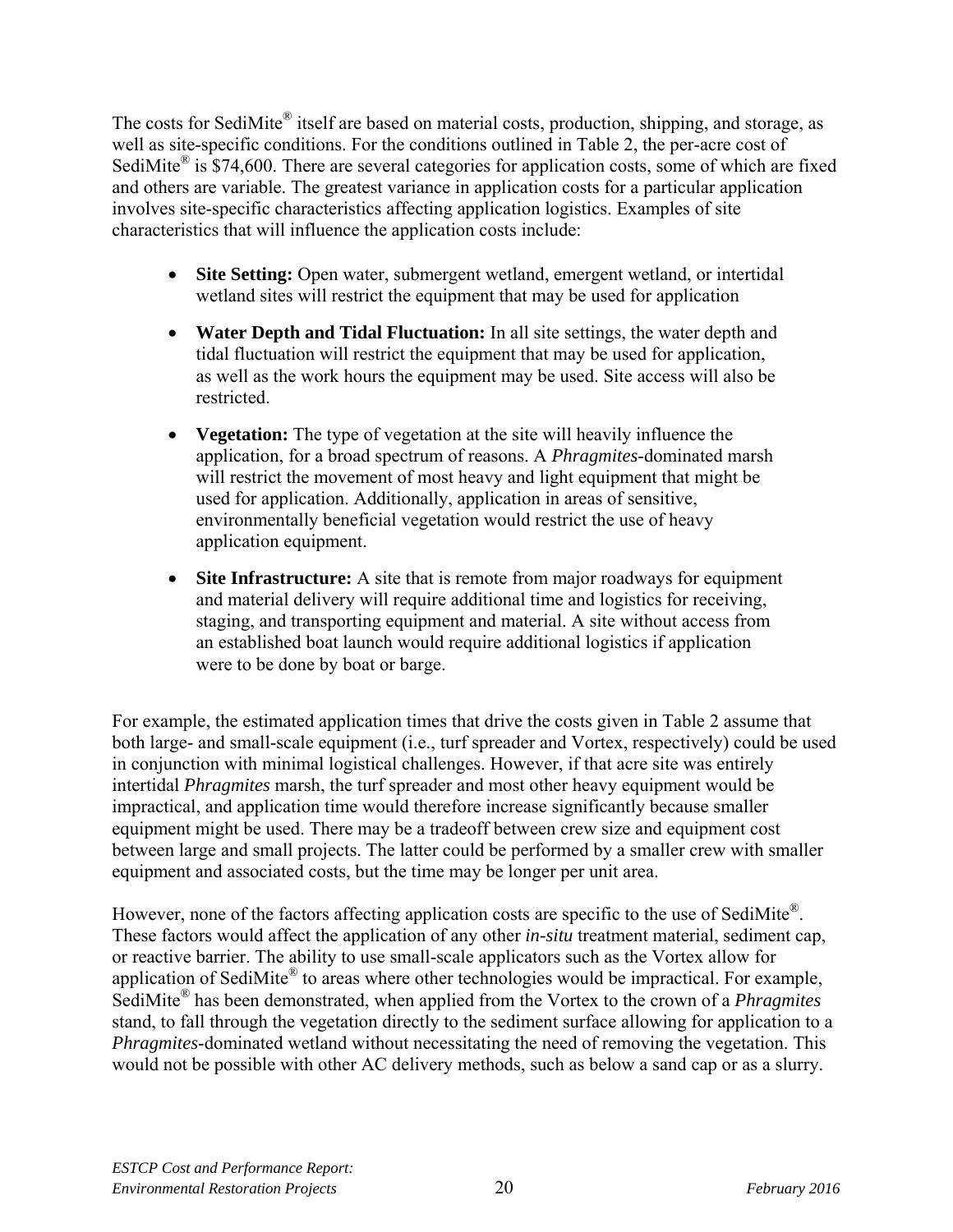#### **7.5 Cost Analysis**

This section presents estimates of the costs of implementing SediMite® for remediating contaminants *in-situ* at hypothetical sites of 1, 5, and 10 acres and compares this cost with the traditional remediation technique of dredging and disposal.

The assumptions behind the cost analysis for the three different sized sites include:

- The sites have been thoroughly characterized for chemical concentration and gradient through sediments, as would be typical with a site in the phase of selecting remediation alternatives
- The sites are open, navigable waters
- The sites are operable units of a larger terrestrial site that includes logistical support such as roadways and paved staging areas close to the water body
- The sediments of the sites are contaminated with low to moderate levels of PCBs, pesticides, and Hg.

The cost of applying SediMite<sup>®</sup> to the LCC test plot is used for this analysis, because the techniques used for this application are readily scalable to a large, open-water site. Costs included in the analysis include the labor and equipment for application at LCC.

Mobilization and demobilization for the LCC application was approximately \$23,000. For LCC, the onsite mobilization and demobilization was completed in 3 days, and included several UXOavoidance activities that would not be applicable to all sites. It is anticipated that mobilization and demobilization for each of the 1-, 5-, and 10-acre sites could be accomplished in 7 days. A cost of \$47,000 is estimated to cover the types of onsite staging of equipment and materials that may be required for DoD sites, as well as travel, which is determined by backing out actual time for application.

The delivery time is estimated using the experience gained during the application of SediMite<sup>®</sup> to LCC via a spreader mounted on a barge. The application of SediMite® to LCC took approximately 4 hours, including the launching and coupling of the barge, setting the spreader and generator onto the barge, launching the push boats, loading the SediMite®, moving to the application area, applying the SediMite®, and returning to the staging area. Many of these tasks would have been completed during one of the mobilization days, but the application took place in extremely cold temperatures, and the equipment could not be left either in the creek or exposed overnight. The actual application of SediMite®, where approximately 4,500 square feet of the creek was treated, took approximately 30 minutes. Using this application rate, the estimated time to apply SediMite to a 1-, 5-, and 10-acre site would be 5, 25, and 50 hours, respectively. However, this would represent only the time of active application, and would not include loading or onsite travel time. The estimated number of days for application of SediMite® to a 1-, 5-, and 10-acre site would be 1, 4, and 8 days, respectively.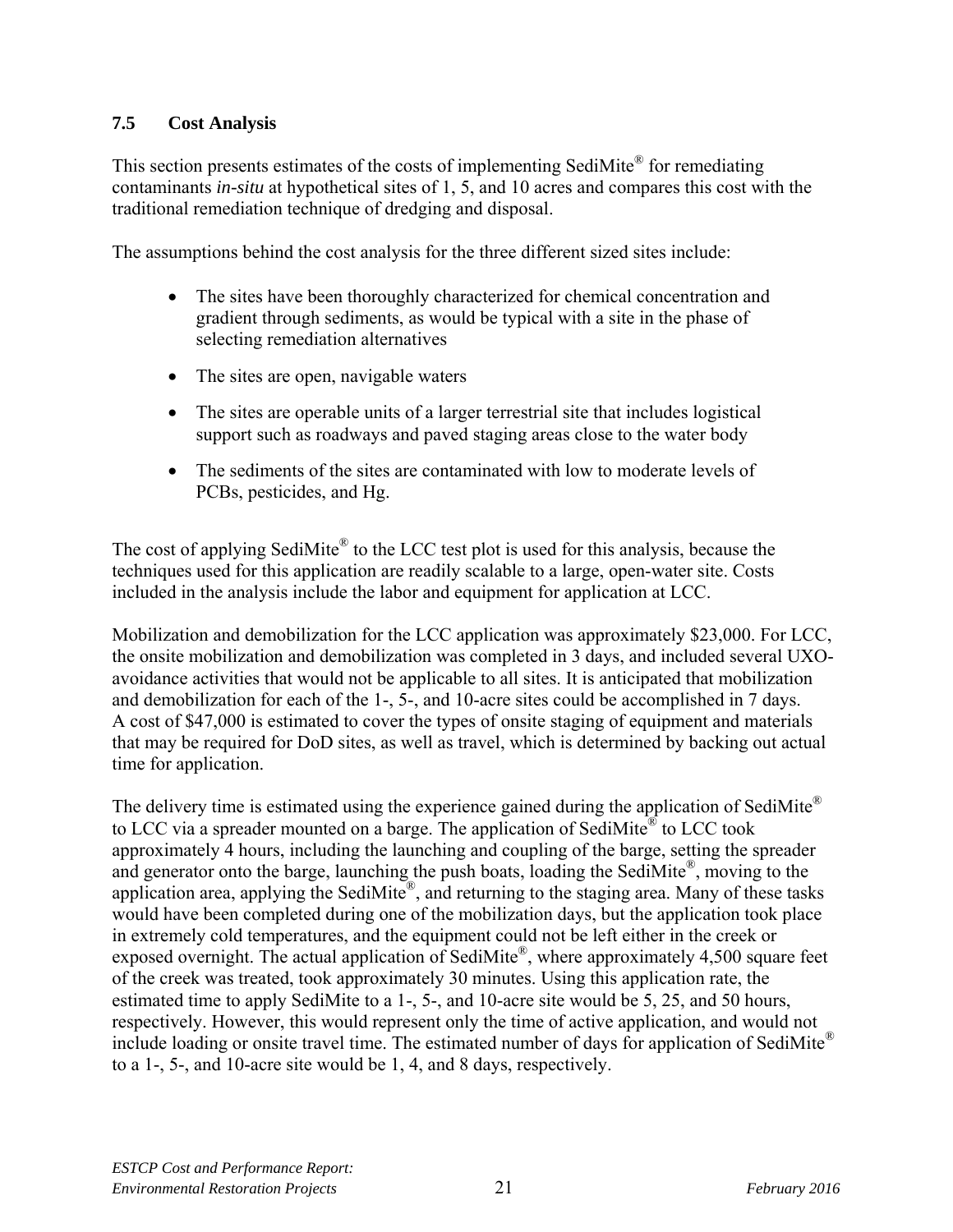Realized application times can also be compared to the time it takes to lay down thin-layer sand caps. These vary in relative thickness and that can be used as a basis for comparison. A layer of SediMite<sup>®</sup> is approximately  $\frac{1}{4}$  to  $\frac{1}{2}$  inch in thickness, which is considerably thinner than a sand cap of 2 to 6 inches. If the materials are being delivered by the same device, it would take much less time to complete the application for SediMite® compared to the sand cap. Using the information from LCC, an estimated per diem daily application cost would be \$10,000. This daily cost is added to the mobilization costs and to the travel and site staging costs.

Using these figures, the estimated costs for 1-, 5-, and 10-acre applications of SediMite<sup>®</sup> are provided in Table 3.

#### **Table 3. Cost of** *In-Situ* **Remediation with SediMite® for Sites 1, 5, and 10 Acres in Size.**

|                                                               | Unit Costs           |               |                          | Site Size (acres)    |                      |                      |
|---------------------------------------------------------------|----------------------|---------------|--------------------------|----------------------|----------------------|----------------------|
| Cost elements                                                 | Fixed per project    | Cost per acre | Cost per application day |                      | 5                    | 10                   |
| SediMite material cost                                        |                      | \$74,600      |                          | \$74,600             | \$373,000            | \$746,000            |
| Mobilization/Demobilization<br>Application travel and staging | \$23,000<br>\$47,000 |               |                          | \$23,000<br>\$47,000 | \$23,000<br>\$47,000 | \$23,000<br>\$47,000 |
| Per diem application                                          |                      |               | \$10,000                 | \$10,000             | \$40,000             | \$80,000             |
|                                                               |                      |               |                          |                      |                      |                      |
|                                                               |                      |               | Project cost =           | \$154.600            | \$483,000            | \$896.000            |
|                                                               |                      |               | $Cost/acre =$            | \$154,600            | \$96,600             | \$89,600             |
|                                                               |                      |               |                          |                      |                      |                      |

Note: costs do not include a feasibility study within which there would have been a \$15,000 treatability study costs also do not include monitoring

Project costs (excluding feasibility study and monitoring) would be:

- Approximately \$154,600 for a 1-acre site
- Approximately \$483,000 for a 5-acre site
- Approximately \$896,000 for a 10-acre site

As the scale of the site increases, the fixed costs become spread over a larger number of acres, and some efficiency in operations would be expected. Thus the per-acre cost decreases as follows:

- \$154,600/acre for a 1-acre site
- \$96,600/acre for a 5-acre site
- \$89,600/acre for a 10-acre site.

#### **7.6 Comparison to Dredging/Removal Costs**

The rule-of-thumb costs for dredging increase significantly when considered for sites with contaminated sediment that require not only dredging but de-watering, and disposal. A review of Superfund contaminated sediment megasites, or sites at which sediment remediation activities cost at least \$50 million, provided remediation costs of \$145/CY, \$260/CY, and \$530/CY of contaminated sediment (NRC 2007). These figures included the costs of design, mobilization,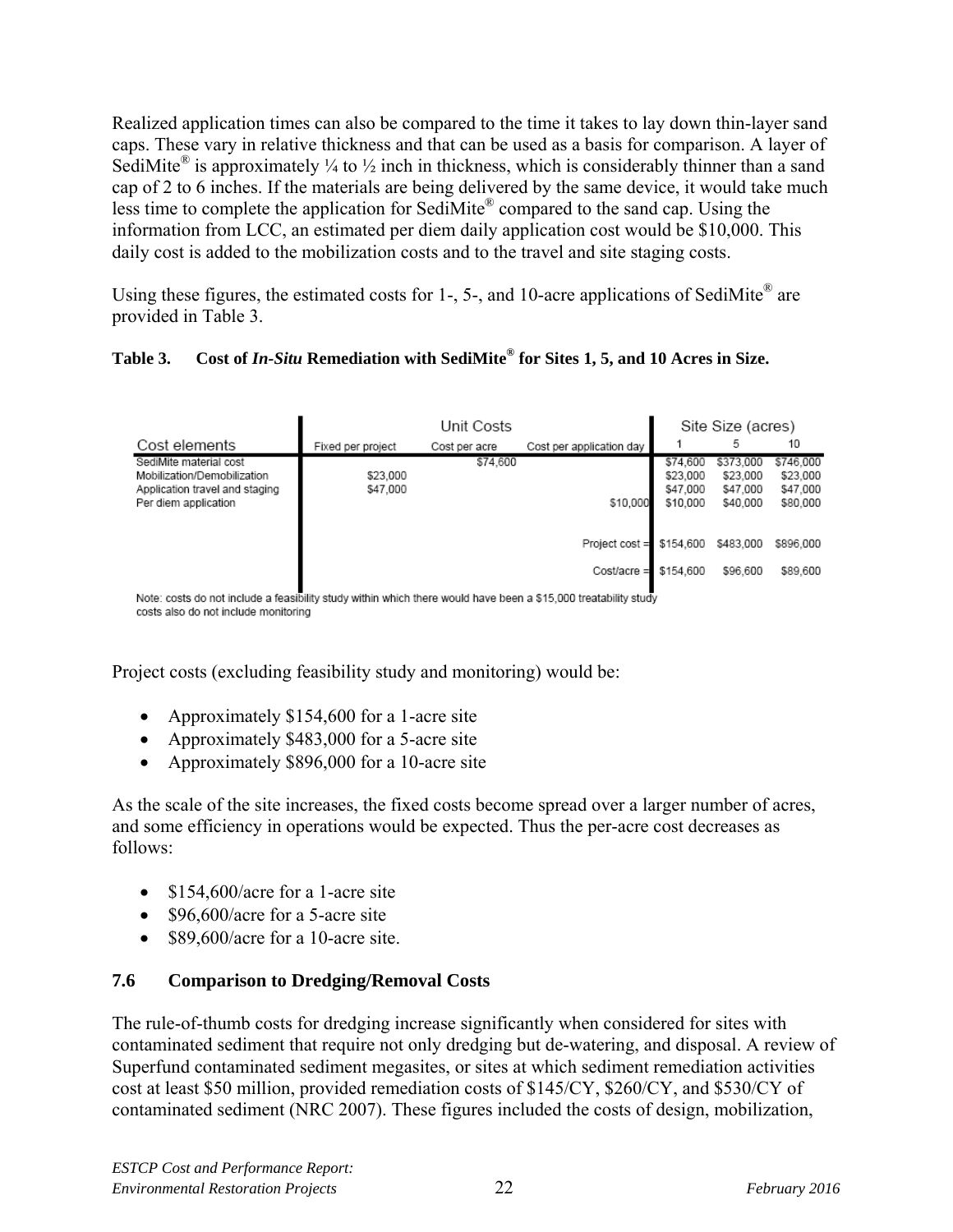marine demolition, and construction/EPA oversight, which would likely be included in any sediment remediation program.

Recent estimates for sediment remediation are also available for the Lower Duwamish Waterway Superfund Site, where remediation alternatives ranging from dredging to enhanced monitored natural recovery (EMNR) are being considered. The recently published proposed plan for the Lower Duwamish Waterway Superfund site (U.S. EPA 2013) details the remediation alternatives being considered for approximately 412 acres of contaminated sediments. Six remediation alternatives were considered, with the preferred alternative being a combination of dredging, capping with possible amendment with activated carbon, and ENR, which also includes amendment with activated carbon. Under this scenario, 84 acres would be dredged, resulting in an estimated 790,000 CY of sediment being disposed in an upland landfill. Twenty-four acres would be capped, with possible amendment with activated carbon, and a further 48 acres would receive a thin-layer cap, possibly amended with activated carbon, for ENR. The estimated cost of this alternative is \$305,000,000. Detailed cost estimates for this alternative are presented in the project Final Feasibility Study (AECOM 2012): the costs directly associated with dredging operations include direct dredging operations (\$26,341,156), sediment handling and disposal (\$76,016,104), and sediment capping/dredging residuals/dredge backfill (\$21,243,378). The sum of these values, \$123,600,638, account for a total dredging volume of 790,000 CY (U.S. EPA 2013), resulting in a cost of approximately \$156/CY. From this estimate, the calculated per acre cost for the dredging component of this alternative is ( $\frac{1}{3}$ 156/CY \* 790,000 CY $\frac{1}{8}$  acres) = \$1,467,142/acre. U.S. EPA (2013) also presented a removal alternative involving 274 acres, 3,900,000 CY of dredged sediment, at a cost of \$810,000,000. A dredging cost of approximately \$3,000,000/acre at a cost of approximately \$208/CY is derived using those values. This range of values calculated for the Lower Duwamish (\$156–\$208/CY) falls within the range (\$145– \$530/CY) reported by the NRC (2007) but are nearer the lower range.

Because dredging involves a volume to be removed, as compared to alternatives that treat surface sediments, costs for environmental dredging projects are very sensitive to the depth of the dredging and need for backfill. Therefore, another way to compare costs is to consider alternative dredge depths. To dredge sediment to a depth of 1 yard would deliver approximately 4,840 CY of sediment; a depth of 0.5 yard would yield approximately 2,420 CY. Using the value for remedial dredging cost of \$156/CY for the Lower Duwamish yields costs of \$755,040/acre and \$377,520 for environmental dredging projects of involving sediment depths of 1 and 0.5 yards, respectively.

#### **7.6 Comparison to Thin-Layer Capping/EMNR Costs with and without AC Addition**

The equipment and methods used to apply SediMite<sup>®</sup> to LCC were first designed for placement of thin-layer sand caps. Therefore, to compare the costs of SediMite® to thin-layer capping, the material cost, volume required, and time required to apply the material are the primary variants. Presumably, the feasibility studies and monitoring requirements would be similar. The following unit cost information was available from Merritt et al. (2009), ENVIRON et al. (2008), and Johnston et al. (undated):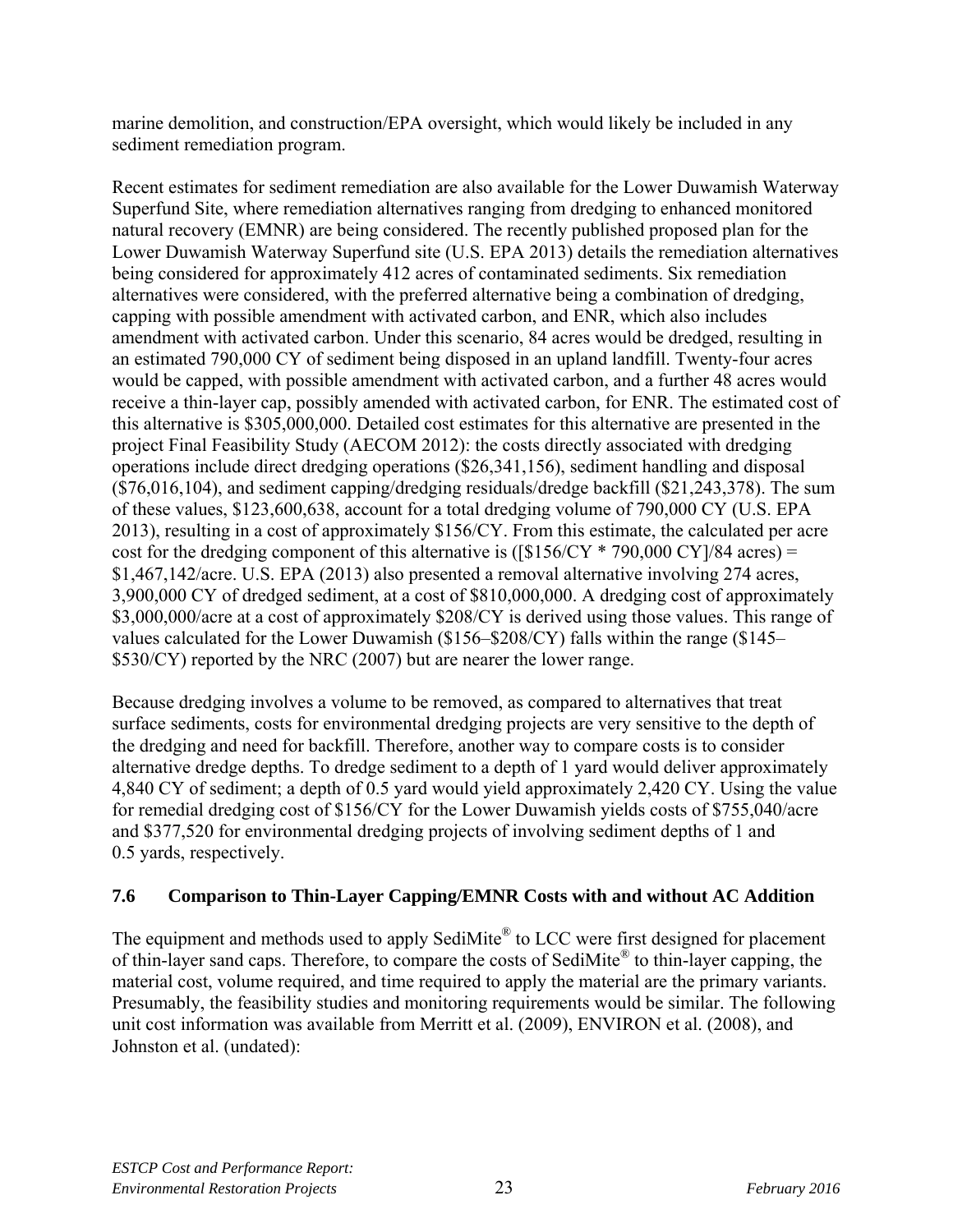- 1. The costs for sand capping material ranged between \$4 and \$18/CY, and thinlayer sand caps are typically around 6 inches (15 cm) thick.
- 2. The cost for sand amended with 4% AC was \$161.48/CY; the method for accomplishing mixing would add cost on the application side.
- 3. The cost for AquaGate+PAC<sup>TM</sup> is ~\$700/ton for the product and shipment. An application of 2−3 inches would require 280 tons; an application of 4 inches would likely require at least 50% more, or 420 tons. Thus, material costs for AquaGate+ $PAC^{TM}$  are \$147,000 per acre for a 2- to 3-inch layer and \$294,000 per acre for a 4-inch layer.
- 4. Because of the larger volumes to be delivered per acre, the duration for delivery will be longer for sand caps, and AquaGate+ $\angle$ PAC<sup>TM</sup> and staging will require more equipment and space.

For purposes of comparison, it is assumed that each type of application has the same mobilization and demobilization and other fixed costs as does the estimate for SediMite® (Table 3). However, for similar pieces of equipment, the duration needed to treat an acre will vary. For SediMite®, the treatment of the upper 4 inches of sediment with ~5% AC would involve placing about 0.25 inch of SediMite®, compared to a 15-inch thickness for a thin-layer sand cap and a 4-inch thickness for a sand cap augmented with AC or an AquaGate+PAC<sup>TM</sup> cap. Thus, thicknesses may vary by 8 times higher than SediMite® for AC-based thin-layer caps, to 12 times higher than SediMite<sup>®</sup> for a thin-layer sand cap without AC. The fastest application duration identified from the literature was a thin-layer sand cap over 27 acres that took approximately 30 days (ENVIRON et al. 2008). Table 3 details that it would take approximately 8 days to treat 10 acres, or approximately 21 days to treat 27 acres. Thus, a factor of 1.42 is used to adjust delivery times. This factor seems an appropriate adjustment for the variable thicknesses, because it is less than a factor of 2, while actual differences in thicknesses vary by 8 to 12. A value of \$11/CY for sand is assumed, because this is the mid-point of the reported range. Table 4 provides the comparison of costs using these values.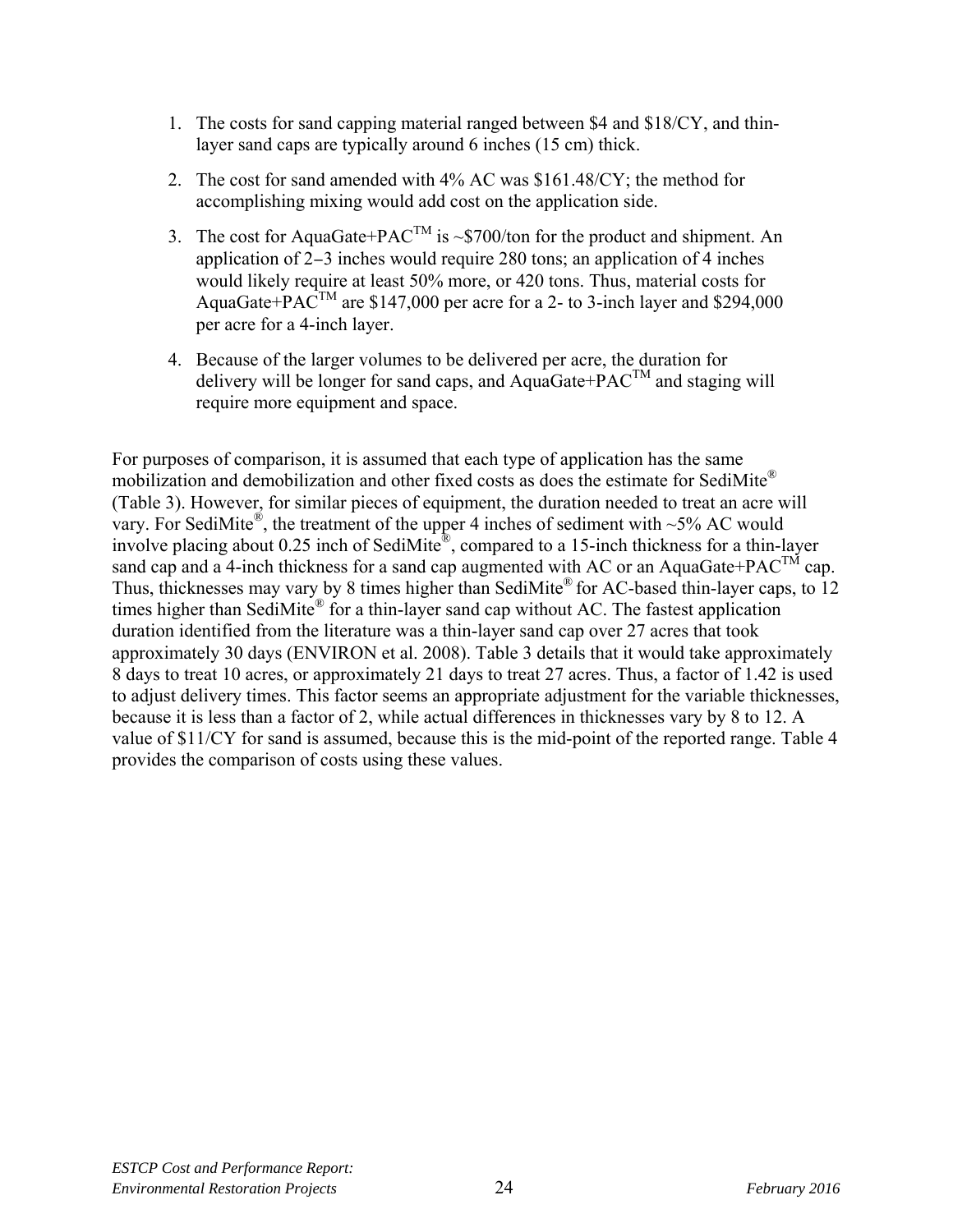#### **Table 4. Comparative Costs among SediMite® and Thin-Layer Capping Alternatives.**

|                                                                                                                 | Unit Costs                    |               | Site Size (acres)                |           |             |                       |
|-----------------------------------------------------------------------------------------------------------------|-------------------------------|---------------|----------------------------------|-----------|-------------|-----------------------|
| Cost elements                                                                                                   | Fixed per project             | Cost per acre | Cost per application day         |           | 5           | 10                    |
| SediMite material cost                                                                                          |                               | \$74,600      |                                  | \$74,600  | \$373,000   | \$746,000             |
| Sand cap without AC and assuming                                                                                |                               |               |                                  |           |             |                       |
| a 6" thickness                                                                                                  |                               | \$8,873       |                                  | \$8,873   | \$44,365    | \$88,730              |
| Sand cap with AC and assuming a                                                                                 |                               |               |                                  |           |             |                       |
| 4" thickness                                                                                                    |                               | \$86,840      |                                  | \$86,840  | \$434,200   | \$868,400             |
| Aquagate + PAC and assuming a 4"                                                                                |                               |               |                                  |           |             |                       |
| thickness                                                                                                       |                               | \$294,000     |                                  | \$294.000 | \$1,470,000 | \$2,940,000           |
| Mobilization/Demobilization                                                                                     | \$23,000                      |               |                                  | \$23,000  | \$23,000    | \$23,000              |
| Application travel and staging                                                                                  | \$47,000                      |               |                                  | \$47,000  | \$47,000    | \$47,000              |
| Per diem application for SediMite                                                                               |                               |               | \$10,000                         | \$10,000  | \$40,000    | \$80,000              |
| Per diem application for caps                                                                                   |                               |               | \$14,200                         | \$14,200  | \$71,000    | \$142,000             |
|                                                                                                                 |                               |               | SediMite Project cost =          | \$154,600 | \$483,000   | \$896,000             |
|                                                                                                                 |                               |               | Sand cap without AC project cost | \$93,073  | \$185,365   | \$300,730             |
|                                                                                                                 |                               |               | Sand cap with AC project cost    | \$171,040 | \$575,200   | \$1,080,400           |
|                                                                                                                 |                               |               | Aquagate + PAC project cost      | \$378,200 | \$1,611,000 | \$3,152,000           |
|                                                                                                                 |                               |               | SediMite cost/acre               | \$154,600 | \$96,600    | \$89,600              |
|                                                                                                                 |                               |               | \$93,073                         | \$37,073  |             |                       |
|                                                                                                                 | Sand cap without AC cost/acre |               |                                  |           |             | \$30,073<br>\$108,040 |
| Sand cap with AC cost/acre                                                                                      |                               |               |                                  | \$171,040 | \$115,040   |                       |
| Note: costs do not include a feasibility study within which there would have been a \$15,000 treatability study |                               |               | Aquagate + PAC cost/acre         | \$378,200 | \$322,200   | \$315,200             |

costs also do not include monitoring

Among the comparisons in Table 4, a thin-layer sand cap without AC is the least expensive alternative. Among the alternatives that include AC amendment, SediMite® is the least expensive. Figure 2 compares costs per acre of treatment for a 10-acre site. Approaches are arrayed from least expensive to most expensive. The *in-situ* approach involving SediMite® and the thin-layer capping methods are obviously less expensive than dredging alternatives.



**Figure 2. Costs/acre for various remedial approaches for a 10-acre site. Approaches are arrayed from least to most costly. Costs do not include feasibility work or monitoring. The graphic also does not indicate value with respect to effectiveness of remedies.**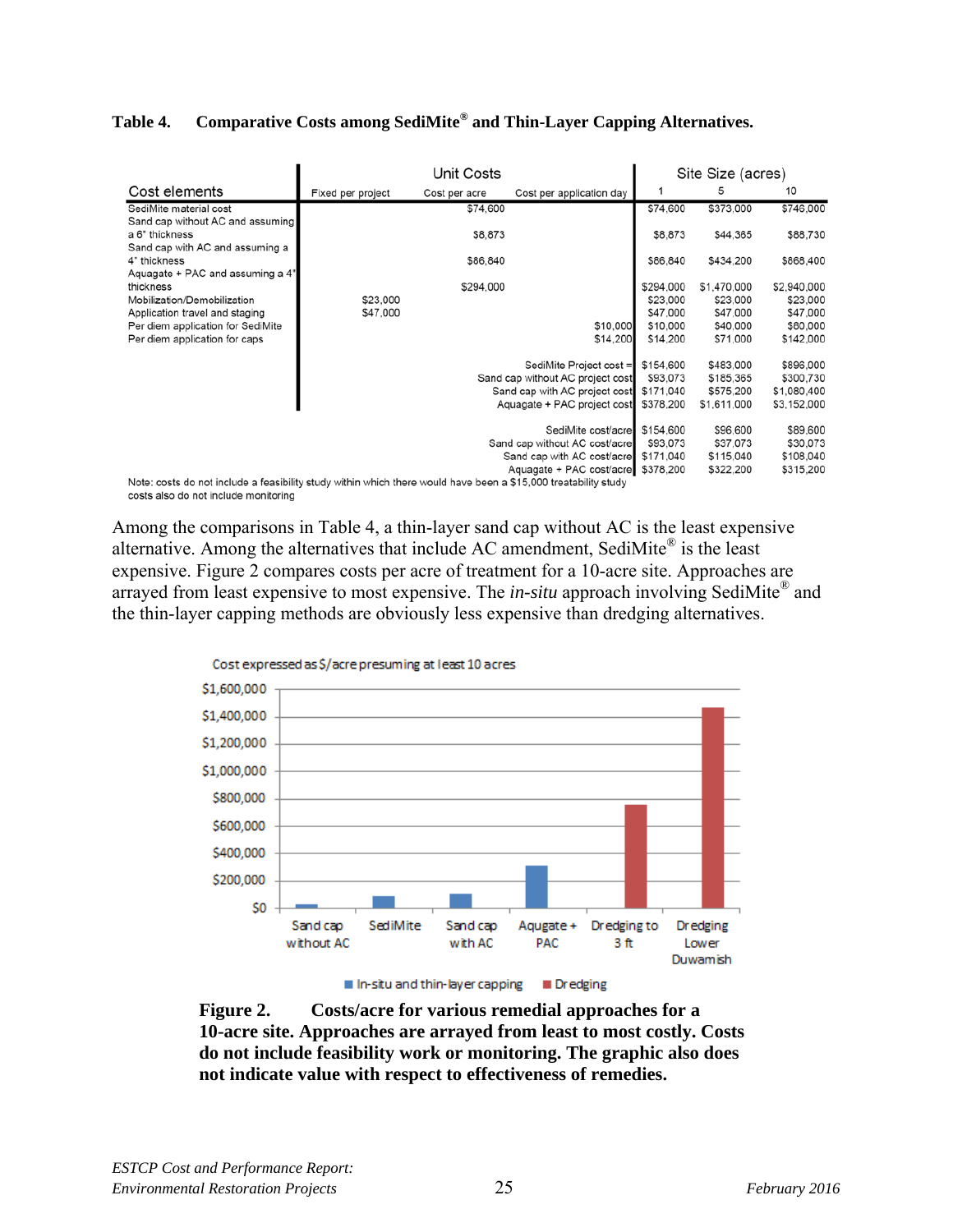#### **8.0 IMPLEMENTATION ISSUES**

This section describes implementation issues that arose during the performance period of this research.

The project was severely delayed due to an unforeseen need for permitting outside of the APG's ability to authorize or oversee work as part of the ongoing CERCLA program. The permitting requirement was initiated by a review of the demonstration work plan by U.S. EPA stakeholders in the CCSA, who determined that the project should be reviewed by Maryland and federal agencies under whose authority the study may lie. Representatives of these agencies regularly meet to allow applicants the opportunity to present their projects and determine the agencies that would require a permit application. Exponent attended one of these meetings and presented the study's scope of work. It was determined that two agencies would require permits: the wetlands divisions within the Maryland Board of Public Works (BPW), as well as the U.S. Army Corps of Engineers (USACE). The BPW permit was required to ensure that the project complied with the provisions of Title 16, Environmental Article, Annotated Code of Maryland (1996 Replacement Volume and Supplement) titled *Wetland and Riparian Rights*. The primary concern expressed by BPW was whether the project would constitute filling an area of wetland. The USACE permit was required to ensure that the project complied with Section 404 of the Clean Water Act. The specific concern expressed by the USACE was whether the project would constitute a discharge of fill material into a navigable waterway. The process of obtaining these permits took more than a year.

It is believed that future applications will not have to undergo such extensive examination to obtain or be exempt from permits, because this and similar projects have familiarized many regulatory agencies with SediMite®. However, it is recommended to submit a work plan for review to the agencies, to ensure that project timelines are met.

Another implementation issue that arose at the LCC study area was the presence of an American bald eagle nest. The presence of the nest restricted the activities that could take place in the LCC study area between the time when eggs are typically laid (mid-February) and the time when any chicks had successfully fledged (typically mid-June). APG allowed sampling to occur in the LCC study area during this time period, but restricted the use of powered equipment, such as the turf spreader and Vortex, during the nesting period. APG was specifically concerned that the use of powered equipment in the vicinity of the nest, which is in a restricted waterway and therefore is otherwise disturbed, would cause stress to the nesting eagles. This restriction led to the application of SediMite<sup>®</sup> in December 2010, under conditions that were not ideal.

This issue is not expected to affect future applications, because the instances requiring restrictions were so specific to the demonstration area.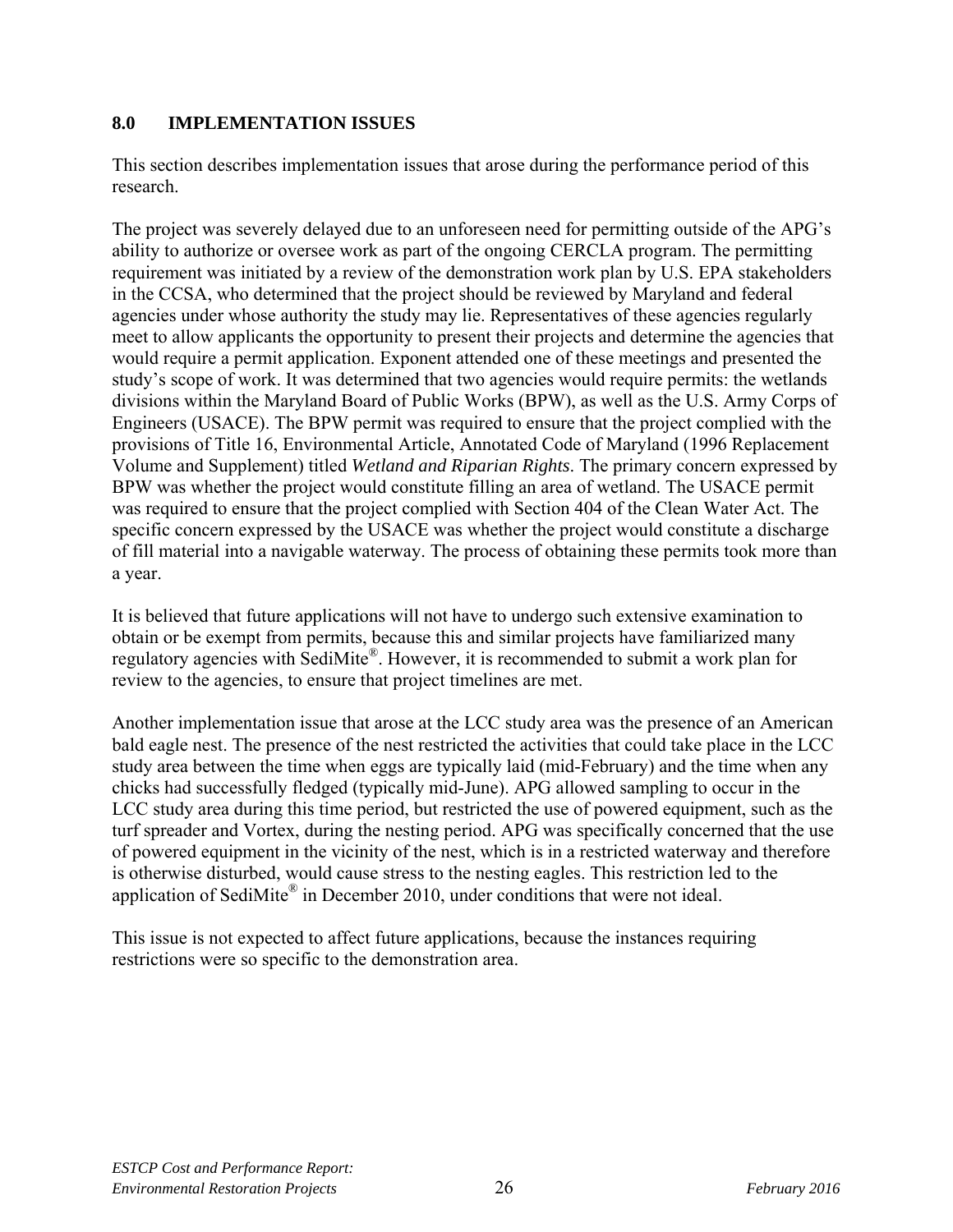#### **9.0 REFERENCES**

AECOM. 2012. Final feasibility study: Lower Duwamish Waterway, Seattle, Washington. Prepared for U.S. Environmental Protection Agency, Region 10, Seattle WA and Washington State Department of Ecology Northwest Regional Office, Bellevue, WA. October 31, 2012. AECOM.

Beckingham B, Ghosh U. 2011. Field-scale reduction of PCB bioavailability with activated carbon amendment to river sediments. Environ. Sci. Technol. 45(24):10567−10574.

Brouwer H, Murphy TP. 1994. Diffusion method for the determination of acid-volatile sulfides (avs) in sediment. Environ. Toxicol. Chem. 13(8):1273−1275.

Chin, YP, Aiken G, Oloughlin E. 1994. Molecular-weight, polydispersity, and spectroscopic properties of aquatic humic substances. Environ. Sci. Technol. 28(11):1853−1858.

Cho YM, Ghosh U, Kennedy AJ, Grossman A, Ray G, Tomaszewski JE, Smithenry DW, Bridges TS, Luthy RG. 2009. Field application of activated carbon amendment for in-situ stabilization of polychlorinated biphenyls in marine sediment. Environ. Sci. Technol. 43(10):3815−3823.

EA. 2008. Baseline ecological risk assessment for Site EACC1K: Canal Creek Marsh and Landfill. Prepared for U.S. Army Environmental Center, Aberdeen Proving Ground, MD. EA Engineering, Science, and Technology, Inc.

ENVIRON and US Navy, Space and Naval Warfare Systems Center, San Diego San Diego, CA. 2008. Demonstration and Validation of Enhanced Monitored Natural Recovery at DoD Sediment Sites. Prepared for: The US Department of Defense Environmental Security Testing and Certification Program ESTCP Project ER-0827

ESTCP. 2008. ESTCP cost and performance report (ER-0510): Field testing of activated carbon mixing and in situ stabilization of PCBs in sediments at Hunters Point Shipyard Parcel F, San Francisco Bay, California. August 2008. Environmental Security Technology Certification Program.

Fossing H, Jorgensen BB. 1989. Measurement of bacterial sulfate reduction in sediments evaluation of a single-step chromium reduction method. Biogeochemistry 8(3):205−222.

Beckingham B, Ghosh U. 2011 Field-Scale Reduction of PCB Bioavailability with Activated Carbon Amendment to River Sediments. Environ. Sci. Technol. 45(24):10567−10574.

Ghosh U, Luthy RG, Cornelissen G, Werner D, Menzie CA. 2011. In-situ sorbent amendments: A new direction in contaminated sediment management. Environ. Sci. Technol. 45:1163–1168.

Gilbert MA. 1973 Growth rate, longevity and maximum size of *Macoma balthica.* Biol. Bull. 145:119−126.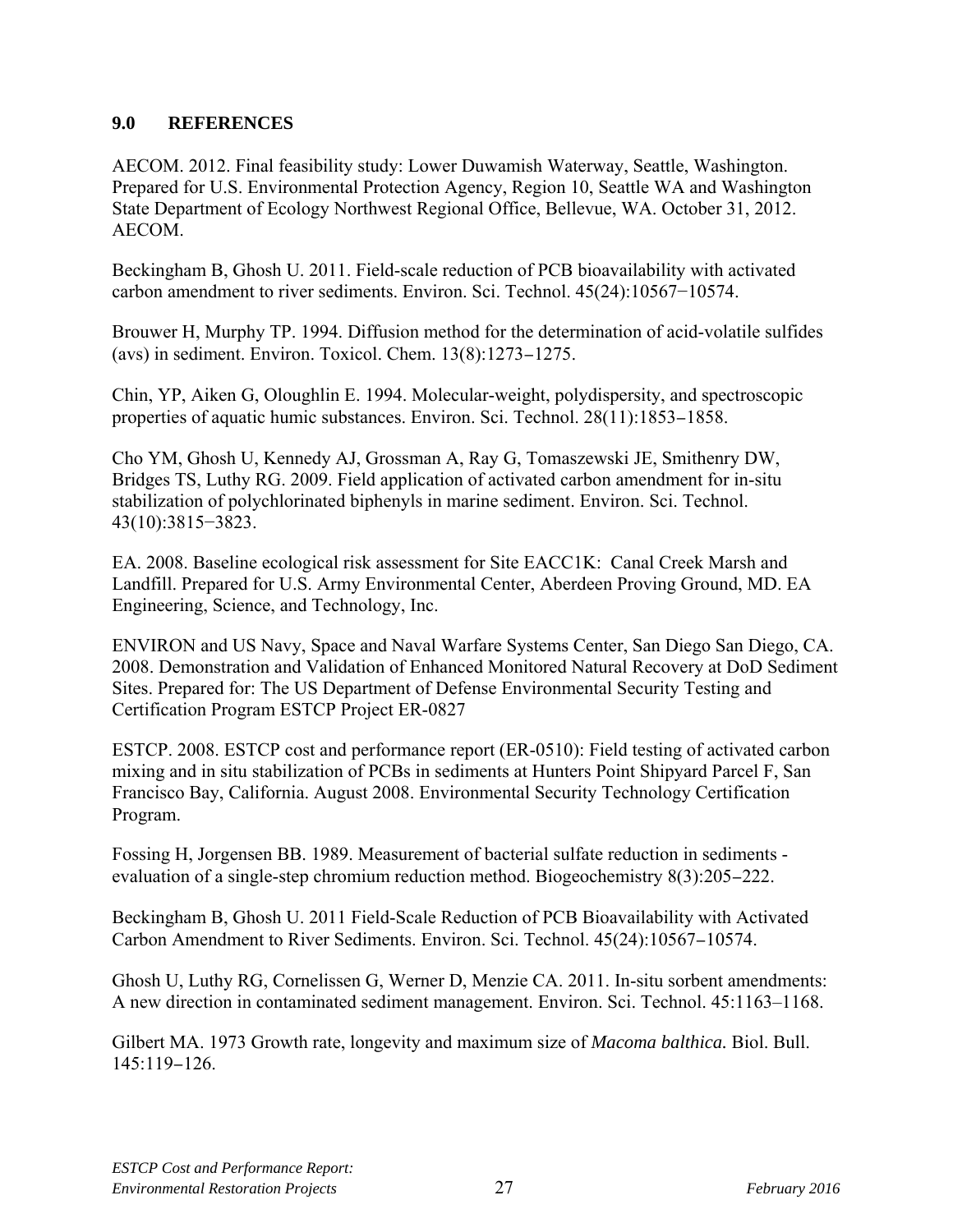Grossman A, Ghosh U. 2009. Measurement of activated carbon and other black carbons in sediments. Chemosphere 75:469−475.

Grussendorf MJ. 1979. Production of a population of the stout razor clam (*Tagelus plebeius*  Solander) in a Virginia estuary. Ph.D. Dissertation, Old Dominion University.

Helms JR, Stubbins A, Ritchie JD, Minor EC, Kieber DJ, Mopper K. 2008. Absorption spectral slopes and slope ratios as indicators of molecular weight, source, and photobleaching of chromophoric dissolved organic matter. Limnol. Oceanogr. 53(3):955–969.

Hintelmann H, Evans RD. 1997. Application of stable isotopes in environmental tracer studies - Measurement of monomethylmercury (CH3Hg+) by isotope dilution ICP-MS and detection of species transformation. Fresenius J. Anal. Chem. 358(3):378−385.

Hintelmann H Ogrinc N. 2003. Determination of stable mercury isotopes by ICP/MS and their application in environmental studies. In: Biogeochemistry of Environmentally Important Trace Elements. Cai Y, Braids OC (eds). American Chemical Society, Washington, DC. ACS Symposium Series 835:321−338.

Horvat M, Bloom NS, Liang, L. 1993. Comparison of distillation with other current isolation methods for the determination of methyl mercury-compounds in low-level environmentalsamples. 1. Sediments. Anal. Chim. Acta 281(1):135−152.

Johnston RK, Kirtay VJ, Chadwick DB, et al. undated. Installing an activated carbon sediment amendment at the Puget Sound Naval Shipyard & Intermediate Maintenance Facility, Bremerton, WA. Environmental Security Technology Certification Program (ESTCP), the Navy's Environmental Sustainability Development to Integration Program (NESDI), Naval Facilities Engineering Command Northwest, and PSNS&IMF.

Lovley DR, Phillips EJP. 1986. Organic-matter mineralization with reduction of ferric iron in anaerobic sediments. Appl. Environ. Microbiol. 51(4):683−689.

Merritt K, Conder J, Magar V, Kirtay VJ, Chadwick DB. 2009. Enhanced monitored natural recovery (EMNR) case studies review. Technical Report 1983. Prepared for U.S. Navy Space and Naval Warfare Systems Command Systems Center Pacific, San Diego, CA. ENVIRON Corporation and SSC Pacific. May 2009.

Mitchell CPJ, Gilmour CC. 2008. Methylmercury production in a Chesapeake Bay salt marsh. J. Geophys. Res. -Biogeosci. 113(G2). DOI: 10.1029/2008JG000765.

Mullin M. 1994. PCB congener quantification for Lake Michigan mass balance study. U.S. Environmental Protection Agency, National Health and Environmental Effects Research Laboratory, Grosse Ile, MI.

NIEHS. 2012. Pilot-scale research of novel amendment delivery for in-situ sediment remediation. Draft Final Progress Report. Grant # 5R01ES16182. Prepared for National Institute of Environmental Health Services Superfund Research Program. Prepared by Upal Ghosh, University of Maryland Baltimore County. Project end date: August 31, 2012.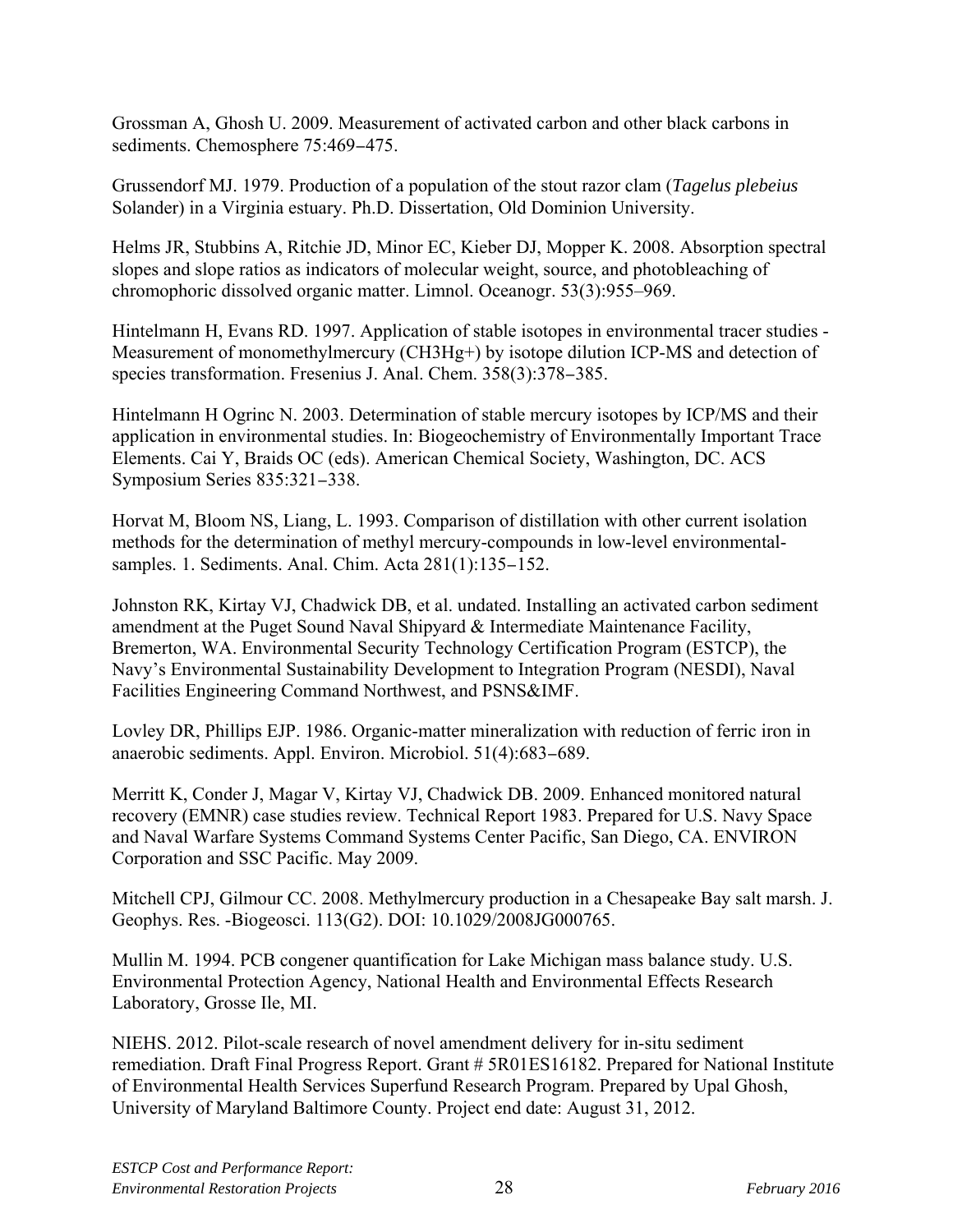NRC. 2007. Sediment dredging at Superfund megasites: Assessing the effectiveness. The National Academies Press, Washington, DC. National Research Council.

Oen AMP, Beckingham B, Ghosh U, Krusa ME, Luthy RG, Hartnik T, Henriksen T, Cornelissen G. 2012. Sorption of organic compounds to fresh and field-aged activated carbons in soils and sediments. Environ. Sci. Technol. 46:810−817.

SERDP. 2004. Final technical report: In situ stabilization of persistent organic contaminants in marine sediment (CU1207). April 2004. Strategic Environmental Research and Development Program.

SERDP. 2008. Final report: Rational selection of tailored amendment mixtures and composites for in situ remediation of contaminated sediments. SERDP Project ER-1491. December 2008. Strategic Environmental Research and Development Program.

SERDP-ESTCP. 2008. SERDP and ESTCP Expert Panel Workshop on Research and Development Needs for Understanding and Assessing the Bioavailability of Contaminants in Soils and Sediments.

SERDP-ESTCP. 2012. Workshop report: SERDP and ESTCP workshop on research and development needs for long-term management of contaminated sediments. October 2012. Strategic Environmental Research and Development Program-Environmental Security Technology Certification Program.

Stookey LL. 1970. Ferrozine - a new spectrophotometric reagent for iron. Anal. Chem. 42(7):779−781.

Sun X, Ghosh U. 2007. PCB bioavailability control in *Lumbriculus variegatus* through different modes of activated carbon addition to sediments. Environ. Sci. Technol. 41:4774−4780.

U.S. EPA. 2000. Methods for measuring the toxicity and bioaccumulation of sedimentassociated contaminants with freshwater invertebrates. Second Edition. EPA 600/R-99/064. March 2000. U.S. Environmental Protection Agency.

U.S. EPA. 2006. Final report: A low-impact delivery system of *in-situ* treatment of contaminated sediment. U.S. EPA Phase I Small Business Innovative Research (SBIR) Contract EPD06029. August 2006. U.S. Environmental Protection Agency.

U.S. EPA. 2012. Alcoa Grasse River proposed plan. Grasse River Superfund site, Massena, St. Lawrence County, New York. September 2012. Available at: http://www.epa.gov/region2/ superfund/npl/aluminumcompany/pdf/Alcoa GrasseRiver\_ProposedPlan\_100112.pdf. U.S. Environmental Protection Agency.

U.S. EPA. 2013. Proposed plan: Lower Duwamish Waterway Superfund site. U.S. Environmental Protection Agency, Region 10. February 28, 2013.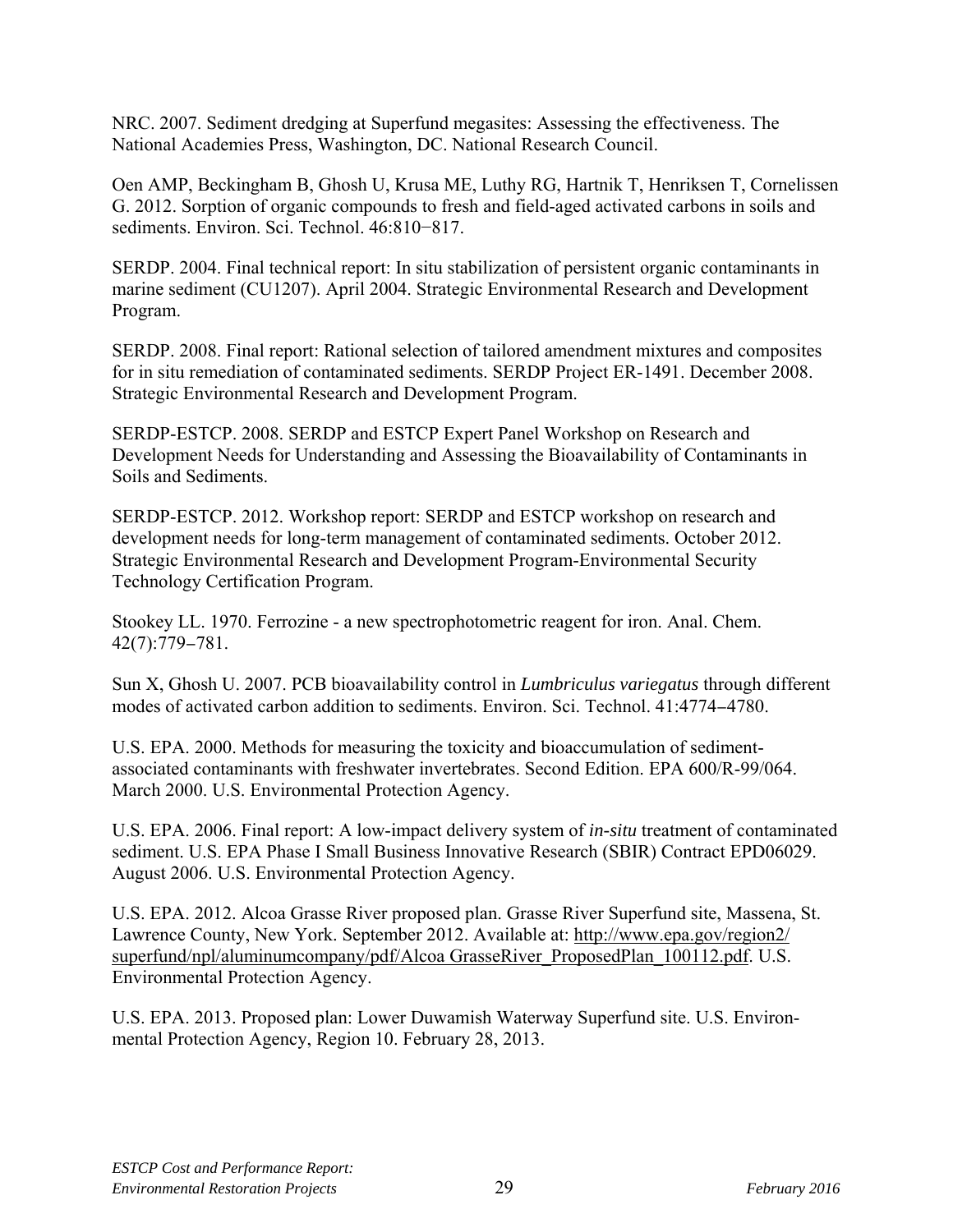# **APPENDICES**

|  |  | <b>Appendix A: Points of Contact</b> |
|--|--|--------------------------------------|
|--|--|--------------------------------------|

| <b>POINT OF</b><br><b>CONTACT</b> | <b>ORGANIZATION</b><br><b>Name</b> | <b>Phone</b><br>Fax               | <b>Role in Project</b> |
|-----------------------------------|------------------------------------|-----------------------------------|------------------------|
| <b>Name</b>                       | <b>Address</b>                     | E-mail                            |                        |
| <b>Charles Menzie</b>             | Exponent                           | 571-214-3648                      | Principle Investigator |
|                                   | 1800 Diagonal Road                 | Fax: 571-227-7299                 |                        |
|                                   | Suite 500                          | $\text{camenzie}(a)$ exponent.com |                        |
|                                   | Alexandria, VA                     |                                   |                        |
|                                   | 22314                              |                                   |                        |